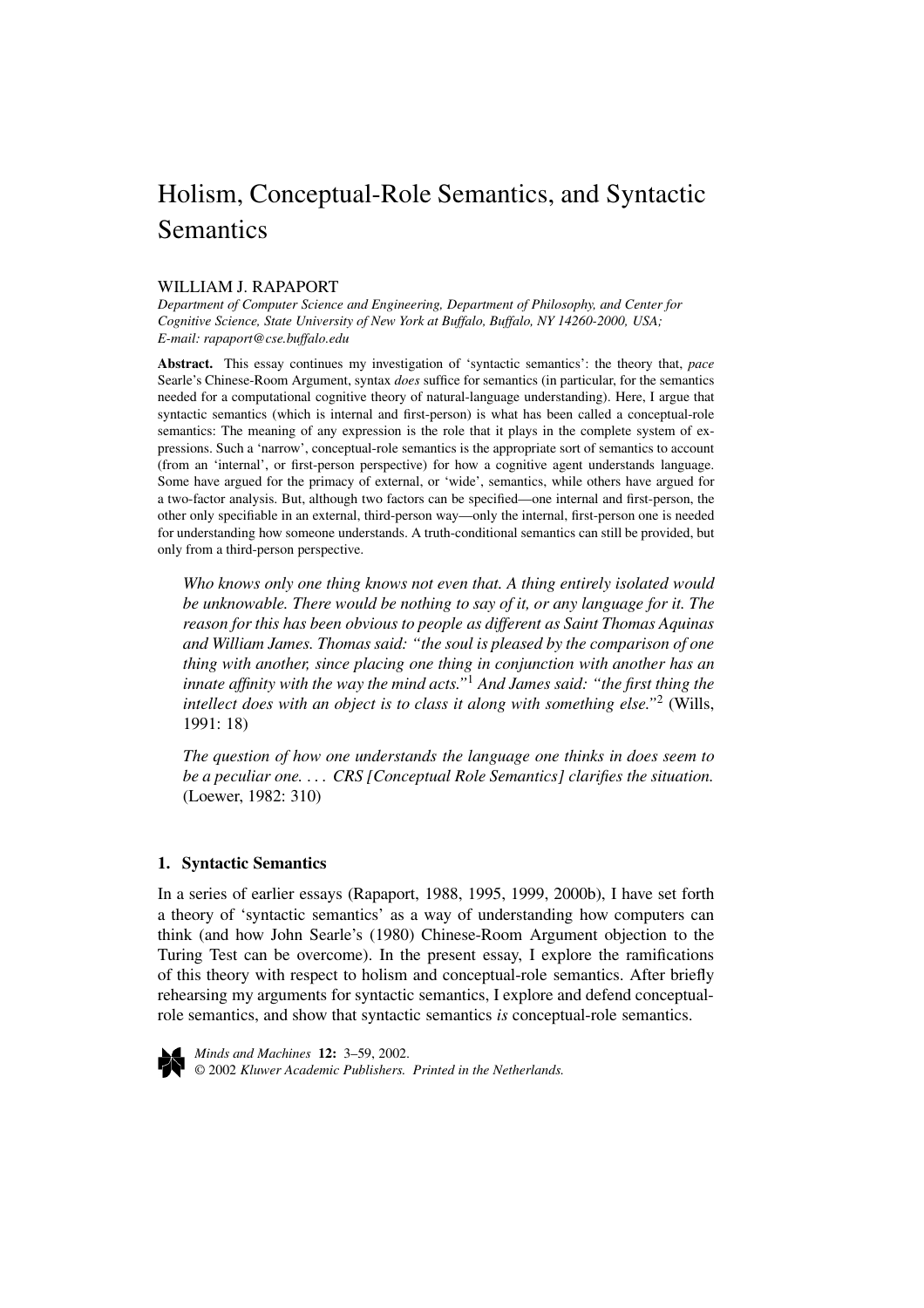Syntactic semantics has three basic theses (detailed explication and argumentation is to be found in the essays cited above):

- SS1. Semantics, considered as the study of relations *between* uninterpreted markers and interpretations of them, can be turned into syntax: a study of relations *among* the markers and their interpretations. This is done by incorporating (or 'internalizing') the semantic interpretations along with the markers to form a system of new markers, some of which are the old ones and the others of which are their interpretations. Hence, syntax (i.e., 'symbol' manipulation of the new markers) can suffice for the semantical enterprise (contra Searle).
- SS2. Semantics can also be considered as the process of understanding one domain (by modeling it) in terms of another. Call these the 'syntactic' and 'semantic' domains, respectively. This can be viewed recursively: If we are to understand one thing in terms of another, that other thing must be antecedently understood. Hence, the semantic domain can be treated as a (new) syntactic domain requiring a further semantic domain to understand *it*, in what Brian Cantwell Smith (1987) has called a 'correspondence continuum'. To prevent an infinite regress, some domain must be understood in terms of itself. This base case of semantic understanding is 'syntactic understanding' (Rapaport, 1986): understanding a (syntactic) domain by being conversant with manipulating its markers, as when we understand a deductive system proof-theoretically (or, to anticipate, when we understand the language we think in, as Barry Loewer said).
- SS3. An internal (or 'narrow'), first-person point of view makes an external (or 'wide'), third-person point of view otiose for the task of understanding cognition (as opposed to the task of verifying correspondences between cognition and the external world).

# **2. Comparisons, Patterns, and Roles**

Let us begin by exploring SS2 a bit. To understand a syntactic (or 'new', not-yetunderstood) domain in terms of a semantic (or 'given', antecedently-understood) domain, one determines correspondences between them by making *comparisons*. The result of a comparison is a determination that the 'new' item 'plays the same role' in *its* (syntactic) domain that the corresponding 'given' item plays in *its* (semantic) domain. The two items are analogous to each other; a pattern seen in one domain has been matched or recognized in the other. *Each* item—new *and* given—plays a role in its respective domain. These roles are, in their respective domains, *syntactic* roles, that is, roles determined by relationships to other items in the domain. The *semantic* item's role is its *syntactic* role in the 'given' domain. These relationships are not *cross*-domain relationships, but *intra*-domain relationships—that is, syntactic relationships, in Charles Morris's (1938) sense.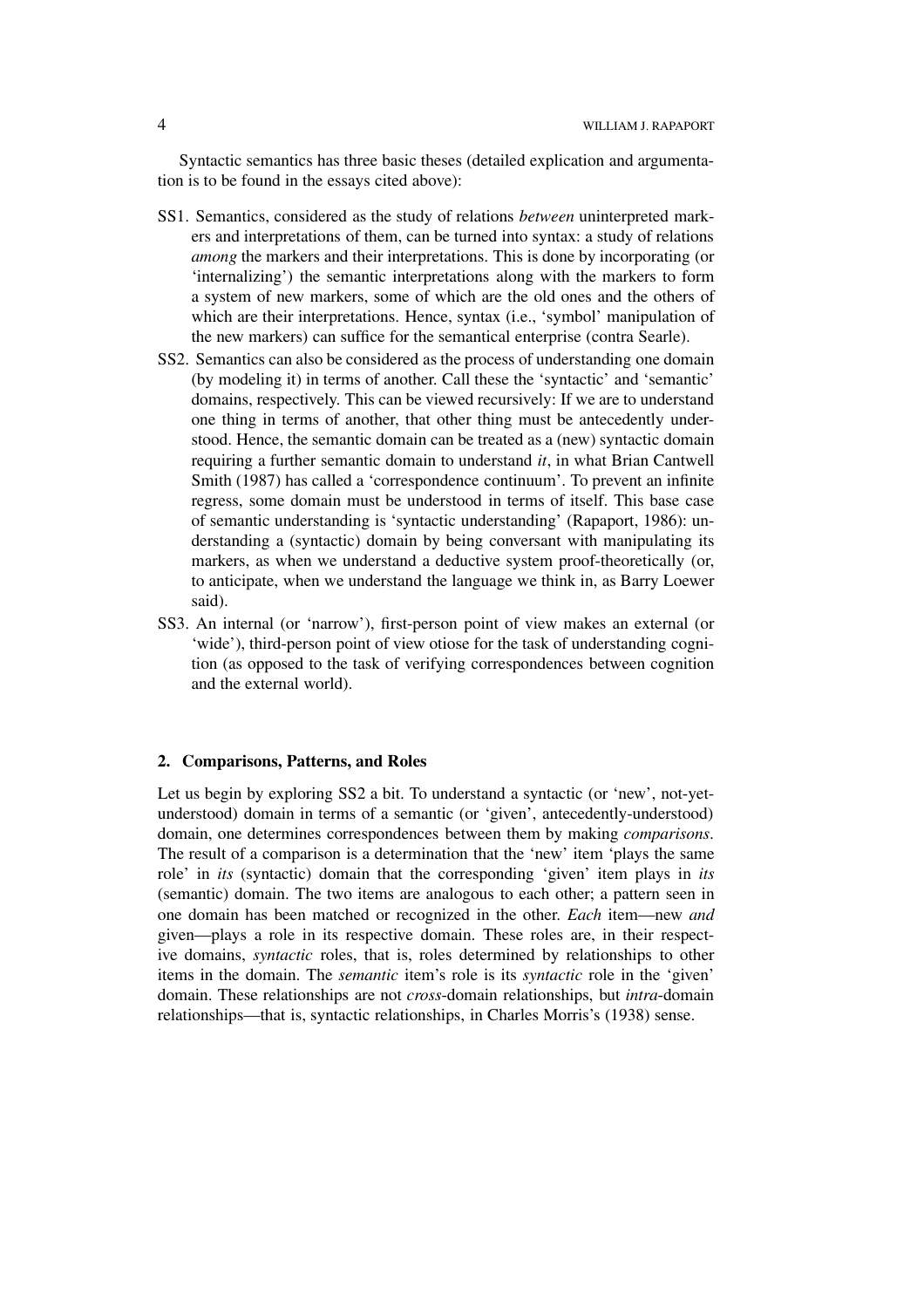In what sense are these roles 'the same'? They *correspond* to each other. This means (1) that the two *domains* are both instances of a common pattern (which is understood syntactically) and (2) that the new and given *items* both map to the same item in the common pattern. (This general phenomenon is known as 'unification'; see Knight, 1989) But then why not say that it's the common pattern that is the proper *semantic* domain, rather than say that the semantic domain is the 'given' domain? Leo Apostel (1961: 2) suggested something like this: "If two theories are without contact with each other we can try to use the one as a model for the other or to introduce a common model interpreting both and thus relating both languages to each other." Typically, however, one uses as the 'favored' semantic domain one that is 'familiar'. If one *did* take the common pattern as the semantic domain, the question of 'same role' would arise again. But this time, there is no *other* common pattern, so there's no regress. But *now* what counts is the mapping between the two domains—the syntactic domain and either the 'given' domain or the common pattern (it doesn't matter which). That mapping must have certain features, namely, those characterizing semantic interpretation functions, such as being a homomorphism (cf. Rapaport, 1995, §2.2.2).

What is the role of an item in the common pattern? That's a *syntactic* question, to which I now turn.

# **3. Conceptual-Role Semantics and Holism**

### 3.1. OVERVIEW

I have just talked of pattern matching as the way to determine correspondences between two domains. When two patterns, *A* and *B*, match, the result is a determination that a part of pattern *A* 'plays the same role' in pattern *A* that a corresponding part of pattern *B* plays in pattern *B*. That role, I suggested, was the part's syntactic role in its own domain—a role determined by the part's internal relationships to the other parts of the pattern. According to SS2, this is where semantics 'bottoms out': in the syntactic understanding of a (syntactically specified) domain, where what counts for a term's meaning is its syntactic role.

This kind of semantics has come to be called 'conceptual-role semantics' or 'inferential-role semantics' (on the distinction between these terms, see §§4.2, 6.7, 6.7.2.1). Conceptual-role semantic theories are almost always associated with holistic theories of semantics. Both have lately come under sustained attack from Jerry Fodor and Ernest Lepore (1992), who argue that there are no good arguments for holism. That may be, yet I find holism attractive. I take my task in this essay not so much to argue *for* it (I doubt that I could find an argument stronger than those refuted by Fodor and Lepore) as to paint an attractive picture of holism and conceptual-role semantics and to clarify that picture in the light of the critiques of holism and conceptual-role semantics.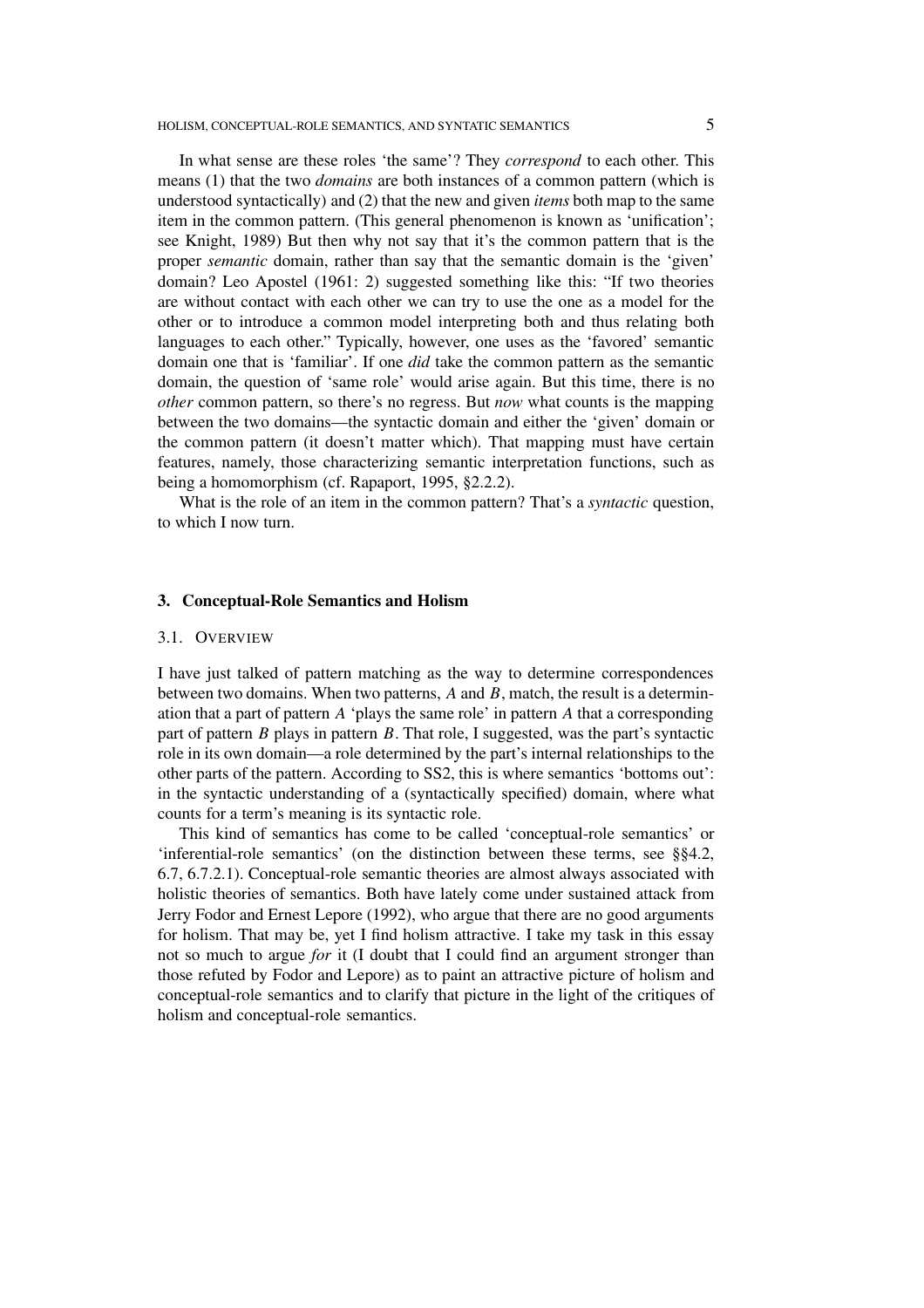# 3.2. SNEPS AND CASSIE<sup>3</sup>

For convenience and perspicuousness, I will use as a model a knowledge-representation, reasoning, and acting system that consists of a vast propositional, intensional, semantic network with ways of incorporating sensory images among its nodes. The nodes will represent individual concepts, properties, relations, and propositions, and the connecting arcs will structure atomic concepts into molecular ones (including structured individuals, propositions, and rules).

The specific knowledge-representation and reasoning (KRR) system I will use to help fix our ideas is the SNePS *S*emantic *Ne*twork *P*rocessing *S*ystem (Shapiro, 1979; Shapiro and Rapaport, 1987, 1992, 1995). But you can think in terms of other such systems, such as (especially) Discourse Representation Theory,<sup>4</sup> description logics (e.g., the KL-ONE family),<sup>5</sup> Conceptual Dependency,<sup>6</sup> or Conceptual Graphs.<sup>7</sup> Or, if you prefer, you can think in terms of a connectionist system: there is no loss of generality in focussing on a *symbolic* system such as those just mentioned, for a connectionist system is just as computational—as syntactic—as a classical symbolic system (Rapaport, 2000a). So, a connectionist system that passed the Turing Test would make my points about the syntactic nature of understanding equally well.

*As a knowledge-representation system,* SNePS is (1) symbolic (or 'classical'; as opposed to connectionist), (2) propositional (as opposed to being a taxonomic or 'inheritance' hierarchy), and (3) fully intensional (as opposed to (partly) extensional). *As a reasoning system,* it has several types of interrelated inference mechanisms: 'node-based' (or 'conscious'), 'path-based' (generalized inheritance, or 'subconscious'), 'default', and belief revision. Finally, it has certain *sensing and effecting mechanisms*, namely: natural-language competence (by which I mean both understanding and generation; see Shapiro and Rapaport, 1991), and the ability to make, reason about, and execute plans. Such, at least, is SNePS in principle. Various implementations of it have more or less of these capabilities, but I will assume the ideal, full system.

SNePS has two kinds of nodes: base and molecular. Base nodes have no arcs emanating from them (e.g., node B1 in Figure 1); molecular nodes do have outgoing arcs (e.g., node M1 in Figure 1; for more on this distinction, see §6.7.2.2.).

One special case of base nodes is a lex node: A lex node is labelled with an (English) expression, usually a single word, and serves to link the network to the lexicon that is part of the natural-language-competence component. Typically, lex nodes have only one incoming arc, labeled 'lex'. Let m be a molecular node (technically, a 'structured individual node') with a lex arc to a lex node (technically, a 'sensory node') labeled w. Then, the 'meaning' of m is the concept (technically, 'Meinongian entity') expressed by uttering w. (E.g., in Figure 1, node M1 represents a concept that the system expresses with the English word 'round'; see Shapiro et al., 1996: 5–6; Rapaport et al., 1997, §3.1.)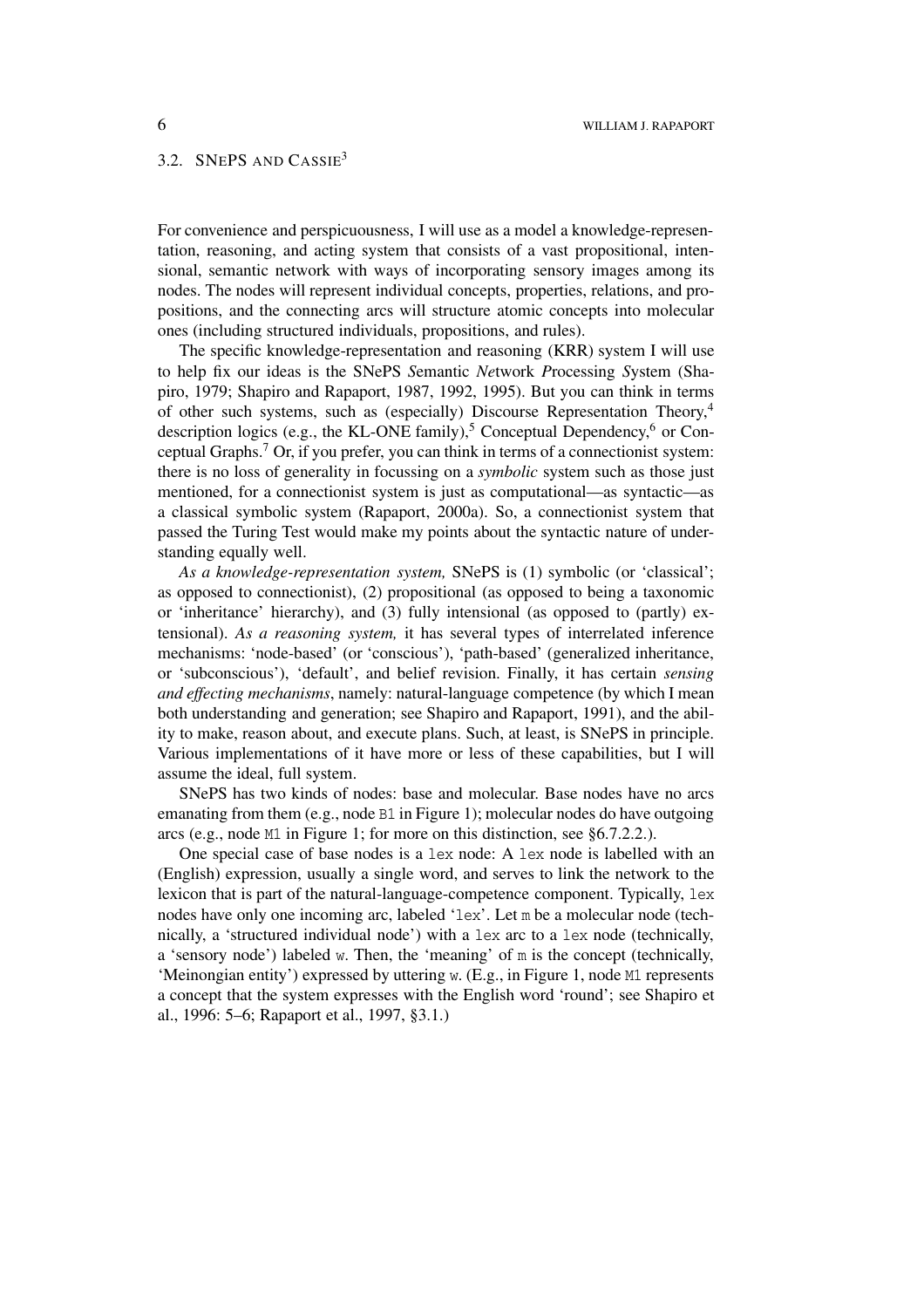

*Figure 1.* Something is round and the concept of roundness is named 'Circularity'. M2 = (Cassie's belief that) B1 is round; M4 = (Cassie's belief that) M1 is named 'Circularity'.

One special case of molecular nodes is a rule node. A rule node is the SNePS counterpart of a quantified formula, and is used in rule-based inference (e.g., node M5 in Figure 2). Despite its name, it is *not* a counterpart of a rule of inference, since the latter cannot be expressed in any inference system (cf. Carroll, 1895), whereas rule nodes are expressed. (The SNePS counterpart of rules of inference are embodied in the SNePS Inference Engine. For more details on rule nodes and other matters of SNePS syntax and semantics, see Rapaport et al., 1997, §3.1.)

That SNePS is propositional rather than taxonomic merely means that it represents everything propositionally. Taxonomic hierarchical relationships among individuals and classes are represented propositionally, too. Systems that are, by contrast, primarily taxonomic have automatic inheritance features; in SNePS, this



*Figure 2.* Round things have curved surfaces. M5 = (Cassie's belief that)  $\forall$  V1 [Round(V1)  $\rightarrow$  Has-Curved-Surface (V1)], where, for the sake of the example, 'Has-Curved-Surface' is not—but could be—further analyzed. (Node M1 here is the *same* node as node M1 in Figure 1).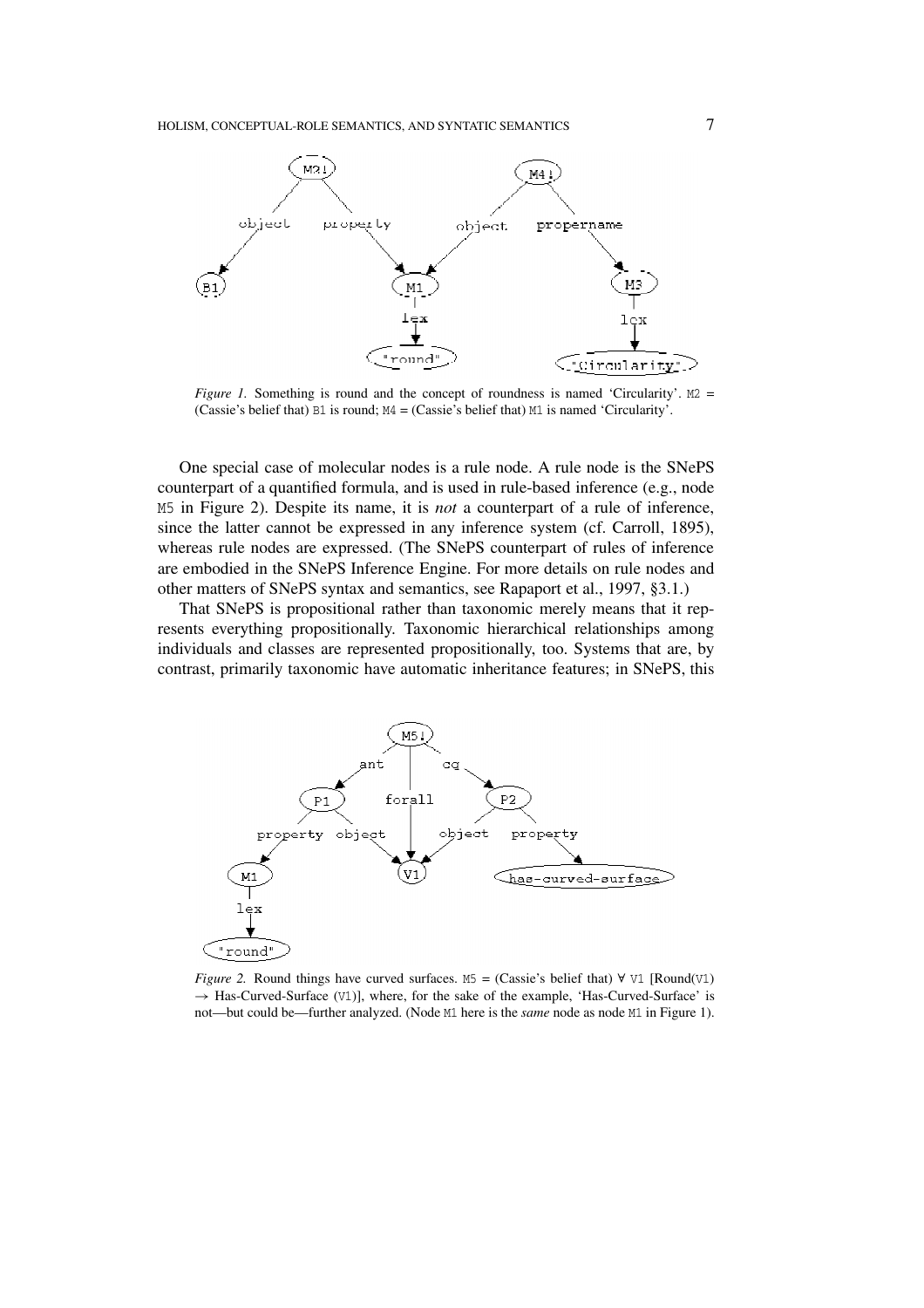is generalized to path-based inference. Both events and situations can also be represented in SNePS.

But SNePS is intensional, and therein lies a story. To be able to model the mind of a cognitive agent, a KRR system must be able to represent and reason about intensional objects, i.e., objects not substitutable in intensional contexts (such as the morning star and the evening star), indeterminate or incomplete objects (such as fictional objects), non-existent objects (such as a golden mountain), impossible objects (such as a round square), distinct but coextensional objects of thought (such as the sum of 2 and 2, and the sum of 3 and 1), and so on. We think and talk about such objects, and therefore so must any entity that uses natural language.

We use SNePS to model, or implement, the mind of a cognitive agent named 'Cassie'.<sup>8</sup> Cassie's 'mind' consists of SNePS nodes and arcs; i.e., SNePS is her language of thought (in the sense of Fodor, 1975). If she is implemented on a Sun workstation, then we might also say that she has a 'brain' whose components are the 'switch-settings' (the register contents) in the Sun that implements the nodes and arcs of her mind.

We will say that Cassie can represent—or think about—objects (whether existing or not), properties, relations, propositions, events, situations, etc. Molecular nodes that represent Cassie's beliefs are indicated by an 'assertion' operator ('!'; see node M2 of Figure 1). Thus, all of the things represented in SNePS when it is being used to model Cassie's mind are objects of Cassie's thoughts (i.e., Meinongian objects of Cassie's mental acts); they are, thus, inten*t*ional—hence inten*s*ional objects. They are not extensional objects in the external world, though, of course, they may bear relationships to such external objects.

I cannot rehearse here the arguments I and others have made elsewhere for these claims about SNePS and Cassie. I will, however, provide examples of SNePS networks in the sections that follow. (For further examples and argumentation, see, e.g., Maida and Shapiro, 1982; Shapiro and Rapaport, 1987, 1991, 1992, 1995; Rapaport, 1988b, 1991; Rapaport and Shapiro, 1995.)

Does Cassie understand English?<sup>9</sup> If so, how? Searle, of course, would say that she doesn't. I say that she does—by manipulating the symbols of her language of thought, viz., SNePS. Let's turn now to these issues.

# 3.3. THE MEANING OF A NODE

The Gary Wills quotation that I cited at the beginning nicely expresses the core ideas behind holism and conceptual-role semantics. In SNePS terms, one cannot say anything about an isolated node without thereby enlarging the network and deisolating the node. As such a process continues, the network grows. This is how holistic conceptual-role semantics begins. Since all that is initially known about the isolated node is now expressed in the rest of the network, the node's 'meaning' is determined by its location or role in that entire network (Quillian, 1967, 1968). Nodes that are very distant from the original one may have little to do directly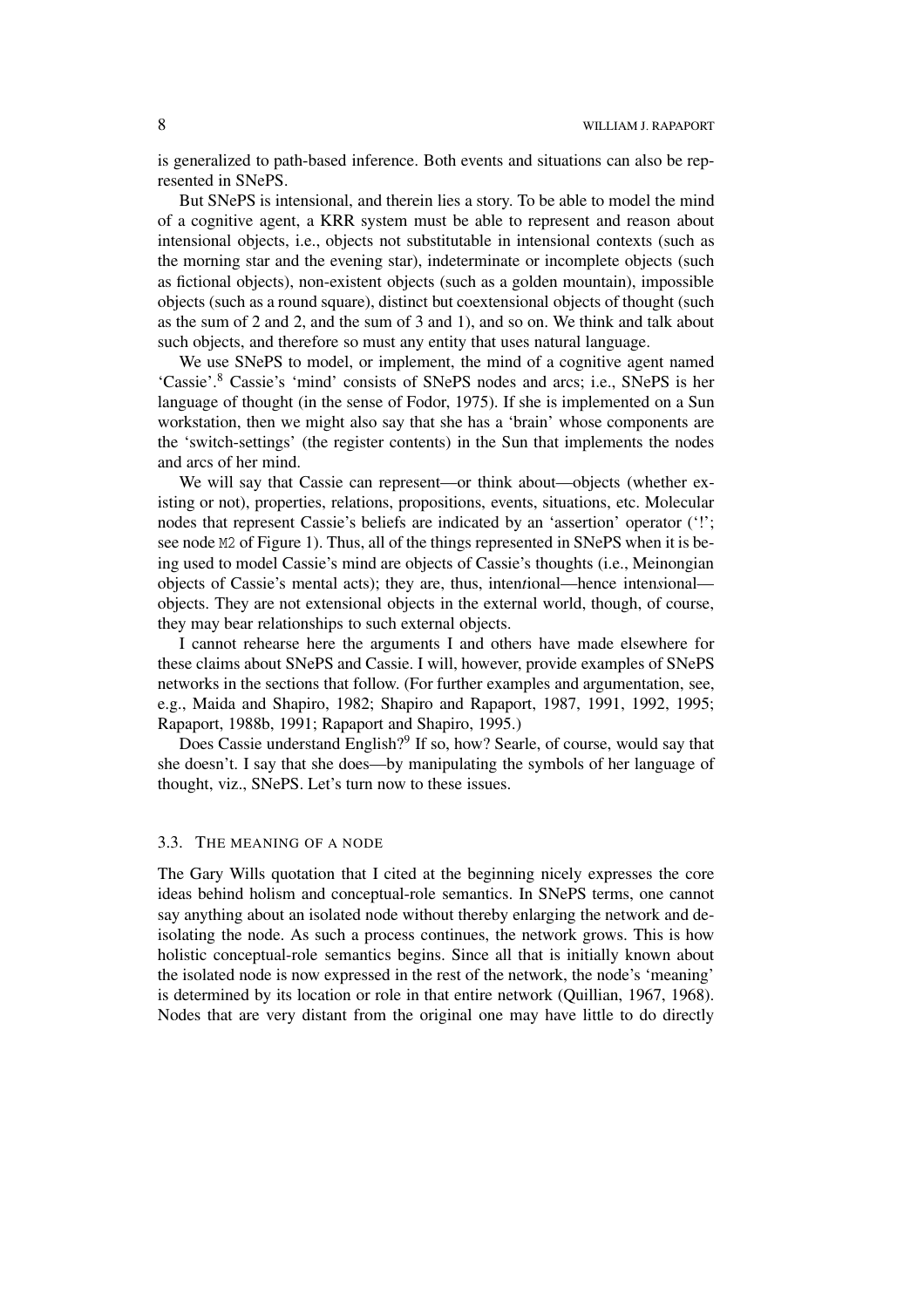with its meaning or role. But they will have something to do with other nodes that, eventually, directly impact on that original node (or are impacted on by it). To use an older terminology, they may be part of that node's 'connotations'. (Hill, 1994, 1995 provides a formal interpretation of this.)

The larger the network, the more meaning its nodes have—that is, the more can be said about them—and the larger their roles are. In *From Folk Psychology to Cognitive Science* (1983), Stephen Stich has argued that a person with a single, isolated 'belief' does not really have any beliefs. I would prefer to say that the more beliefs one has, the more each belief means. Such an isolated belief *is* a belief, but not one that has much of a role to play. (Similarly, as I pointed out in 'Syntactic Semantics' (1988), linguists who build syntactic and semantic theories from studies of isolated sentences would also do better to look at connected discourse.)

Isolation—even a complex network that is isolated from the rest of the network is a barrier to comprehension. A patient can convey, without understanding it, a message from a doctor to a dentist, both of whom *will* understand it, because the medically ignorant patient cannot link the message to his or her own semantic network, while the medical personnel can link it to theirs (cf. Rapaport, 1988: 126n16). Or consider a fax machine: it takes text, converts it to electronic signals, and reconverts these to text. Yet—like the patient—it has no 'knowledge' of the text. The patient and the fax seem to be in a Chinese Room. But if the fax converted the text to, say, ASCII code, which could then be linked to a knowledge base, we might have an 'intelligent' fax machine, thus escaping this Chinese Room. It is the internal *links* that count; isolation doesn't yield understanding.<sup>10</sup>

It is always, of course, a matter of degree. If 'an elephant is so he can have a trunk' (Spencer Brown, personal communication), and that's all we know about elephants or their trunks, then all we know about their trunks is that they can be had by elephants. But as our knowledge of elephants (and their trunks) enlarges, we come to understand more and, no doubt, to express it more informatively, less obviously circularly:

[T]he problem of 'genuine semantics' *...* gets easier, not harder, as the K[nowledge]B[ase] grows. In the case of an enormous KB, such as CYC's, for example, we could rename all the frames and predicates as G001, G002, *...* , and—using our knowledge of the world—reconstruct what each of their names must be. (Lenat and Feigenbaum, 1991: 236.)

Carnap said as much years earlier, in his example of a railroad map (in *The Logical Structure of the World*). There, he showed how to describe any object in a given domain in terms of the other objects, without any external "grounding" (Carnap 1928, §14, pp. 25–27; cf. Rapaport, 1988: 111).<sup>11</sup>

Let's now look at two of the major conceptual-role semantic theories, the early, influential one of Wilfrid Sellars and the more recent one of Gilbert Harman.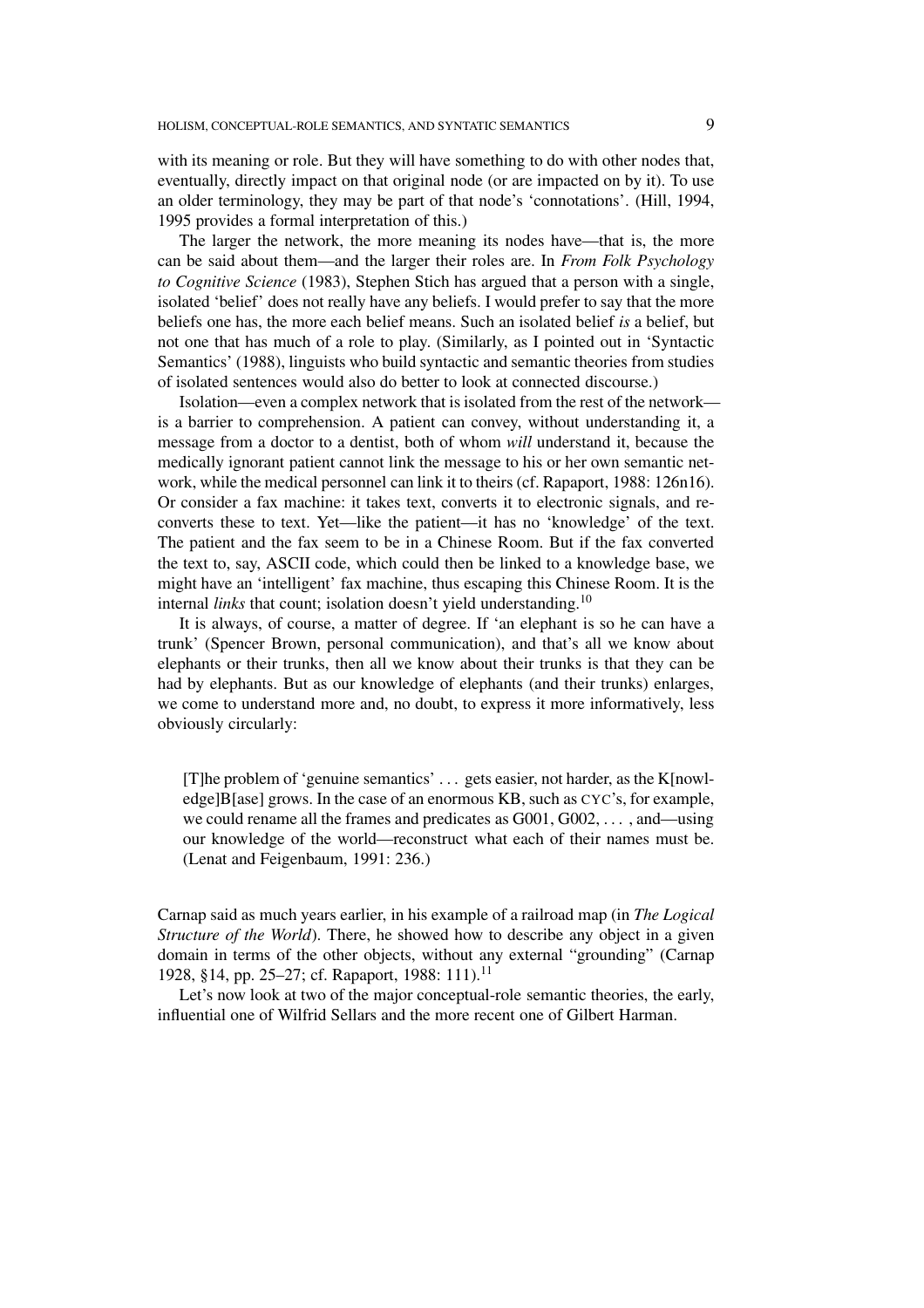# **4. Sellars's Theory of Language Games**

In a series of papers that became chapters of his *Science, Perception and Reality* (1963), Wilfrid Sellars spelled out a classic theory of conceptual-role semantics.12 In 'The Language of Theories' (1959 [1963: 109–113], §§11–18), he distinguishes a variety of kinds of meaning:

# **Meaning as translation:**

- 'round' means *circular*; [I would prefer to say that 'round' means *round*.]
- 'cheval' means *horse*.

# **Meaning as sense:**

- 'round' expresses the concept Circularity; [I would prefer to say that 'round' expresses the concept Roundness.]
- 'cheval' expresses the concept Horsekind.

# **Meaning as naming:**

- 'round' names the concept Circularity: II would prefer to say that 'round' names the concept Roundness.]
- 'cheval' names Man O'War.

# **Meaning as connotation:**

- 'cheval' connotes the property of having four legs;<br>• 'Parigi' connotes the property of being the capital of
- 'Parigi' connotes the property of being the capital of France.

# **Meaning as denotation:**

• 'round' denotes circular things. II would prefer to say that 'round' denotes round things.]

Conceptual-role semantics is about meaning as translation, though it can make room for all the others (except possibly the last—but see Rapaport, 1995 and Rapaport, 1996, Ch. 3). To see how, and to fix our ideas a bit, let's consider a computational model of this.

# 4.1. A COMPUTATIONAL MODEL

Suppose Cassie (our computational cognitive agent) hears Oscar say that something 'is round'. As a result, she builds the semantic network dominated by node M2 of Figure 1. (A node *dominates* another node if there is a path of directed arcs from the first node to the second node.) Insofar as Cassie maps Oscar's utterance or use of 'round' to her own 'round' node, she is understanding Oscar by translating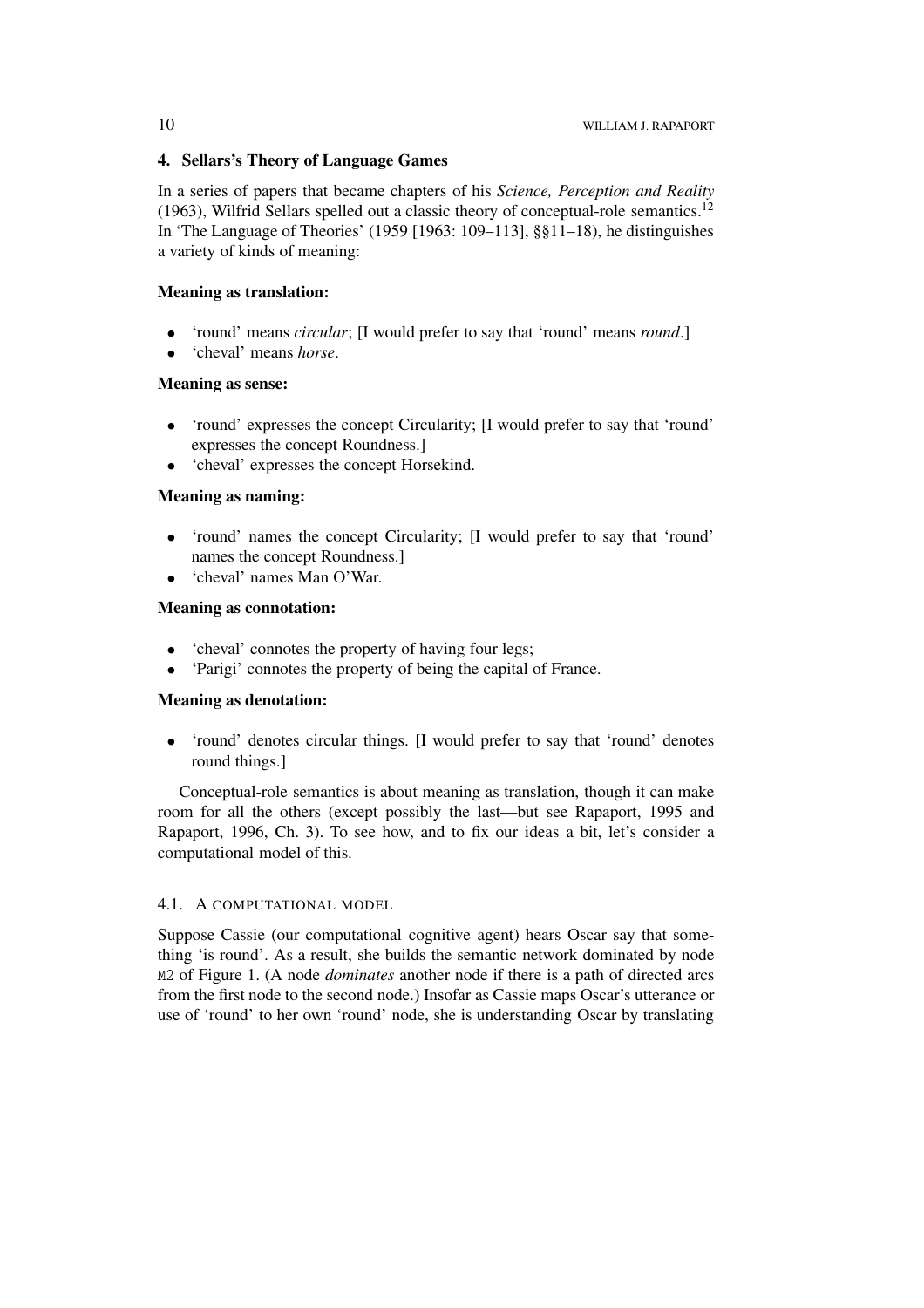his utterances into her semantic network. (If she has never heard 'round' before, she'll create a new node on which to map Oscar's utterance; it's still translation.)

I would say, however, that Cassie's lex node labeled 'round' expresses the *concept* (viz., M1) at the tail of the lex node. Thus, in Figure 1, node M1 is Cassie's concept of roundness (or circularity, to use Sellars's somewhat misleading locution). If Cassie wanted to talk about that concept (and to say more than that something (viz., B1) is round), she could name it; node M3 would represent its name, expressed as 'Circularity'. (Here, I differ a bit from Sellars.)

Connotation can be accounted for, in part, as follows: Suppose Cassie learns that round things have curved surfaces, so she extends her semantic network as in Figure 2 (where node M5 represents what she has just learned). Here, part of the connotation of 'round' is given by rule node M5 (as well as, perhaps, by M2 and M4, and so on, throughout the full network).

Denoting, however, is a relation that Cassie cannot deal with for herself. It is an external relation, accessible only to another cognitive agent: Oscar could assert that Cassie's 'round' denotes  $\alpha$ . We have the situation shown in Figure 3. According to Sellars, Cassie's word 'round<sub>C</sub>' denotes some circular thing,  $\alpha$ ; so denotation, for Sellars, is a relation between a word and an external object. As such, it is not accessible to Cassie. (By the way, presumably there are also relations, equally



*Figure 3.* Cassie's and Oscar's representations that something is round. In the external world, Cassie's node "round" denotes-in-Wilfrid-Sellars's-sense *α*. In Cassie's belief space, M2*C* = (Cassie's belief that)  $B1_C$  is round. In Oscar's belief space,  $M2_O = (Oscar's belief that) B1_O$  is named 'Cassie<sub>O</sub>',  $M_0 = (Oscar's belief that) B1_0$  believes that  $M_0$ ,  $M_0 = (Oscar's belief)$ that) B<sub>2</sub> $\alpha$  is round, M<sup>8</sup> $\alpha$  = (Oscar's belief that) 'round' denotes-in-Wilfrid-Sellars's-sense  $B2O$ .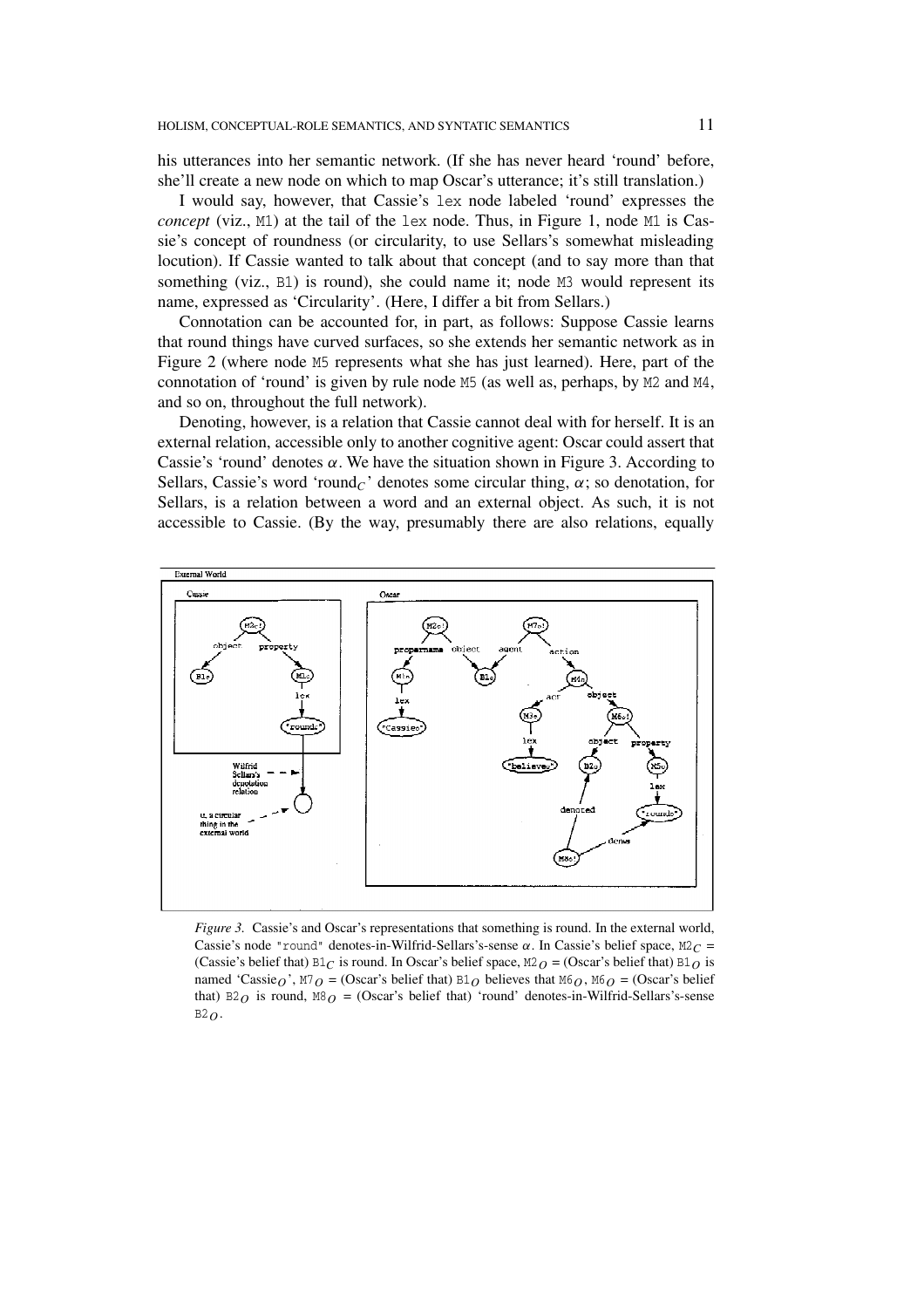inaccessible to Cassie, between  $\alpha$  and her *concept* of roundness, viz., M<sub>1</sub><sup>*C*</sup>, and between  $\alpha$  and her concept of  $\alpha$ , viz.,  $B1_C$ .) From Oscar's point of view (not much different from *our* point of view with respect to Cassie), Cassie believes that something (which Oscar represents as  $B2<sub>O</sub>$ ) is round, and Oscar can believe that Cassie's word 'round' (actually, *Oscar's* representation of her word) denotes (in Sellars's sense) the object (that Oscar believes) that Cassie believes is round, viz.,  $B2<sub>O</sub>$ . (Again, presumably, there are relations, equally inaccessible to Oscar, between the following pairs: 'round<sub>*O*</sub>'/'round<sub>*C*</sub>', B2<sub>*O*</sub>/B1<sub>*C*</sub>, B2<sub>*O*</sub>/ $\alpha$ , M5<sub>*O*</sub>/M1<sub>*C*</sub>, and M6*O*/M2*C*.)

What can we say about statements like the following?

- 1.  $\int x^{\pi} \text{ means } y^{\lambda}$ .
- 2.  $\lceil \varphi \rceil$  is true'.
- 3.  $\int x^{\frac{1}{x}}$  is about *y*'.

I'd say first that they're missing a parameter or two. The statements should really be, respectively:

- 1. Cognitive agent *C*'s use of  $\lceil x \rceil$  means *y* for cognitive agent *O*.
- 2. Cognitive agent *O* believes that cognitive agent *C*'s utterance or belief that  $\lceil \varphi \rceil$  is true.
- 3. Cognitive agent *C*'s use of  $\lceil x \rceil$  is about what cognitive agent *O* refers to as  $\ulcorner y \urcorner$ .

So, let me answer the question from Oscar's point of view:

- 1. For Oscar to say that Cassie's use of  $\lceil x \rceil$  means *y* is to say that Cassie's use of  $\lceil x \rceil$  plays the same role in *her* belief system that  $\lceil y \rceil$  plays in his (Oscar's).
- 2. For Oscar to say that Cassie's utterance of  $\lceil \varphi \rceil$  is true is to say that he endorses her utterance of  $\lceil \varphi \rceil$ ; that is, it is to say that he believes it (too); cf. Rapaport et al. (1997). As Sellars puts it,

In general, when I commit myself to

(w) S is a true sentence (of L)

I am committing myself to asserting either S itself (if I am a user of L) or a translation of S into the language I do use. (Sellars 1955 [1963: 354], §78.)

3. For Oscar to say that  $\lceil x \rceil$  is about *y* is for him to say that he interprets  $\lceil x \rceil$  by *y*, where both are represented by nodes in *his* network:  $\lceil x \rceil$  is represented by a syntactic, or linguistic, node; *y* is represented by a semantic, or non-linguistic, node. If Oscar wants to say what his *own* word  $\lceil x \rceil$  means, he must do it in that way, too: asserting a link between it and some other fragment of his network. (This is the 'internalization' of semantic interpretations mentioned in SS1.)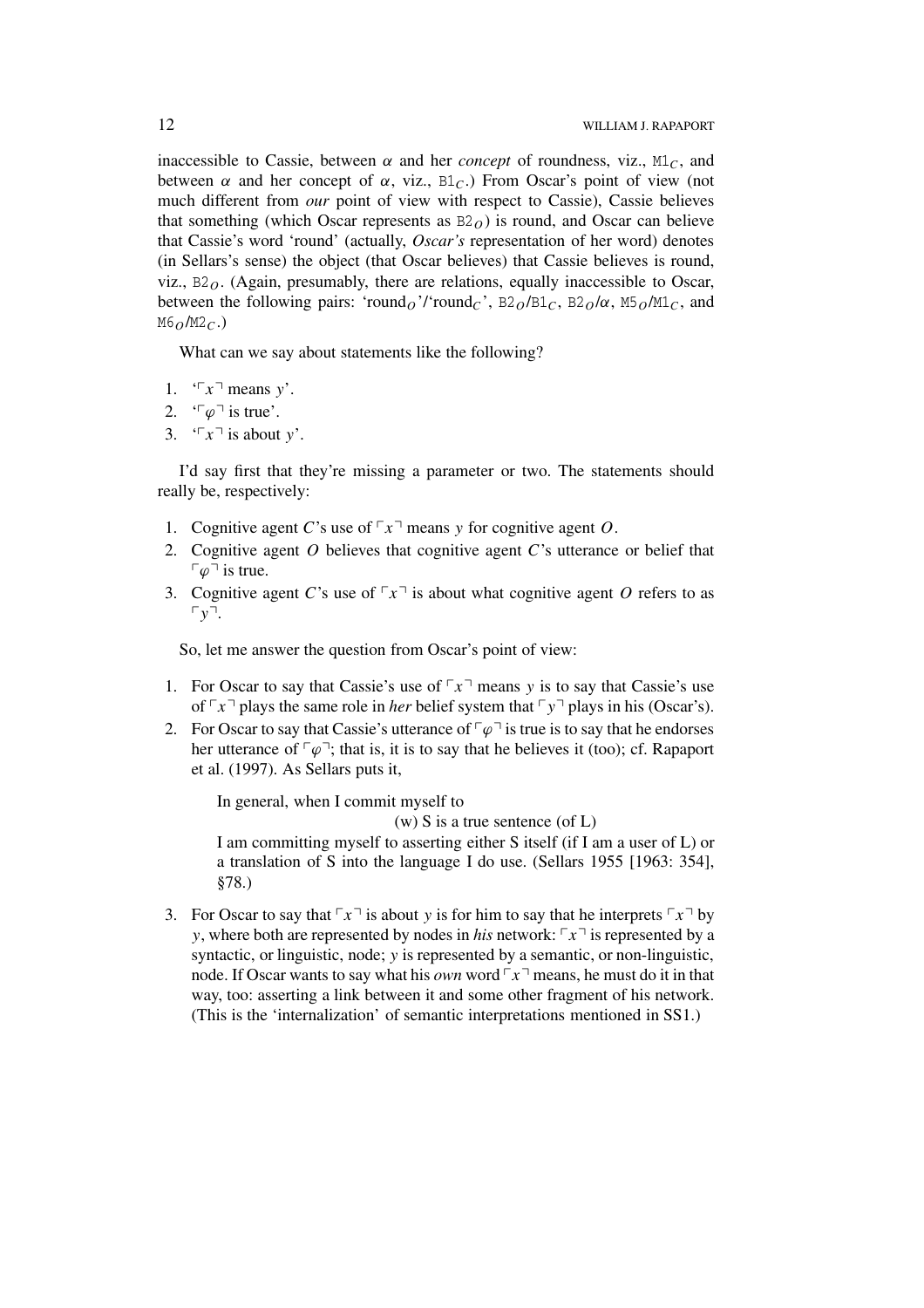# 4.2. REFLECTIONS ON "REFLECTIONS ON LANGUAGE GAMES".

Sellars's essay 'Reflections on Language Games' (1955/1963) is relevant to syntactic semantics in several ways (see also Rapaport, 1996, §§7.4.2.2, 7.6.2). Here, I want to concentrate on the syntactic nature of his conceptual-role semantic theory.

For Sellars, to use a language is to do certain actions in certain circumstances presumably, for example, to utter certain expressions in certain circumstances and this is to be viewed as making 'moves' in a 'language game' whose 'positions' are 'awareness' 'of propositions, properties, relations, demands, etc.' (pp. 324, 327, §§10, 16). There are three kinds of such moves (p. 328, §§19–23):

- 1. 'language-entry transitions' from observations of the external world to positions in the language game (that is, input, in which the position 'means' the observation; cf. p. 329, §22);
- 2. 'moves', or inferences, between positions in the language game (that is, relations among sentences);
- 3. 'language-departure transitions' from 'ought-to-do' positions to actions (that is, output, in which the position 'means' the action) (cf. p. 329, §23).

In terms of Cassie, language-entry transitions occur when she finds or builds a node in her semantic network as a result of something she hears, reads, or perceives, and language-departure transitions occur when she utters something as a result of an intention to speak or when she performs an action as a result of an intention to act.<sup>13</sup> The internal, inferential moves correspond to *any and all internal processing* of the semantic network. They need not all be 'inference' in any strict logical sense. For this reason, I prefer the term '*conceptual*-role semantics' to '*inferential*role semantics'. (Cf. §6.6). For more on this distinction, see Récanati, 1995: 214) Of course, the input positions could be established in other ways (e.g, by direct manipulation by a 'computational neuroscientist', in the case of Cassie, or by Wilder-Penfield-like stimulation, in the case of real brains). For instance, Sellars also allows 'free' positions: sentences that are neither the result of internal, inferential moves nor of observations. Roughly, these would be axioms or 'primitive' beliefs: sentences taken on faith (p. 330, §25). And the output positions need not result in (successful) action (as long as the system *believes* that it does—cf. the blocks-world robot of Rapaport, 1995, §2.5.1).

To thus "speak of a language as a game with pieces, positions, and moves" is to treat it purely syntactically. "But must we not at some stage recognize that the 'positions' in a language *have meaning ...* ?" (p. 332, §30). This is the key issue. Note, however, that for Sellars it would not be the *pieces* that are to 'have meaning', but the *positions*: "As I see it, abstract singular terms such as 'redness' *...* and 'that Chicago is large' are to be construed, in first approximation, as singular terms for players of linguistic roles *...* " (Sellars, 1961 [1963: 204]). In Figure 1, the *term* 'Circularity' is a proper name for a concept, viz., M1, and it is the concept that *is* the role. What *plays* the role is the term 'round'. Strictly speaking, then, we could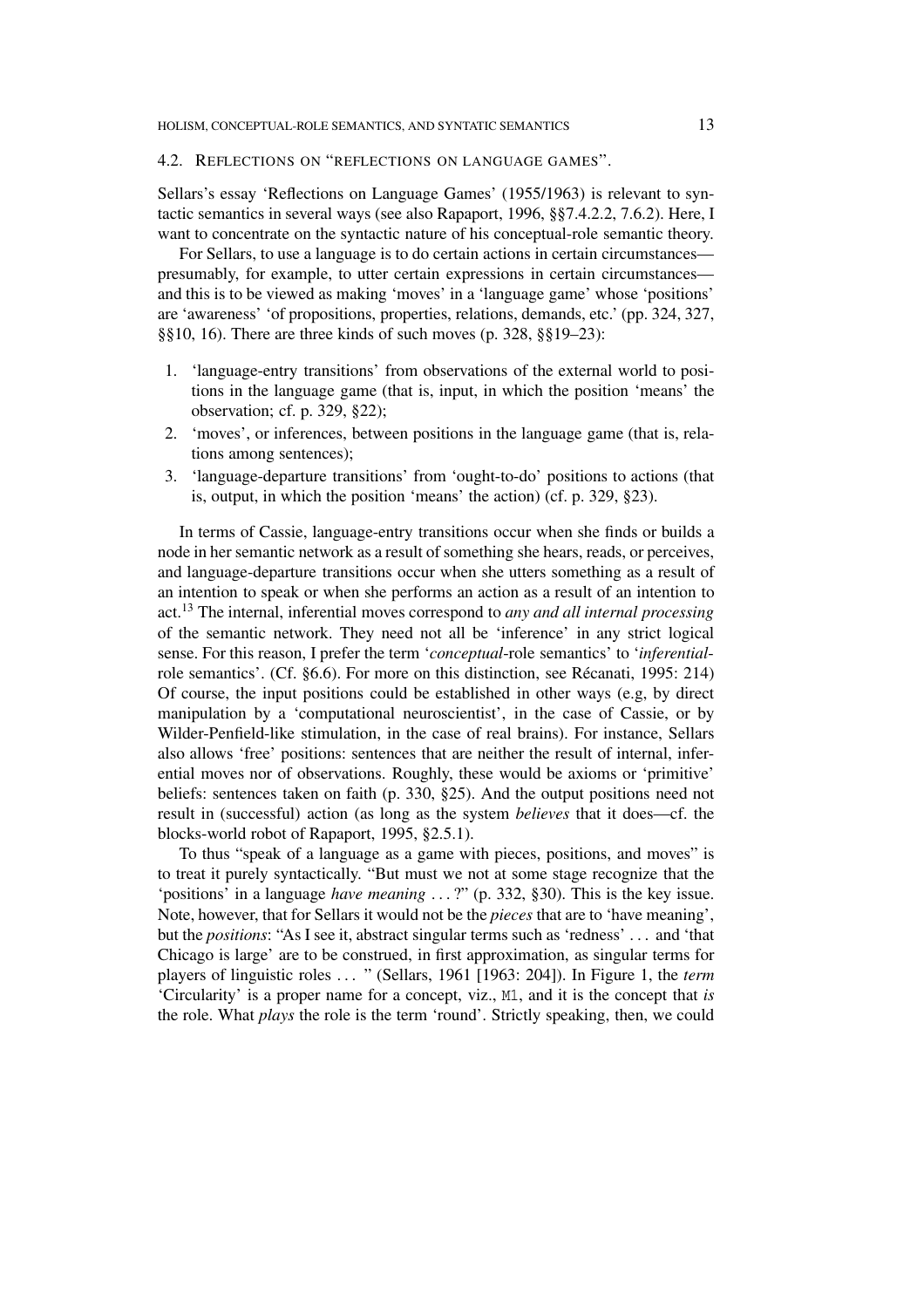say that, for Cassie, the meaning of 'round' is node M1, whose *role* is specified by its location in the network. For Sellars, syntax suffices: "To say that ' "*rot*" means *red*' is not to describe 'rot' as standing 'in the meaning relation' to an entity *red*; *...* " (p. 332, §31). "Positions" do not have an extensional "meaning":

*...* the German expression 'Es regnet' *... means* it is raining. *...* [I]n saying this *...* , one is not saying that the pattern 'Es regnet' plays a certain role in the pattern governed behaviour to be found behind the Rhine. But it would be a mistake to infer from these facts that the semantical statement ' "es regnet" means *it is raining*' gives information about the German use of 'Es regnet' which would *supplement* a description of the role it plays in the German language game, making a *complete* description of what could otherwise be a partial account of the properties and relations of 'Es regnet' as a meaningful German word. (p. 332, §31.)

Although there is a non-syntactic, externally semantic dimension to meaning, it has nothing to do with the language game. Cassie's (internal) ability to use language is syntactic (and so Searle's Chinese-Room Argument fails). That is, semantics is *not* a correspondence between language and the world. But semantics *is* a correspondence between two *languages*: between the speaker's language and the third-person, external observer's language (and perhaps that observer's concepts, too): "To say that ' "*rot*" means *red*' *...* is to use *...* the semantical language game *...* for bringing home to a *user* of 'red' how Germans use 'rot"' (p. 332, §31). English-speakers understand a German-speaker's use of 'rot' as their (i.e., the English-speakers') concept *red* (i.e., as the concept they express with 'red'). This is semantics in the classic sense: The English-speaker uses a model for interpreting the German-speaker's utterances. But the model is just the English-speaker's own language game—a syntactic system.

To say that ' "*rot*" means *red*' *...* conveys no information which could not be formulated in terms of the pieces, positions, moves, and transitions (entry and departure) of the German language game. (p. 332, §31.)

That is, it conveys no information about '*rot*' that could not be thus formulated. But suppose that an English speaker wonders what 'rot' means and is told that it means *red*. The English speaker now has nodes representing the German word 'rot' and the concept it expresses; and the English-speaker maps these—internally—to the nodes representing the English word 'red' and the concept *it* expresses. Thus, all of the information conveyed by the 'rot'-means-*red* sentence can "be formulated in terms of the pieces, positions, moves, and transitions *...* of the *English* language game". In either case, it's purely syntactic.

As for correspondences between language and the world, Sellars discusses a cousin of the symbol-grounding problem (Harnad, 1990; cf. Rapaport, 1995, §3.2.4) under the rubric 'prelinguistic concepts':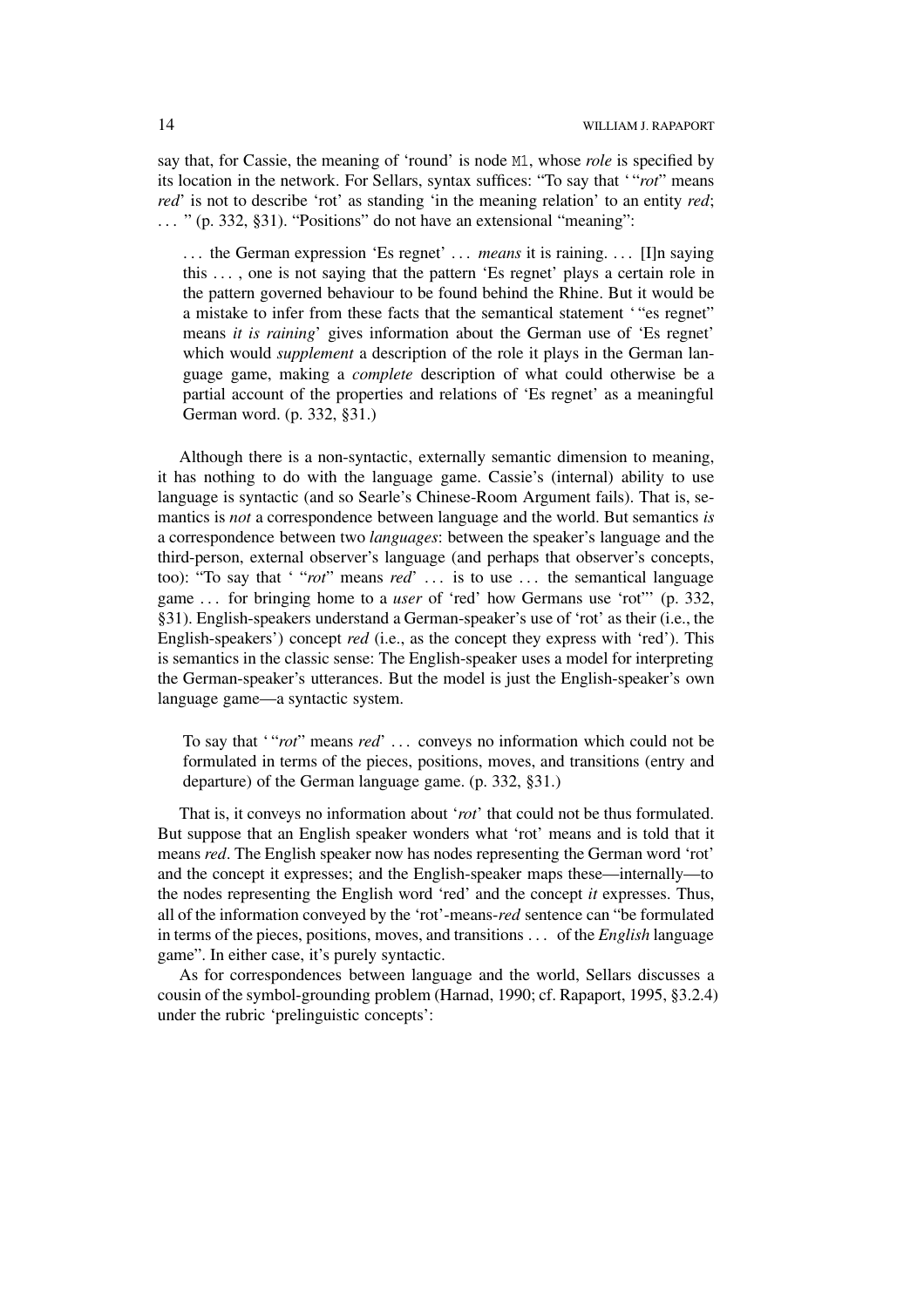Now there appear to be two possible lines that can be taken with respect to such ur-concepts:

- (1) They are interpreted as a structure of symbols and, hence, *in our broader sense*, as a *language*. *...* [A] regress is lurking which can be stopped only by admitting that the meaningfulness of at least one symbolic system is not clarified by the idea of obeying semantical rules.
- (2) As a second alternative, the ur-concepts may be conceived as pre-symbolic abilities to recognize items as belonging to *kinds ...* . (pp. 334–335, §37.)

Possibility (2) is the Lakoff (1987)–Harnad (1990) alternative, which Sellars rejects on the grounds that it commits the homuncular fallacy. Possibility (1) is the purely syntactic view expressed in thesis SS2, above. To clarify the 'meaningfulness' of such a symbolic system, we need internal—syntactic—understanding.

Sellars urges a distinction between 'bishop' in chess and 'piece of wood of such and such shape' (p. 343, §56), and he then elaborates on possibility (1):

*...* I might learn to respond to the move-enjoining sentence 'Sellars, advance your king's pawn!' as I would to 'Sellars, shove this piece of wood two squares forward!' (p. 344, §57.)

Compare the Chinese Room: "shoving a piece of wood forward" is the rulebook's translation of the meaningless squiggle "advance your king's pawn". Perhaps, though, shoving that piece forward just *is* advancing one's pawn, in the same way that talking of certain chemical structures just *is* talking of mathematical lattices (Rapaport, 1995, §2.5.1; I make this sense of "is" more precise in Rapaport, 1999). In any event, Sellars rejects it:

But while this *might* be the description of learning to apply the rule language game *...* , it would make the connection between expressions such as 'bishop' *...* in chess language and the expressions in everyday language which we use to describe pieces of wood, shapes, sizes, and arrangements much more 'external' than we think it to be. For surely it is more plausible to suppose that the piece, position, and move words of chess are, in the process of learning chess language, built on to everyday language by *moves* relating, for example, 'x is a bishop' to 'x is a  $\hat{\mathbb{R}}$ -shaped piece of wood' ... In other words, chess words gain 'descriptive meaning' by virtue of *syntactical relations* to 'everyday' words. (p. 344, §58.)

As I have urged with respect to the Chinese-Room Argument (Rapaport, 1988, 1995, 2000b), pulling the semantic rabbit out of the syntactic hat is no trick it's all done with *internal* links. My understanding of 'bishop' (or Searle-in-theroom's understanding of a Chinese squiggle) is *not* provided by an external link to a  $\hat{\mathbb{R}}$ -shaped piece of wood, but by an *internal*, *syntactic* link to my internal representation of such a  $\hat{\mathbb{R}}$ -shaped piece of wood.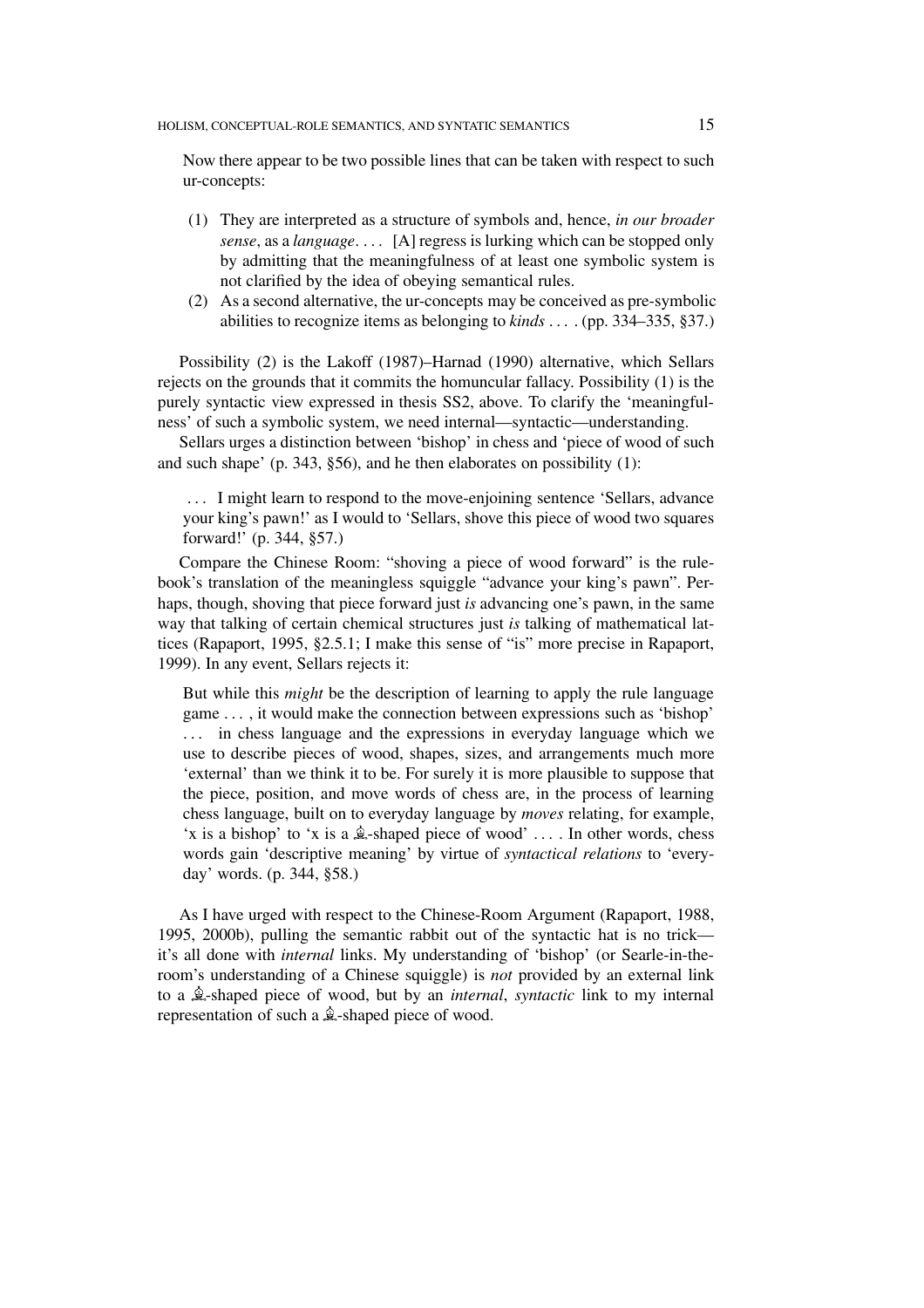The fundamental thesis of conceptual-role semantics, as formulated by Sellars, is that

statements of the form

 $\cdot \ldots \cdot$  means — (in L)

are incorrectly assimilated to relation statements. *...* [Rather,] they convey *...* the information that ' *...* ' plays the role in L which '—' plays in the language in which the semantical statement occurs. (pp. 354–355, §80.)

Of course, if the semantic language *is* L, the meaning of ' *...* ' would have to be given in terms of the role it plays in L, by specifying its location in the network—its position in the game.

# **5. Harman's Theory of Conceptual-Role Semantics**

Let's now have a look at Harman's variations on Sellars's theme. In a series of papers, Gilbert Harman has advocated a Sellarsian conceptual-role semantic theory *almost* all of which is congenial to the view I am presenting (Harman, 1974, 1975, esp. pp. 283–284; 1982; 1987; 1988). The issue can be approached by asking whether an internal, conceptual-role semantics based on *translating* one language into another is all that is needed to explain our knowledge of the semantics of language, or whether an external, referential and truth-conditional theory plays a role (if you'll excuse the expression) (Harman, 1974: 1).

# 5.1. INTERNAL VERSUS EXTERNAL SEMANTIC THEORIES

I called the latter kind of theory 'external', but it is actually both internal and external; that is, it must be a bridge theory that links an internal syntactic domain with an external semantic domain. *Perhaps* such a theory could tell us something about the denotations of terms and the truth values of sentences. But, of course (cf. Rapaport, 1988, 1995, 2000b), since the cognitive agent has no access to the denotations or states of affairs themselves, a theory of truth tells the *agent* nothing. It is simply not available to the agent, who is restricted to the internal point of view (cf. thesis SS3, above). Now, as Harman notes, theories of truth do shed light on meaning—consider possible-worlds model-theoretic semantics for modal logics, clearly a major intellectual achievement. But note, first, that such theories are addressed to professional philosophers and cognitive scientists, who are external observers: Oscar can use such a theory to understand the relation of Cassie's language to the world, but he doesn't use the theory when he understands Cassie in everyday conversation. Second, truth theories are correspondences between language and a *model*, not between language and *the world* (see the discussions of the gap between models and the world, in Smith, 1985 and Rapaport, 1995, §2.5). So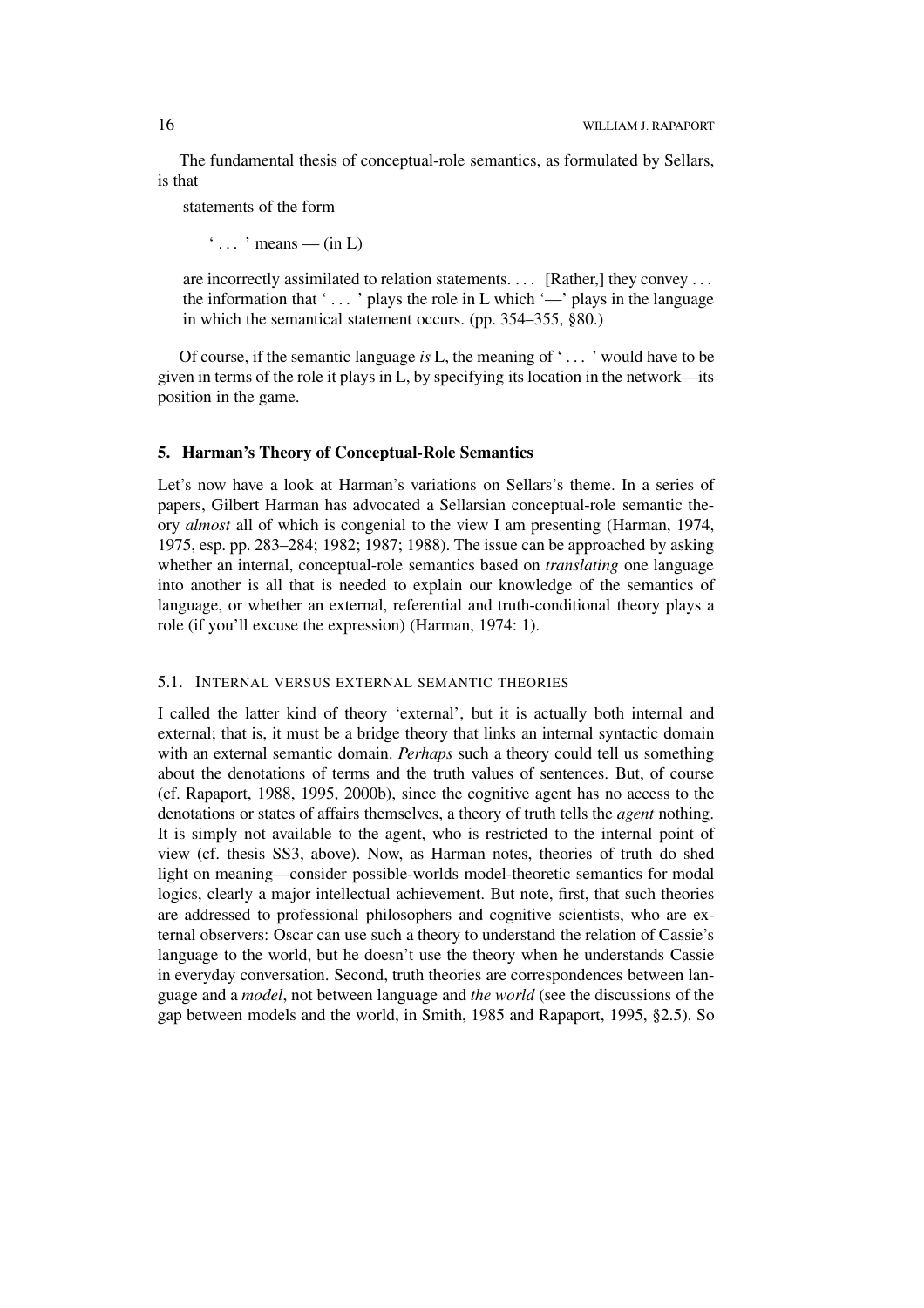they themselves are translations: between the language playing the syntactic role and the language of the model.

There are two other possible roles for truth theories or external links. One, relevant to Sellars's 'entry' and 'departure' rules, we'll come back to shortly (§5.3). The other is the role of truth in logical inference, Sellars's internal 'moves': 'logical implication is a matter of truth and logical form' (Harman, 1974: 11). But here, truth is only a sort of place holder: Logical implication must preserve truth, but no claims are ever made about actual truth *values*, nor need they be. The rules of inference of a syntactic system are themselves purely syntactic (cf. Rapaport, 1995, §2.2). They need not—indeed, *do* not—mention truth. In a given system, some rules might be preferable to others (they can be justified) because they *preserve truth*. That plays a role with respect to which rules to choose, but not in the actual working of the rules. Indeed, that's the whole point of syntactic systems: we devise them in order to talk about truth, so we want them to *represent* truths. The world (together with its objects, relations, states of affairs, and truths) is one thing; the language (with its corresponding terms, relation symbols, wffs, and rules of inference and theorems used to discuss the world) is another. We want language and the world to *correspond*; they don't intersect. (Well, actually they do, of course: The language is part of the world. But that fact is ignored when the language is used to describe (the rest of, or some other part of) the world.)<sup>14</sup>

From the internal, first-person point of view, all that we *can* deal with is the syntactic theory. And, if all we're dealing with is the syntactic theory, we don't need truth at all. Or, rather, *Cassie* doesn't need it, and can't have it anyway, and *Oscar* (who studies Cassie's language-use from the external, third-person point of view) has access to truth only as a correspondence among *beliefs* (cf. Harman, 1974: 9): Oscar translates Cassie's utterances into his own semantic network. If he tries to say what *is* true, all he can do is to say what *he* believes: If he didn't believe it, he wouldn't try to claim that it's true. That is, for Oscar to say that  $\varphi$  is true is just for him to say that (he believes that) *ϕ*. For Oscar to say that what Cassie said is true is also just for him to say that he believes what Cassie said (cf. Roberts and Rapaport, 1988; Rapaport et al., 1997).

How do truth conditions provide the meaning of a sentence? 'Snow is white' is true if and only if snow is white; so, 'snow is white' *means* that snow is white. There are two well-known problems with this. First, 'snow is white' is also true if and only if grass is green (at least, this would be so when snow is white if and only if grass is green), but 'snow is white' doesn't *mean* that grass is green. (Although, when it snowed on the first day of Spring the year that I wrote this, I cheered myself up by thinking so!)

Second, although 'All mimsy were the borogoves' is true if and only if all mimsy were the borogoves, to say that 'All mimsy were the borogoves' *means* that all mimsy were the borogoves clarifies little (Harman, 1974: 6; this is the circular dictionary problem, with a circle of radius 0—cf. Rapaport, 1995, §3.2.4). What's missing is knowledge of what 'mimsy' and 'borogove' mean. How could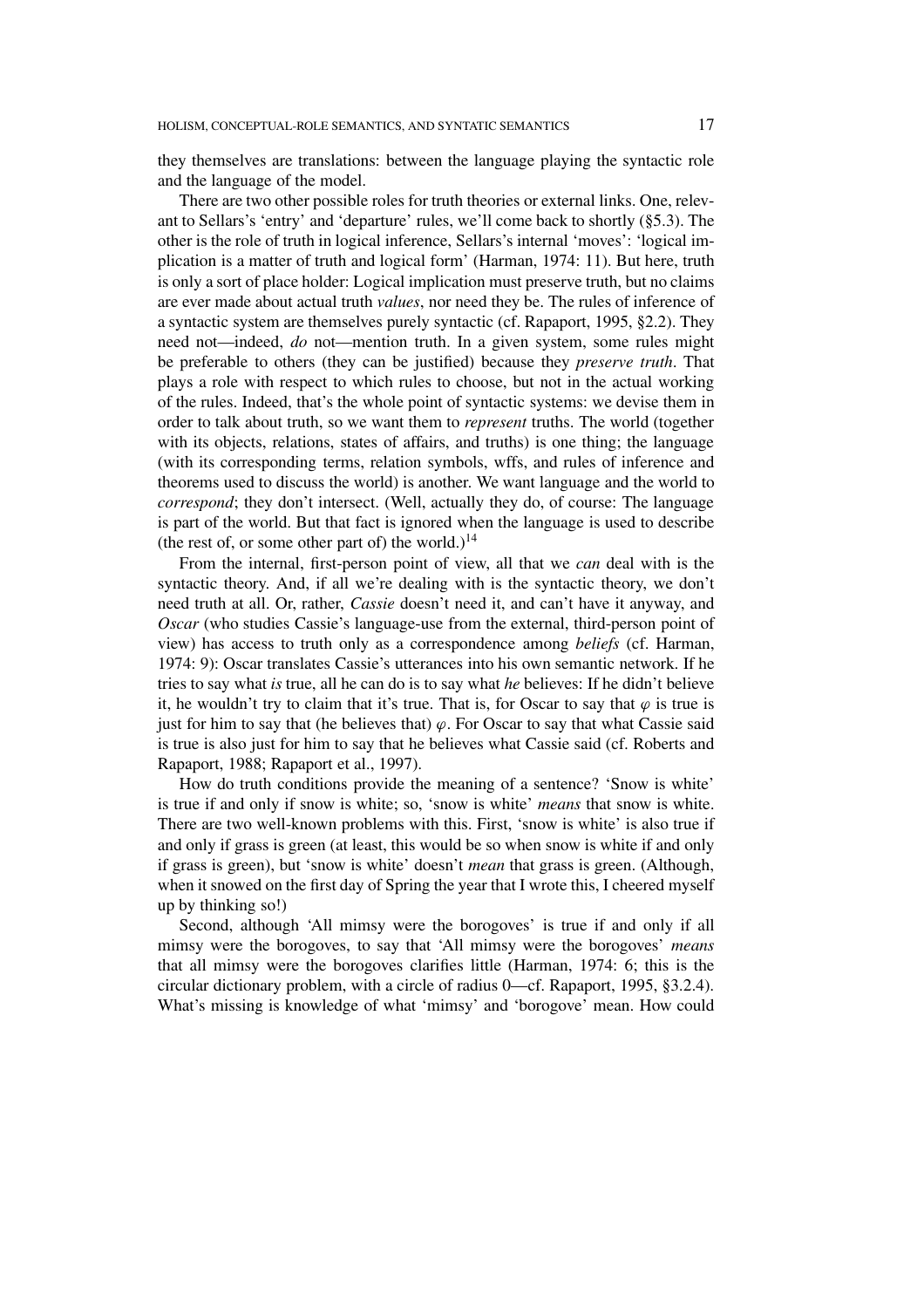we find out? We could find the denotations, but that's solipsistically impossible. Alternatively, we could find our mental representations (of the denotations) (cf. Harman, 1974: 6), or we could give a definition of the terms: both of these are purely internal and syntactic, however. Or we could define one in terms of the other (as suggested above in §3 and in Rapaport, 1995, §3.2.2; cf. Rapaport and Ehrlich, 2000): Borogoves are things that can be mimsy, or else being mimsy is something that borogoves can be. Again, this tells us little by itself (more context is needed). In any case, it is still purely syntactic.

Consider both the white-snow and the mimsy-borogoves cases from Cassie's point of view. She hears 'snow is white', and she understands it by mapping 'snow' onto her concept of snow, 'white' onto her concept of white, and forming the proposition that snow is white. That is, she understands the sentence by constructing that proposition, which is now linked to her semantic network. She *believes* that snow is white if and only if either she already had a mental representation of that proposition ("Oh yes; I already knew that") or she has reason to trust the speaker ("Oh yes? Well, if you say so"). If she hears "all mimsy were the borogoves", she will seek to understand by finding (or building) a mimsy-node and a borogovenode, and finding (or building) the proposition that the borogoves were entirely mimsy. But she won't understand it as well as she understands the proposition that snow is white, since it will *not* be linked to the rest of her network. (Or it will be linked to her representation of the rest of *Jabberwocky*. So, at best, she'll have a skeletal understanding in the context of the poem. Or it may be linked to her representations of the rest of *Through the Looking Glass*, in which Humpty Dumpty explains the sentence. In that case, she'll understand it, because further links will have been made. The more links, the more understanding.)

It may be objected that this is an example from literature, so talk of truth conditions is beside the point. But, as Harman points out, that's *part* of the point: "Speakers violate no linguistic conventions when they *...* tell stories" (Harman, 1974: 10; but cf. Galbraith, 1995: 33ff; Segal, 1995: 12ff). So it is not the case that we must claim that speakers try to say what's true. Rather, at most we only have to claim that they try to say what they *believe*. But they don't even always try to do *that*: Sentences from fiction are, depending on your tastes, either false, truth-valueless, or the sort of thing for which a truth theory would be a category mistake (cf. Ryle, 1949; Parsons, 1975; Searle, 1979; Pavel, 1986; Castañeda, 1979, 1989a; Rapaport, 1991a; Rapaport and Shapiro, 1995). In any case, a truth theory yields strange results when applied to sentences from fiction (though no stranger, perhaps, than when applied to modal sentences that require possible—if not fictional—worlds).

The point is that semantics as correspondence between language and *the world* is of no help in giving a first-person explanation of how a cognitive agent understands language. (And it is certainly of no help in giving a first-person explanation of how a cognitive agent understands *fictional* language.) However, semantics as correspondence between language and the agent's mental representations (or lan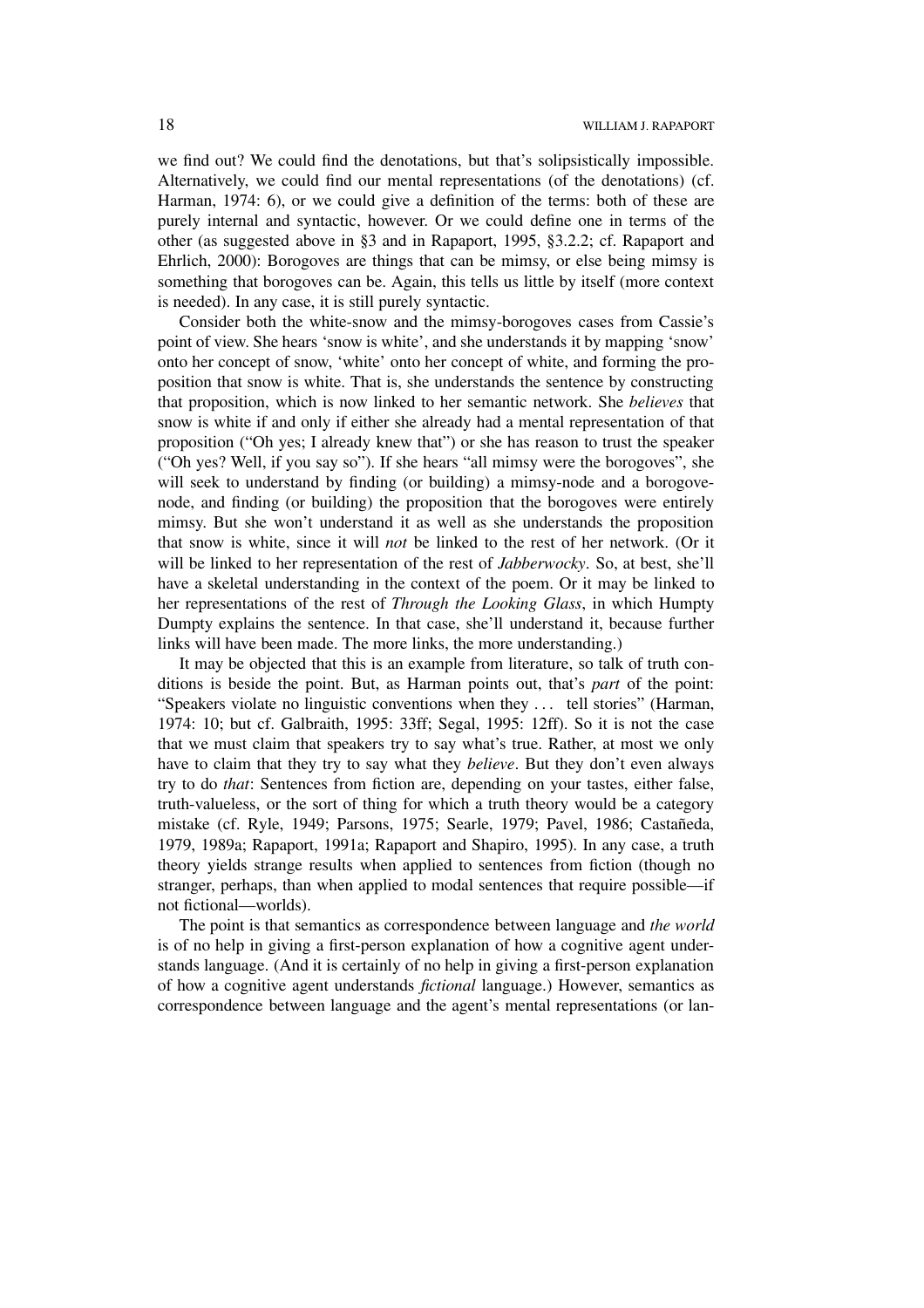guage of thought) *can* help: "The meaning of a sentence is determined by the thought with which the sentence is conventionally correlated, that is, the thought which, by convention, speakers would normally intend to communicate to a hearer by using that sentence" (Harman, 1974: 10). Of course, to talk of 'the' meaning of a sentence is misleading; context needs to be taken into account. But the broader point holds: Meanings of sentences are provided by thoughts, not by truth conditions.

# 5.2. HARMAN'S SEMANTIC THEORY

Harman, however, formulates this a bit differently from the way that I see it: There are three parts to his formulation. Here are the first two:

- H1. The meanings of linguistic expressions are determined by the contents of the concepts and thoughts they can be used to express. (Harman, 1982: 242, 1987: 55)
- H2. The contents of concepts and thoughts are determined by their functional role in a person's psychology. (Harman, 1982: 242)

And, in a later essay, Harman analyzes H2 further:

- H2a. The contents of thoughts are determined by their construction out of concepts. (Harman, 1987: 55, 58)
- H2b. The contents of concepts are determined by their functional role in a person's psychology. (Harman, 1987: 55)

Now, the picture we get from H1 and H2 is that the meaning (M) of a linguistic expression  $(E)$  is determined by the content  $(C)$  of the thought  $(T)$  that is represented by E; and the functional role (F) of thought T determines content C (this Rube-Goldbergian picture is shown in Figure 4).

But this seems to multiply entities. Now, as a Meinongian, I am not normally bothered by such multiplications. However, I fail to see what 'content' contributes here, perhaps because I fail to see what it *is*. Nor do I understand what it means for content (whatever it is) to 'determine' meaning. In fact, an earlier formulation of Harman's theory was more streamlined:

The relevant thoughts are to be identified, not in terms of truth conditions, but rather in terms of their potential role in a speaker's 'conceptual scheme' *...* . The meaning of a sentence is determined by the role in a conceptual scheme of the thoughts that the sentence would normally be used to express. (Harman, 1974: 10–11)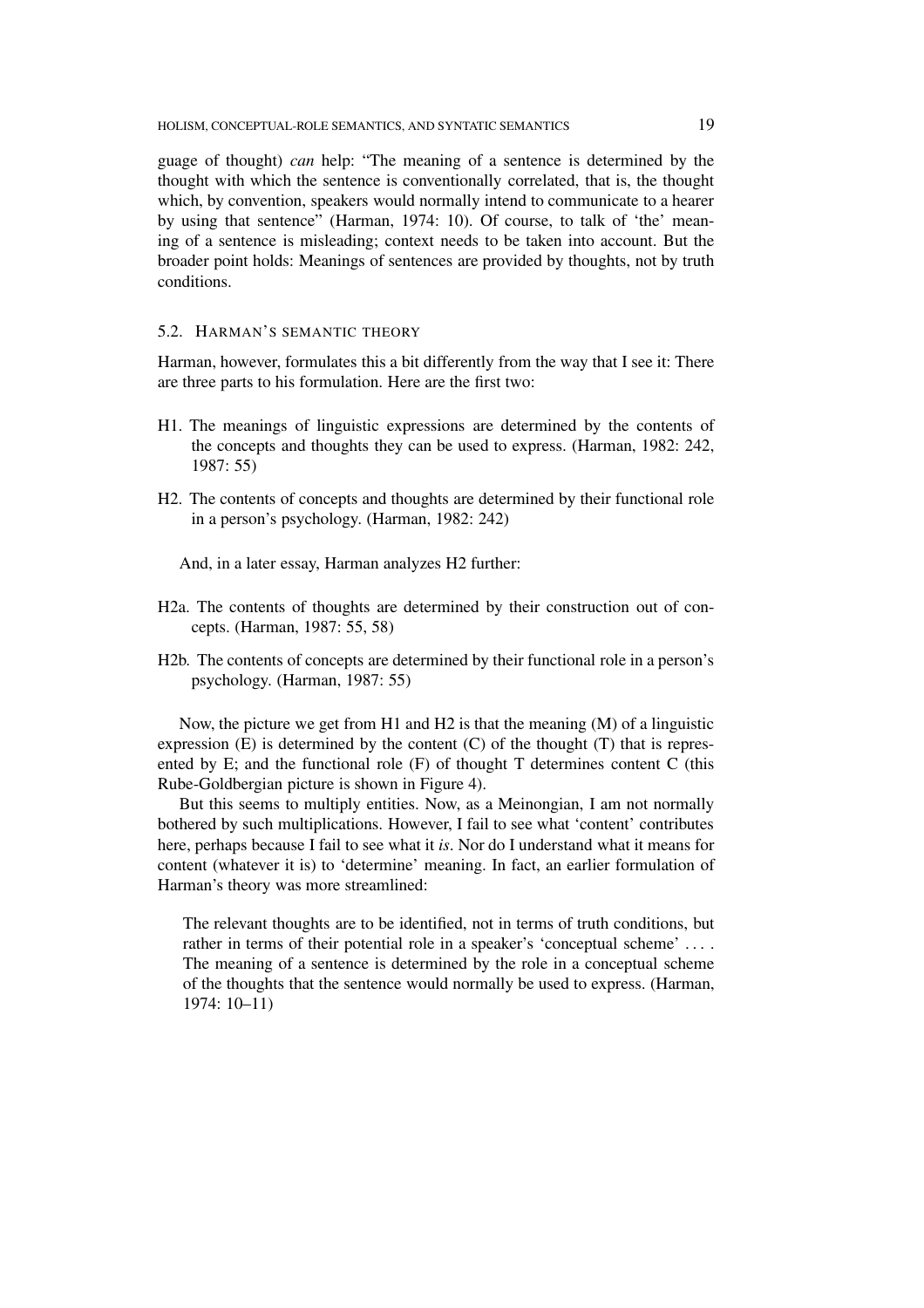

*Figure 4.* The meaning (M) of a linguistic expression (E) is determined by the content (C) of the thought  $(T)$  that is represented by E; the functional role  $(F)$  of  $T$  determines C.

My view is this:

- R1. The meanings of linguistic expressions *are* the thoughts they express (so 'meaning' and 'expression' are inverses of each other).
- R2. The content of a thought *is* its functional role.

The SNePS/Cassie picture is this:

- S1. Cassie's understanding of a linguistic expression is the set of nodes she maps it into (the set of nodes she uses to model the expression).
- S2. Those nodes play a functional role in her entire semantic-network mind.

Presumably, Harman's 'concepts' are SNePS/Cassie's base nodes<sup>15</sup> ("concepts are treated as symbols in a 'language of thought' " (Harman, 1987: 56)), and Harman's "thoughts" are SNePS/Cassie's molecular nodes.

This appears to be consistent with H2a, but H2a is ambiguous: What is it that is constructed out of concepts: Is it *thoughts*? Or is it *contents* of thoughts? On my view, 'thoughts' would be constructed out of (or, would be structured by) 'concepts' as well as other 'thoughts' (for example, Cassie's thought that Oscar believes that Lucy is rich is constructed out of the thought that Lucy is rich and concepts of Oscar, Lucy, and being rich). And, in contrast to H2b, the 'meaning' (in one sense) of thoughts *as well as* of concepts is a function of their location in the entire network of thoughts and concepts.

There is, as I mentioned, a third part to Harman's theory:

H3. Functional role is conceived nonsolipsistically as involving relations to things in the world, including things in the past and future. (Harman, 1987: 55; cf. Harman, 1982: 247, 1988)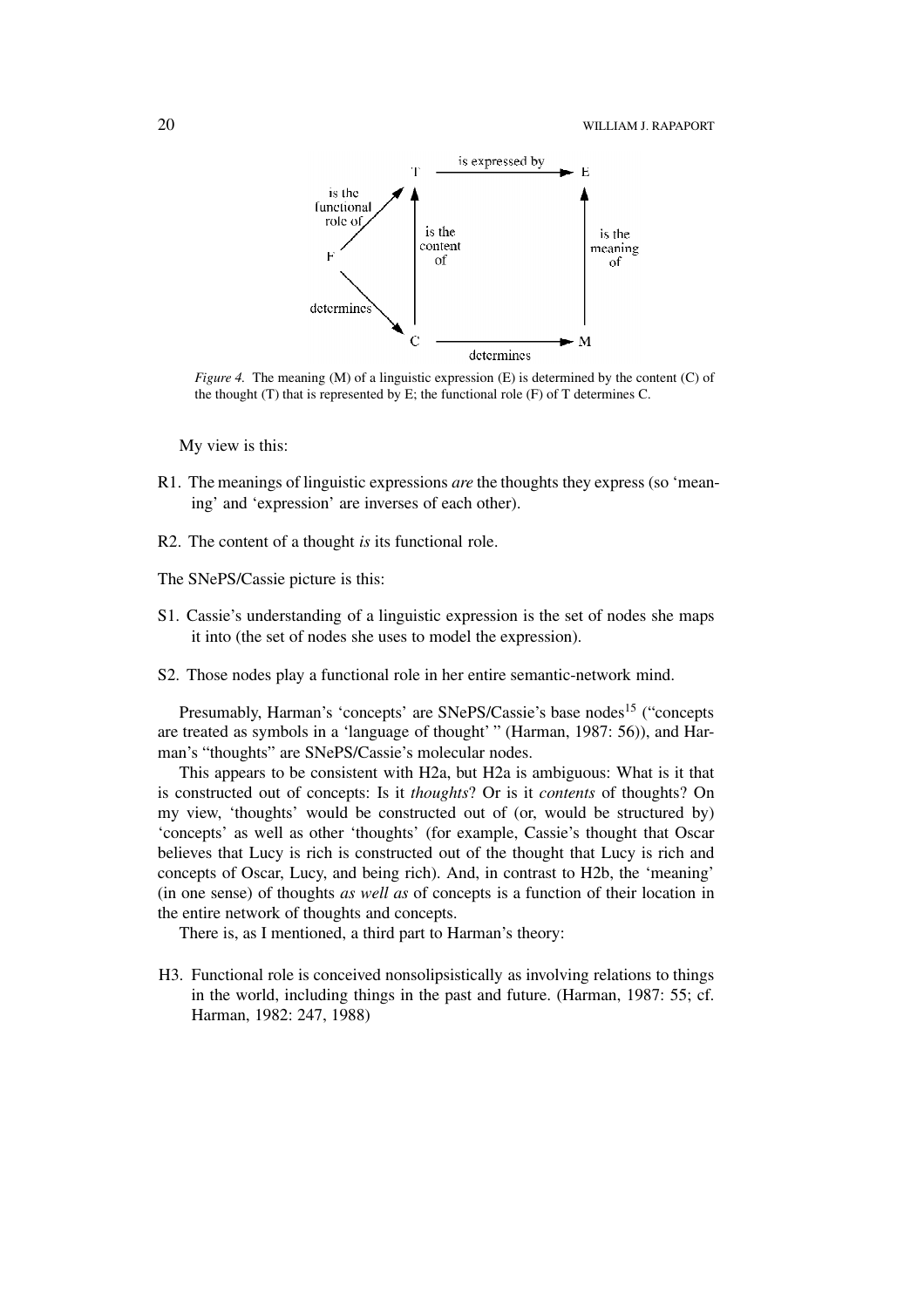Now, on the SNePS/Cassie, first-person, internal view, there may indeed be other aspects to the notion of the functional (or conceptual, or inferential) role of a concept or thought. There is, for instance, their role in action (cf. Kumar, 1993a–c, 1994, 1996; Kumar and Shapiro, 1993, 1995), although this role might not be (or contribute) anything over and above the concept's location in the network (and might, in fact, depend entirely upon it). But I part company with Harman on point H3. *Nonsolipsistic* functional role is not something the agent can have access to. Point H3 takes a third-person viewpoint, not a first-person one. I am solely interested in what linguistic expressions mean *to the agent*, not what a third person says that they mean for the agent.

# 5.3. LANGUAGE IN THOUGHT AND COMMUNICATION

Nevertheless, Sellars's 'entry' and 'departure' rules seem clearly to be links with the external world. They are part and parcel of another issue that Harman raises: the role of language in *thought* as opposed to *communication*. I do not deny that there are "connections between concepts and the external world" (Harman, 1987: 80). I merely deny that such connections tell the *cognitive agent* anything about his or her language or concepts. *Maybe* such connections *do* tell a third person something, but they give no first-person information. (The 'maybe' has to do with the point made in Rapaport, 1995, §§2.5.1, 2.6.2, and in Rapaport, 2000b that, at least, the third person is making connections between his or her *own internal representations* (a) of the other agent's concepts and (b) of his or her own internal model of the world.)

Curiously, the only connections Harman explicitly mentions are those between concepts and *words* and those between concepts and 'normal contexts of functioning' (Harman, 1987: 80). But the link to words is of only *causal* interest. From the SNePS/Cassie point of view, what's important is the *presence in* the internal semantic network of a lex node; *how* it got there is irrelevant. (That's what methodological solipsism is all about; cf. Rapaport, 1996, Ch. 6.) Ditto for normal contexts of functioning: They may give the third person some information, but they avail the first person nothing.

Clearly, it's in the case of 'communication' that these issues come to the fore, not the case of 'thinking'. Harman distinguishes these two uses of language, and finds the latter to be more basic. I agree (to a point), but why then does he care about the external links? Let's look a bit more closely.

The view of language as serving a communicative function *sounds* similar to David Lewis's notion of "language" as

A social phenomenon which is part of the natural history of human beings; a sphere of human action, wherein people utter strings of vocal sounds, or inscribe strings of marks, and wherein people respond by thought or action to the sounds or marks which they observe to have been so produced. (Lewis, 1975: 3.)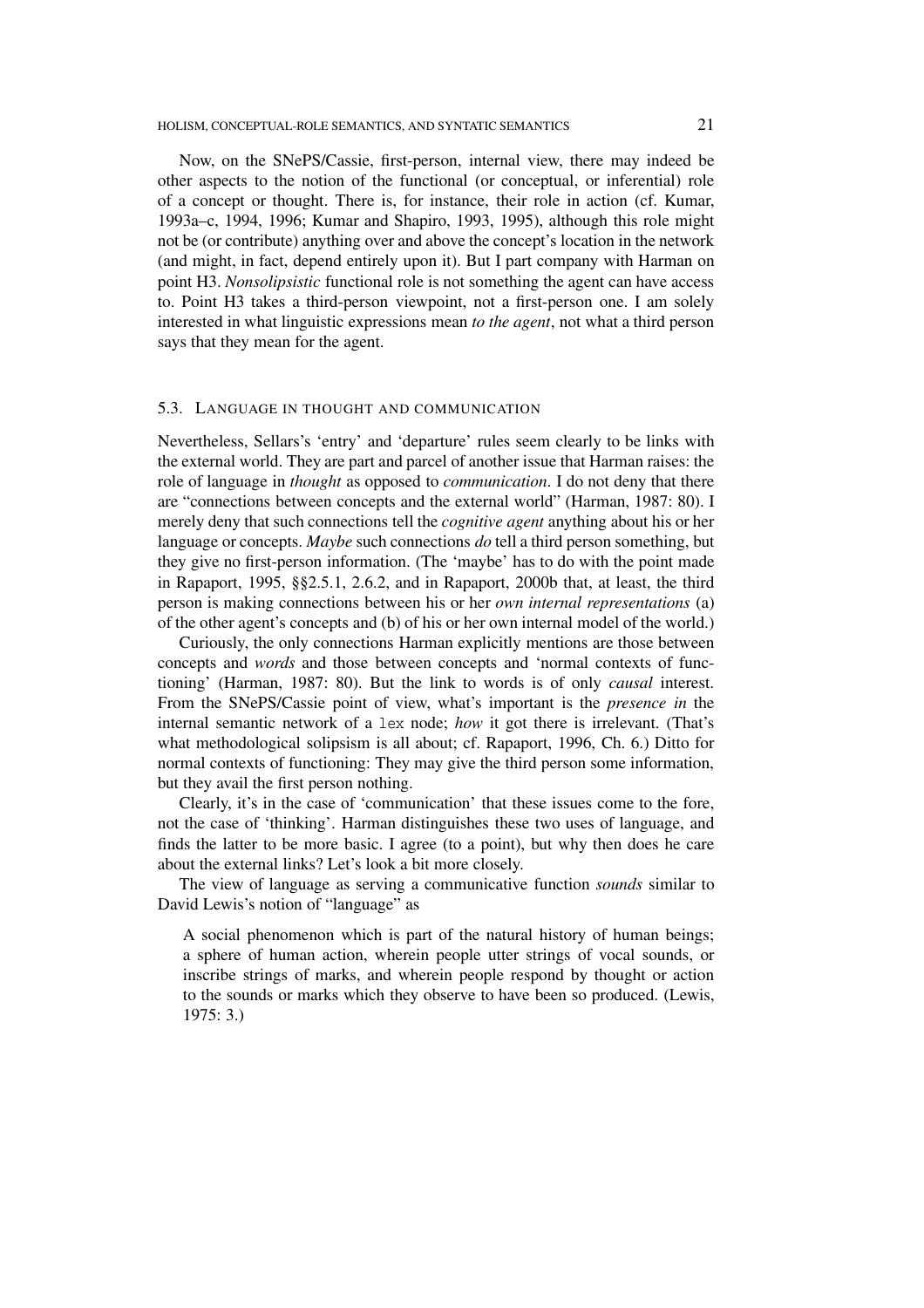But Harman seems to mean something more restrictive, for there can be communication via a syntactic system that is *not* language—for example, Morse code (Harman, 1987: 57).<sup>16</sup>

What about the role of language in thought? Harman cites Noam Chomsky (who in turn paraphrases Wilhelm von Humboldt):

[...] to have a language is to have a system of concepts [which could be the *meanings* in Lewis's theory of "a language" (Lewis, 1975: 3)]

and it is the place of a concept within this system (which may differ somewhat from speaker to speaker) that, in part, determines the way in which the hearer understands a linguistic expression ... [T]he concepts so formed are systematically interrelated in an "inner totality", with varying interconnections and structural relations *...* [cf. a semantic network.] This inner totality, formed by the use of language in thought, conception, and expression of feeling, functions as a conceptual world [cf. Dennett's "notional world" (1982)] interposed through the constant activity of the mind between itself and the actual objects, and it is within this system that a word obtains its value *...* .

(Harman, 1975: 273; unbracketed ellipses in Harman's text; my interpolations and ellipses in brackets.)

Elsewhere, he calls this use of language 'calculation, as in adding a column of figures' (Harman, 1982: 242, 1987: 56), commenting that conceptual-role semantics 'may be seen as a version of the theory that meaning is use, where the basic use of symbols is taken to be in calculation, not in communication, and where concepts are treated as symbols in a 'language of thought' ' (Harman, 1982: 243). This is clearly a syntactic enterprise.

There is some unclarity, however, when Harman speaks of these two uses of 'language' or of 'symbols' (e.g., Harman, 1987: 56). When he talks of 'symbols', is he talking about external linguistic expressions? Or is he talking about the internal symbols of a language of thought? For SNePS, the nodes are symbols of a language of thought, and they represent propositions, thoughts, and concepts (cf. Shapiro and Rapaport, 1991, Shapiro, 1993; perhaps it would be better to say that they *implement* propositions, thoughts, and concepts). They can be used in 'calculation' (for example, inference) *as well as* in communication (for example, language is generated from them, and they are produced from language). Linguistic expressions are also used in communication. In fact, they are the *vehicles* of communication. *What gets communicated*—what is carried by the vehicle—are thoughts and concepts (that which is represented by the nodes). But linguistic expressions are not normally used in internal calculation (though, of course, they *can* be, as when Cassie wonders what Oscar meant when he *said* 'all mimsy were the borogoves').

My view is that both 'thinking' (or 'calculating') and 'communication' are equally important components. There are spoken and written expressions. And in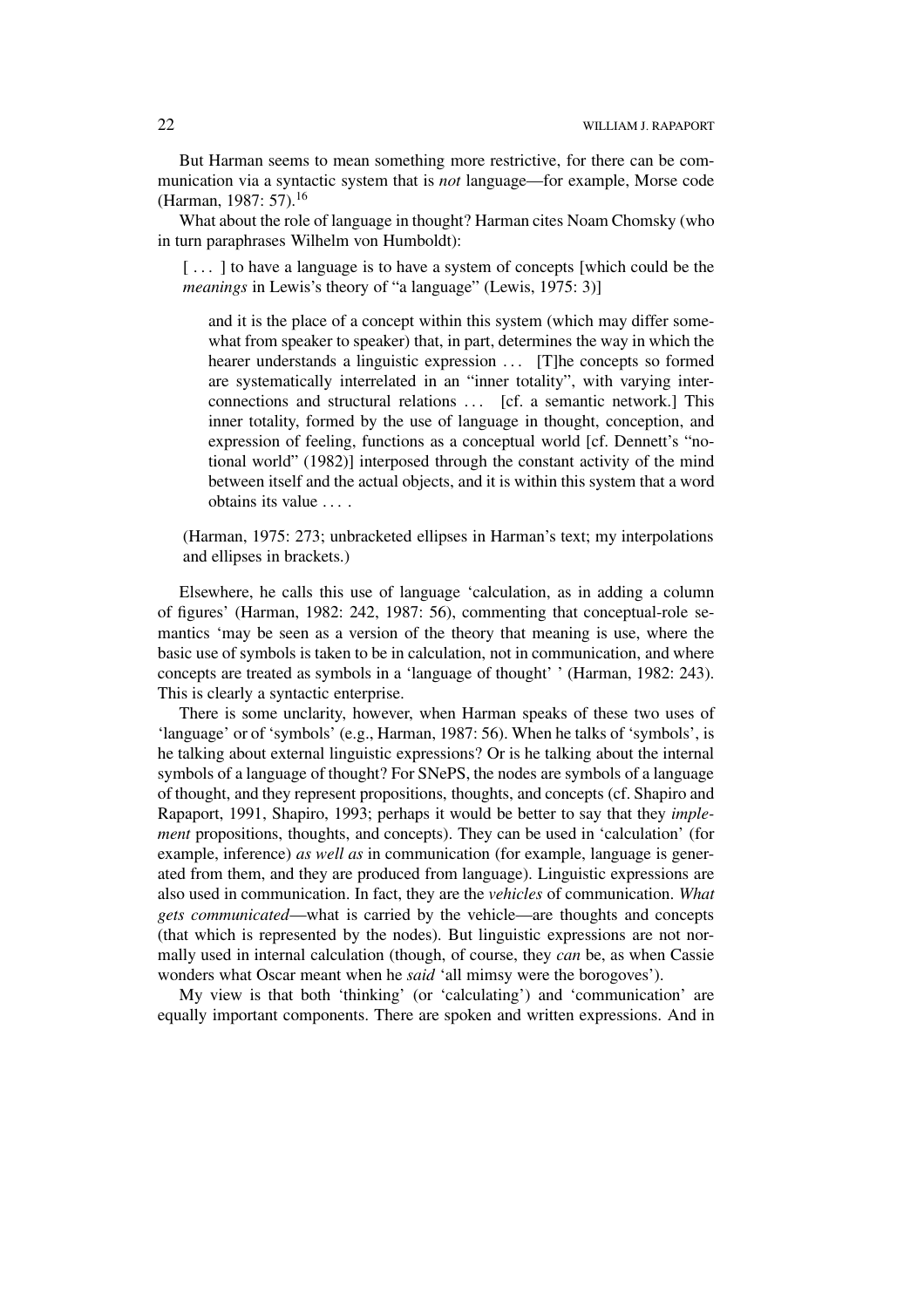Cassie's mind, there are mental concepts in correspondence with them. There are also speakers and hearers, each of whom communicates with others, and each of whom understands the other by means of a semantic interpretation of the other's spoken or written expressions in terms of their own concepts. And, *pace* Harman, thinking *is* communicating with oneself (cf. Harman, 1982: 243): This is Kah-Kyung Cho's point that I mean things by my silent use of language when I talk to myself (Cho, 1992; cf. Rapaport, 1995, §2.5.1), and it works (in part) by the mechanism of 'internal reference' (discussed in Rapaport, 1995, §§2.5.1, 2.6.2, 1996, Ch. 8, §3.1).

Harman and I are, however, not so far apart: "a language, properly so called, is a symbol system that is used both for communication and thought. If one cannot think in a language, one has not yet mastered it" (Harman, 1987: 57). So far, so good. But: "A symbol system used only for communication, like Morse code, is not a language" (Harman, 1987: 57). What, then, about Searle-in-the-room's use of Chinese, for communication only; is that not the use of a language? The answer depends on how much of the story Searle told us. As I have noted elsewhere (Rapaport, 1988, §3.1, 1995, §1, 2000b, §9), he didn't tell us enough. Here's how I see it: Unless the symbols are part of a large network, they have no (or very little) meaning—and, to that extent, maybe Searle has a point. But the more they *are* used for calculation/thinking, the more language-like they are. And, I claim (and I think Harman would agree), they *have* to be part of such a large network, otherwise they could not be used to communicate. They have meaning if and only if, and to the extent that, they're part of a large network. Searle, it seems to me, denies that being part of a large network suffices to provide meaning. What conceptual-role semantics says is that that's the only way to provide it:

*...* there are two uses of symbols, in communication and speech acts and in calculation and thought. (Nonsolipsistic) conceptual role semantics takes the second use to be the basic one. The ultimate source of meaning or content is the functional role symbols play in thought. (Harman, 1987: 79.)

# **6. Objections**

There have been a large number of objections to conceptual-role semantics. Let's see how powerful they are.

#### 6.1. THE OBJECTION FROM SPEECH-ACT THEORY

Harman raises some potential objections to conceptual-role semantics from speechact theory (1982: 252–255). But this is not a problem for SNePS/Cassie, since all speech acts have an origination in nodes, hence they do have a conceptual role to play.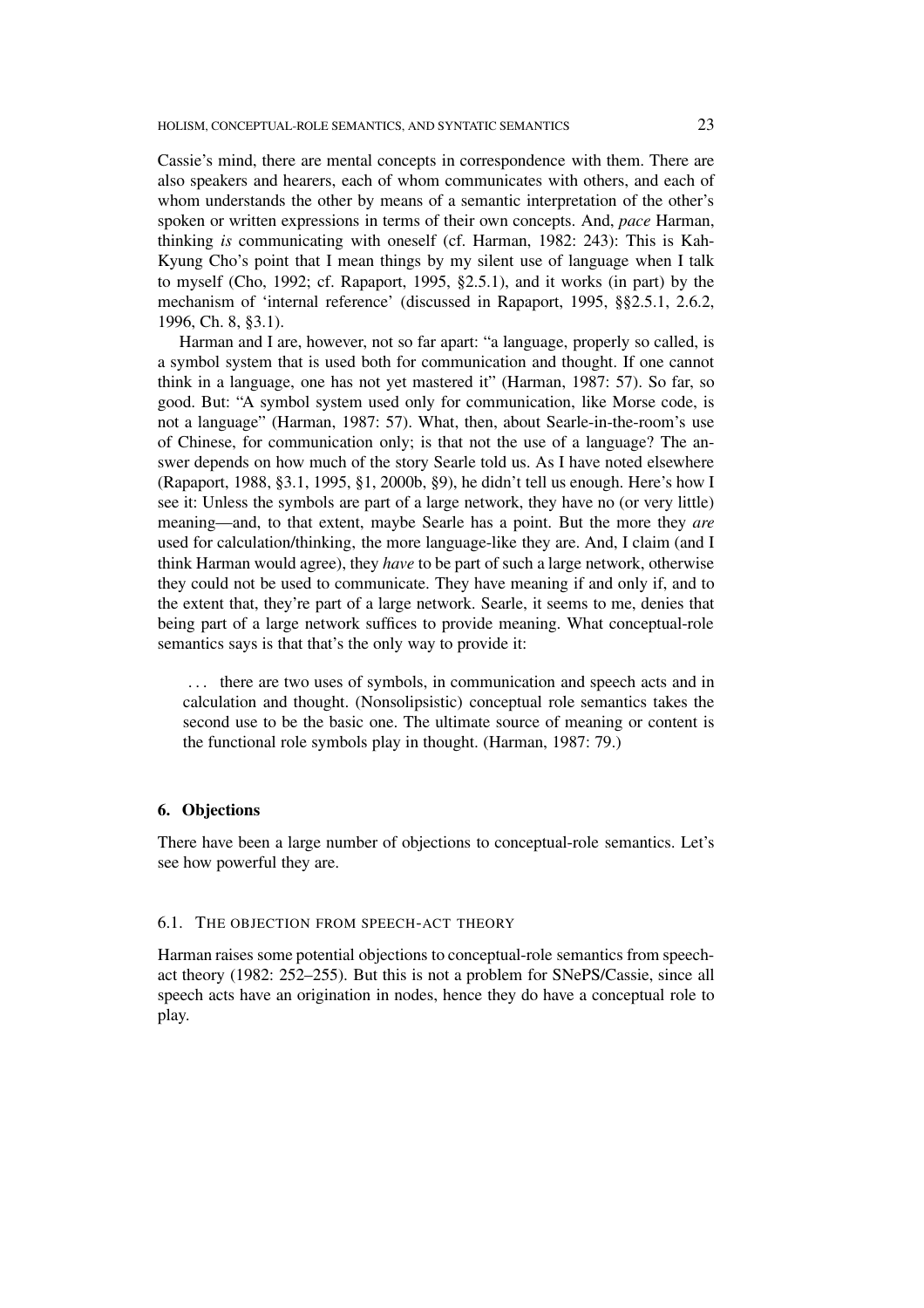Related to this is Harman's discussion of Grice (Harman, 1987: 56–57). There are, at least, three distinct kinds of 'meaning': (1) *natural* meaning (as in: smoke means fire; these are relations between elements entirely within the semantic domain), (2) *non*-natural meaning (as in: 'Feuer' means fire; this seems to be referential meaning, or 'expression meaning'), and (3) non-natural *speaker* meaning ("what a speaker *...* of certain symbols means"; but note that, on my theory—and possibly that of Bruner 1983 (see Rapaport, 1996, Ch. 5, §3)—the speaker could mean one of his or her *concepts or thoughts* rather than something in the world). According to Harman, Grice claims that expression meaning can be analyzed in terms of speaker meaning. This seems reasonable. And, according to Harman, Grice further claims that speaker meaning can be analyzed in terms of the speaker's intentions to communicate. (I have a lot more to say about this in Rapaport, 1996, Ch. 9, §4, where I look at the question of whether non-humans, such as apes and computers, can use language).

But, according to Harman, this last claim

overlook[s] the meaningful use of symbols in calculation. You might invent a special notation in order to work out a certain sort of problem. It would be quite proper to say that by a given symbol you meant so-and-so, even though you have no intentions to use these symbols in any sort of communication. (Harman, 1987: 57)

But you *might* and *could* so use them. So, speaker meaning could, perhaps, be analyzed in terms of the *potential* for communication. Again, *pace* Harman (1987: 56), there seems to be no good reason to deny that "calculation" or thought is internal communication.

Now, Harman has an interesting, but flawed, point to make:

Suppose you use your special notation to work out a specific problem. You formulate the assumptions of the problem in your notation, do some calculating, and end up with a meaningful result in that notation. It would be correct to say of you that, when you write down a particular *assumption* in your notation, you meant such and such by what you wrote: but it would be incorrect to say of you that, when you wrote the *conclusion* you reached in your notation, you *meant* so and so by what you wrote. This seems connected with the fact that, in formulating the *assumption* as you did in your notation, you *intended* to express such and such an assumption; whereas, in writing down the *conclusion* you reached in your notation, your *intention* was *not to express such and such a conclusion* but rather *to reach whatever conclusion in your notation followed from earlier steps by the rules of your calculations.* (p. 57; my italics.)

Harman's point is this: You can't *intend* the *conclusion*, since you haven't reached it yet! Intending to express a thought involves a 'translation' or 'mapping' *from* the thought *to* the notation. After the calculation (which is purely syntactic), you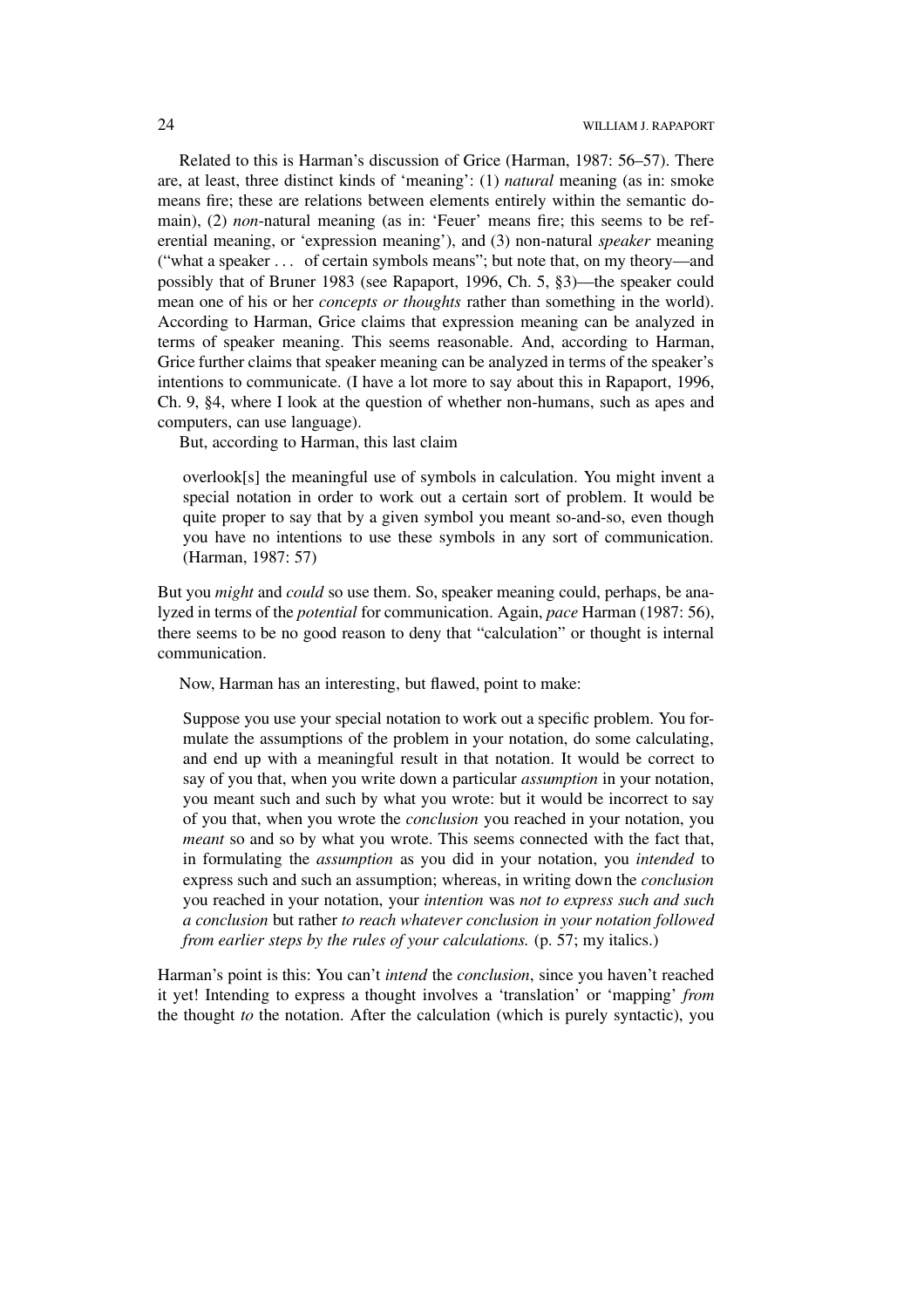'translate' or 'map' *from* the notation *to* the thought; so it can't have been the case that you *intended* to express that thought. So, you didn't mean what you wrote when you wrote the conclusion-expressed-in-the-notation.

But that's quite odd. Consider the old saying that I don't know what I think until I read what I wrote. We use language to 'calculate', to think. Indeed, I *don't* intend my conclusions *before* I say them—I say them and come to believe them *simultaneously*. But—and this is my point—they mean what they mean in the same way that things I *do* intend to say mean what *they* mean.

Harman continues the previous quotation as follows:

This suggests that you mean so and so in using certain symbols if and only if you use those symbols to express the thought that so and so, *with the intention of expressing such a thought.* (Harman, 1987: 57; my italics.)

But that's not so. The whole point of symbols and 'calculation' is that once I intend a symbol to mean so and so, then that's what it will always mean (for me), whether or not I intend it at any given time. That's what enables me to say that the conclusion-expressed-in-the-notation means so and so. It's what enables me to (inversely) 'translate' or 'map' from the symbols to meanings (and back again) freely, with or without intentions to communicate.

So: the italicized intention-clause of the right-hand side of the biconditional in the previous quotation has to be modified, perhaps as follows:

Cognitive agent *C* means that so and so in using certain symbols if and only if

- 1. *C* uses those symbols to express the thought that so and so, and
- 2. *C* once (or initially) had the intention of expressing such a thought.

(Or perhaps a compositional theory of intending will do the job: Surely, each of the *basic* symbols *in* a thought mean something for me if and only if I use them to express a *concept* with the intention of expressing that concept. Compositionally, a thought-symbol means something for me if and only if I *can* use it to express a thought. Here, no *intentions* to express that thought are needed.)

# 6.2. THE OBJECTION FROM THE EXISTENCE OF A SHARED EXTERNAL WORLD.

One of the major claims against a conceptual-role semantics is that it ignores the contribution of a truth-functional semantics: the contribution of *reference*, the *fact* that there exists a real world out there that is shared by interlocutors. What *is* the contribution of truth-functional semantics and reference, and what *are* the arguments that (1) they are needed and (2) there exists a shared external world? Let's look at  $(2)$  first.

Clearly, that there is an external world is a fundamental *assumption*. There are, to be sure, G. E. Moore's arguments for it in 'Proof of an External World' (1939), but they amount to little more than a statement of faith or a claim that in fact we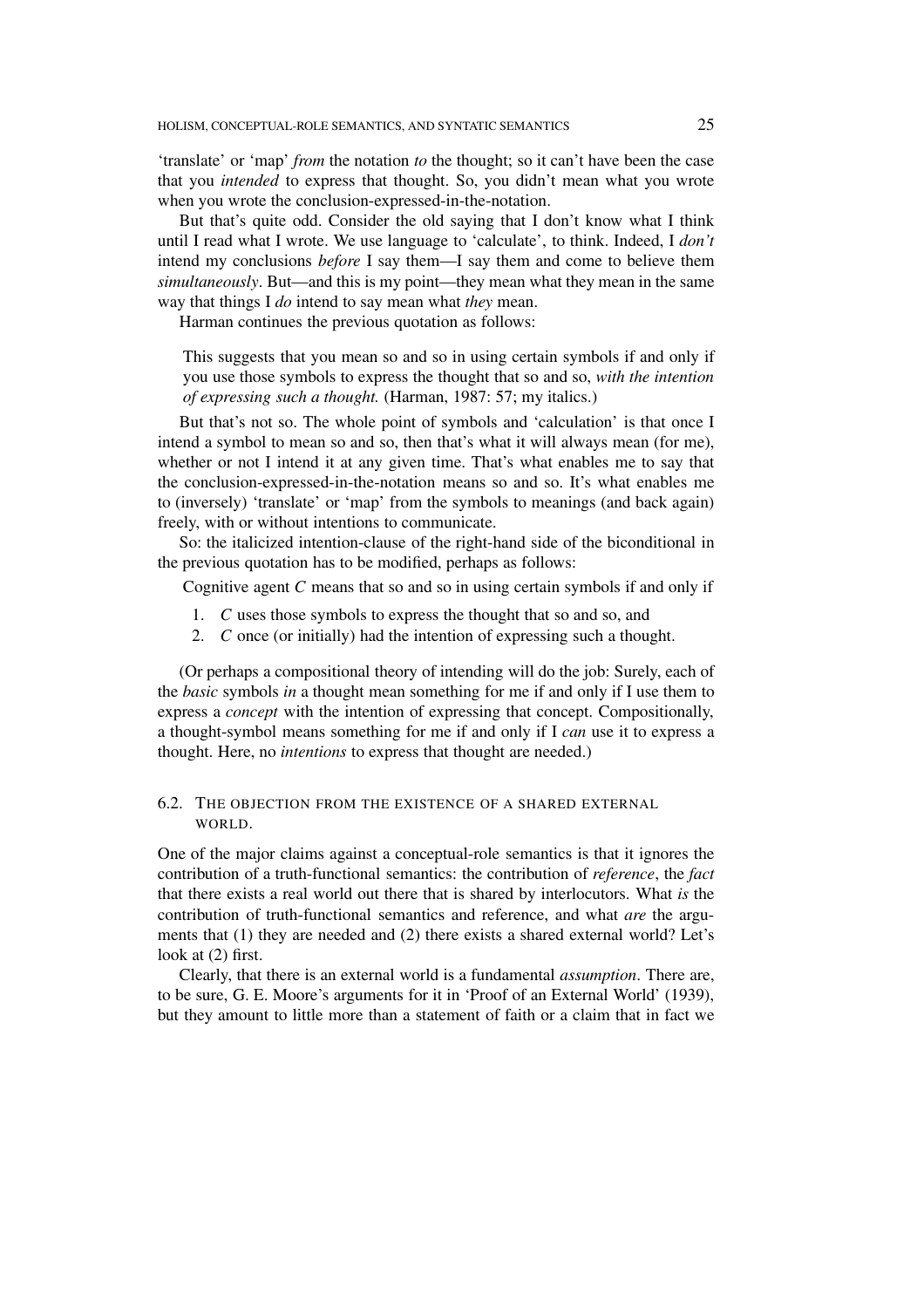

*Figure 5.* In the external world, *α* (if it exists) would be the object that Cassie thinks of as *e* (and refers to by *t*) as well as the object that Oscar thinks of as  $e_O$ . In Cassie's belief space: M2  $=$  (Cassie's belief that) e is named 't'. In Oscar's belief space: M2 = (Oscar's belief that) B1 is named 'Cassie',  $M7 = (Oscar's belief that)$  Cassie believes that  $M4$ ,  $M4 = (Cassie's)$  e is named 't' (by her), M8 = (Oscar's belief that)  $e_0$  has property  $\varphi$ , M9 = (Oscar's belief that Cassie's) e is the same as  $(Oscar's)$  e<sub>0</sub>



*Figure 6.* Detail of Figure 5. Cassie utters 't'; Oscar hears 't' and believes that Cassie is thinking of what Oscar thinks of as  $e_O$ .

assume that the external world exists or that we behave *as if* it existed. That's consistent with my version of conceptual-role semantics.

What is *reference*, after all? A cognitive agent (for example, Cassie, or I) uses a term *t* to refer to some entity *e* in its visual field or in its knowledge base. Consider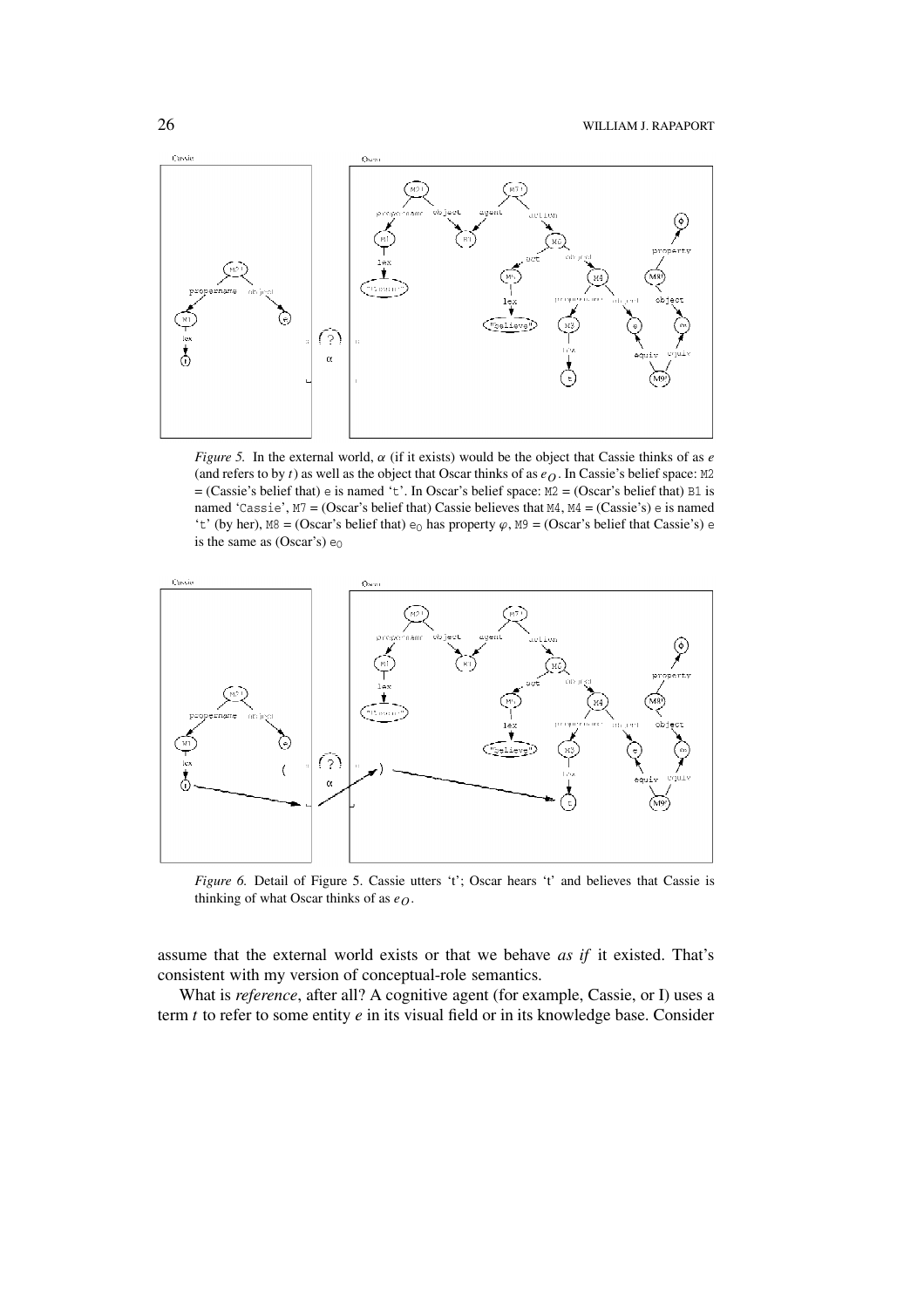

*Figure 7.* The visual-field case, with causal links.

Figures 5 and 6.<sup>17</sup> The case where *t* refers to an entity in a knowledge base is purely internal (cf. Rapaport, 1988, §3.4, on deixis). Cassie refers by *t* to the entity *e* that she thought of once before. Oscar, hearing Cassie use  $t$ , is prompted to think of  $e_0$ , which is the object Oscar believes to be equivalent to (or the counterpart of) the one Cassie is thinking of. Whether or not there is an actual object,  $\alpha$ , in the external world<sup>18</sup> that corresponds to Cassie's *e* and Oscar's  $e_0$  is irrelevant to explaining the semantics of *t*. If there is such an  $\alpha$ , then there is a correspondence relation between *e* and *α* (and an external referential relation between *t* and *α*). But that relation is not accessible to *any* mind (except possibly God's, if one wishes to view the external world as (within) God's mind).

In the case where *t* refers to an entity in one's visual field, *t* still internally refers to an internal representation, *e*, this time causally produced (perhaps) by some actual object  $\alpha$ . If  $\alpha$  exists, then when Oscar hears Cassie use *t*, Oscar, with luck, will take Cassie to be talking about  $e<sub>O</sub>$ , which is equivalent to (or a counterpart of) (Oscar's representation of) Cassie's *e*, as in Figures 7 and 8. Here, that (or whether) *α* exists is irrelevant to the *semantics* of *t*, and is not accessible by any (human) mind. If Cassie's and Oscar's communicative negotiations are constrained by the "behavior" of *e* and  $e_0$  (see Rapaport, 1996, Ch. 5), then they might hypothesize the external existence of a noumenal object  $\alpha$ , but each of them can only deal with their phenomenal  $e$  and  $e<sub>O</sub>$ , respectively.

Taken together, the knowledge-base and visual-field cases explain why and how a third person can "assign [Cassie's] predicates satisfaction conditions" (Loar, 1982: 274–275). It also takes care of any *argument* that truth and reference are *needed*. Truth and reference, we assume, are there, but inaccessible. Hence, they *couldn't* be *needed*. The contribution of truth and reference is by way of an *attempt* (doomed to failure) to describe what the world is like: They are *metaphysical* notions. Recall that Cassie's claim that Oscar *knows* that  $\varphi$  is really just her claims that Oscar *believes* that  $\varphi$  and that she, too, believes that  $\varphi$ .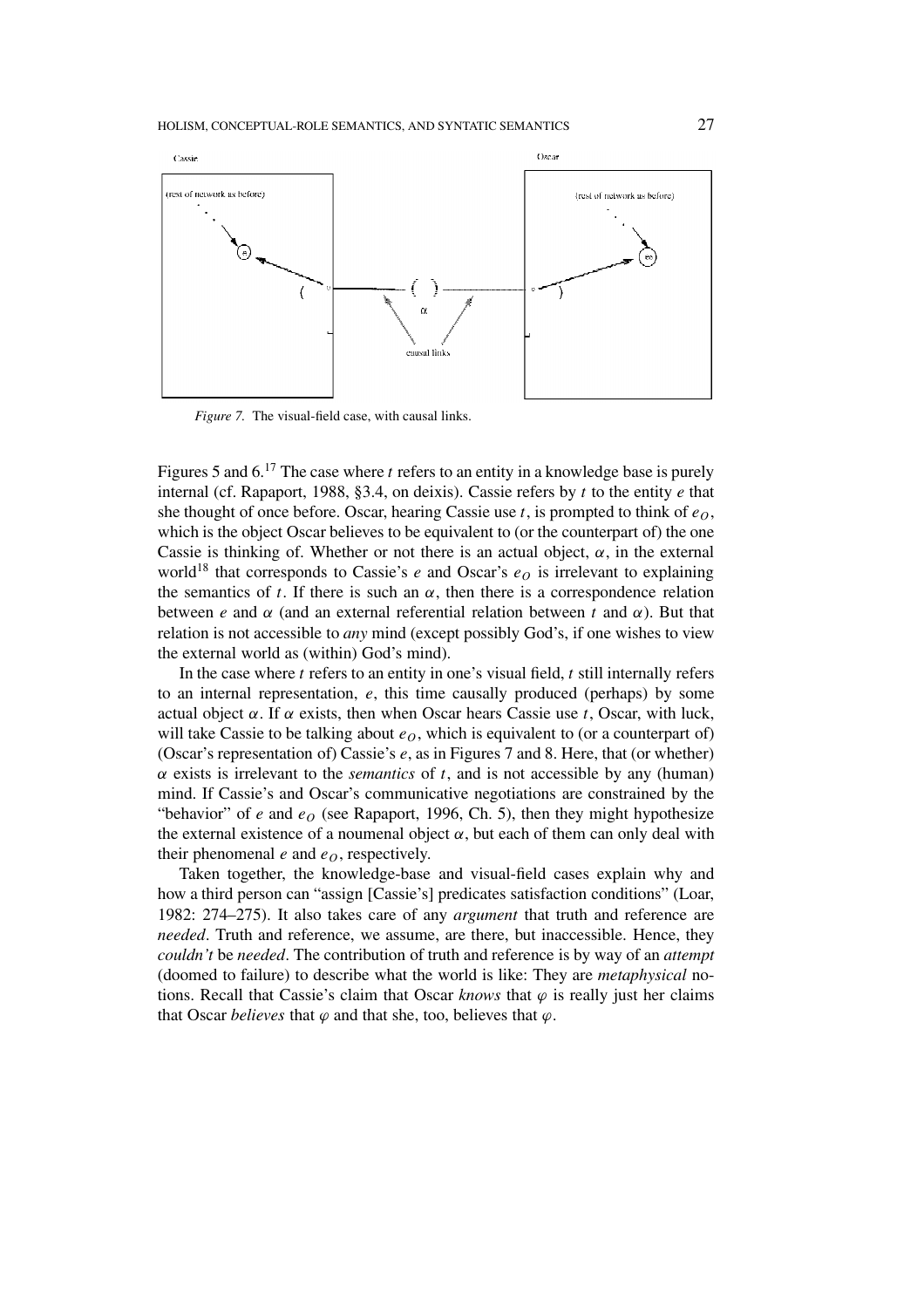

*Figure 8.* Detail of Figure 7. The causal link from *α* to *e* is here analyzed into two links, one from  $\alpha$  to Cassie's eye, and another from her eye to her language of thought.

(Similarly, where  $\alpha_i$  are 'real-world' objects and  $R_{\omega}$  is a 'real-world' relation, her claim that  $\ulcorner R(x_1, \ldots, x_n) \urcorner$  is true, in the sense that  $(\exists \alpha_1, \ldots, \alpha_n, R_{\omega})[R_{\omega}(\alpha_1, \ldots, \alpha_n)]$  $\ldots$ ,  $\alpha_n$ )], is just her *belief* that  $(\exists \alpha_1, \ldots, \alpha_n, R_{\omega})$ [ $R_{\omega}(\alpha_1, \ldots, \alpha_n)$ ], as in Figure 9. That is, Cassie will have two "mental models": One is her mental model of the actual world; the other is her set of concepts about those things. Perhaps, as is my wont, I am multiplying entities. If so, that just strengthens my internalist perspective: for either *R* and *x* would have to go, or  $R_{\odot}$  and  $\alpha$  would have to go; what's left is still internal).

# 6.3. DAVID LEWIS'S OBJECTIONS

David Lewis's 'General Semantics' (1972) is often cited in objections to conceptualrole semantics, or, more specifically, to theories of "semantic interpretation as the assignment to sentences and their constituents of compounds of 'semantic markers' or the like" (p. 169):

Semantic markers are *symbols*: items in the vocabulary of an artificial language we may call *Semantic Markerese*. Semantic interpretation by means of them amounts merely to a translation algorithm from the object language to the auxiliary language Markerese. But we can know the Markerese translation of an English sentence without knowing the first thing about the meaning of the English sentence: namely, the conditions under which it would be true. (p. 169.)

But such a translation algorithm is *all* that Cassie (or any of us) *can* do. For Lewis, however, semantics consists of truth conditions. But how can Cassie come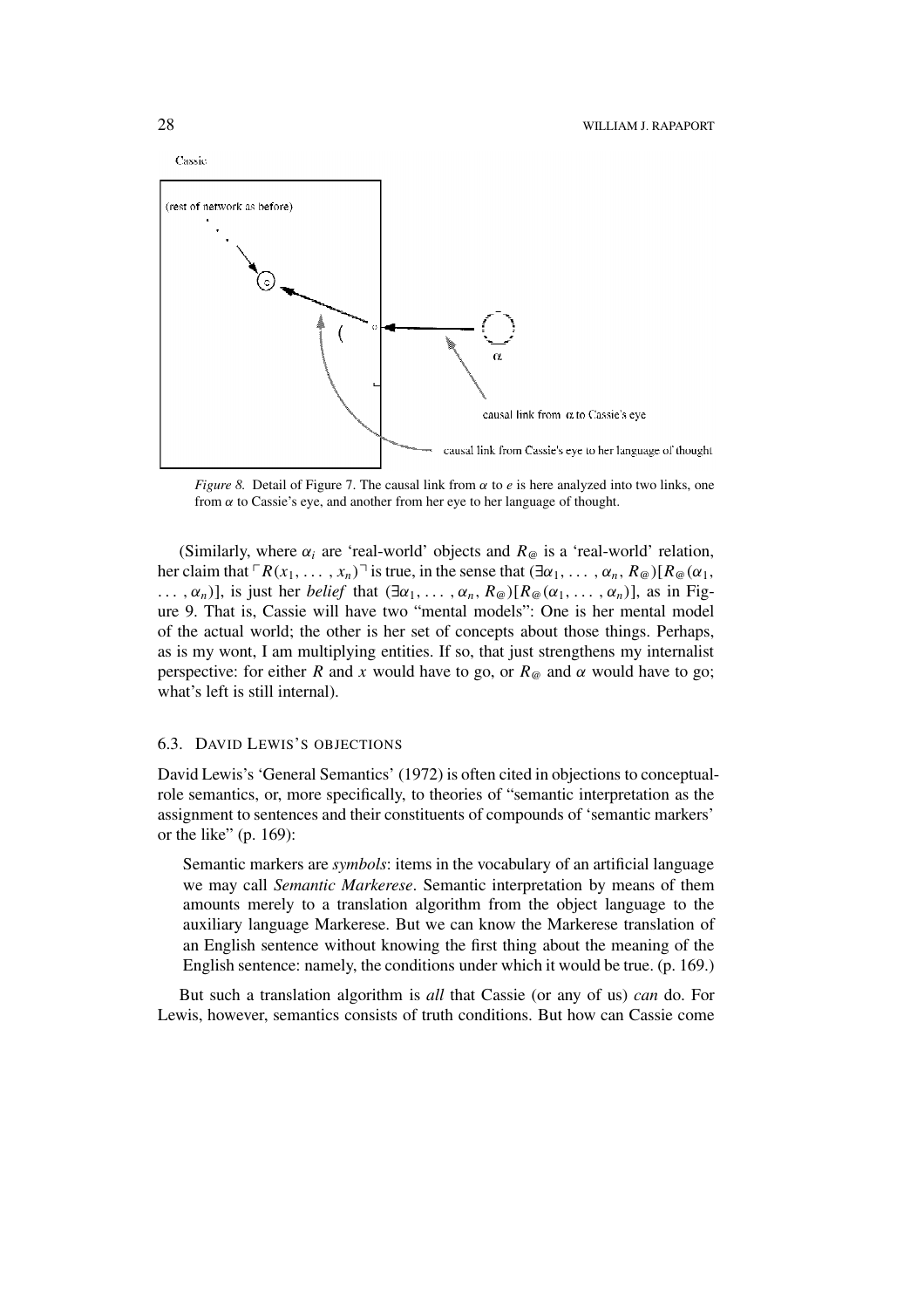

*Figure 9.* Cassie's beliefs about properties and predicates.  $M_1 = (Cassie$ 's belief that)  $R\vec{x}$ , M3  $=$  (Cassie's belief that)  $R_{\omega}(\vec{\alpha})$ , M<sub>2</sub> = (Cassie's belief that) Expression (i.e., terms)  $\vec{x}$  internally refers to  $\vec{\alpha}$ , M<sub>4</sub> = (Cassie's belief that) Predicate *R* internally corresponds to property  $R_{\omega}$ .

to know those without direct access to the external world? Perhaps she doesn't need such access. After all, she doesn't need to know the truth *value* of a sentence, only its truth *conditions*. But that, as we've seen, can be handled completely internally. How would Lewis distinguish *that* from Markerese?

Using Markerese is purely syntactic (pp. 169–170). So, ultimately, says Lewis, we need "to do real semantics at least for the one language Markerese" (p. 169). But how? Perhaps via names plus compositionality? If so, then except for the onetime causal production of an internal name by an external object, all is internal and syntactic. And why would we need "to do real semantics"? Perhaps to ground our internal symbols. But that can be done internally (as I argued in Rapaport, 1995, §§3.2.3–3.2.4).

Lewis makes much ado about the finitude of Markerese, which "prevents Markerese semantics from dealing with the relations between symbols and the world of non-symbols" (p. 170). Of course, as Smith (1985) has reminded us (cf. Rapaport, 1995, §2.5.1), semantics in fact does *not* deal with that relation or with "the world of non-symbols". Lewis's point is that "meanings may turn out to be *...* infinite entities" (p. 170); our minds, however, are finite (cf. Smith's (1985) notion of "partiality", discussed in Rapaport, 1995, §2.5.1). The infinite entities that Lewis takes meanings to be are (roughly) intensions in the Montagovian sense: functions from indices to extensions (cf. p. 176). Presumably, since these take infinite possible worlds among the indices, they are infinite, hence could not be Markerese.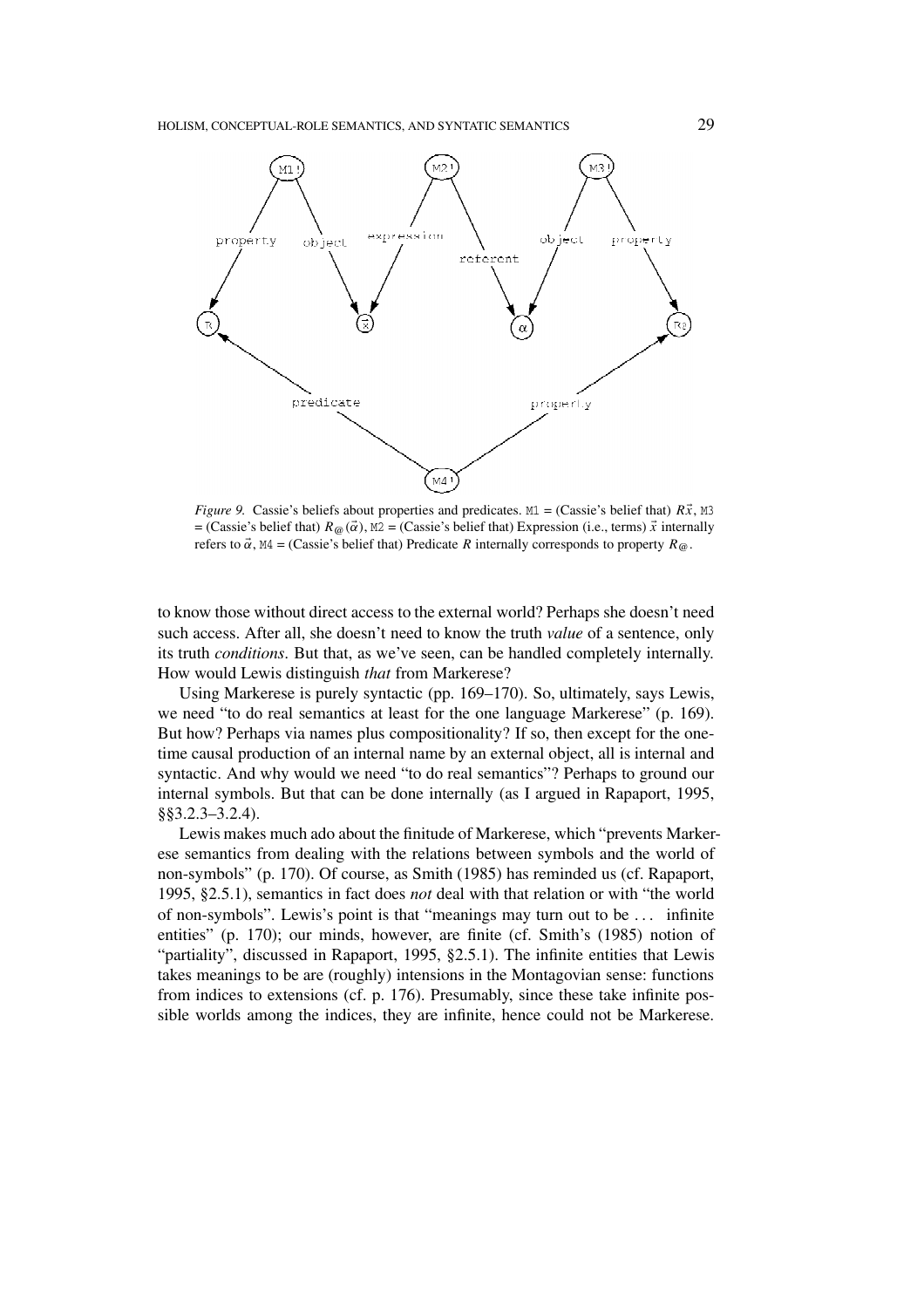

*Figure 10.* Cassie's belief that Lucy pets a dog:  $M2 = B1$  is named 'Lucy';  $M7 = B2$  is a dog; M5  $=$  B1 pets B2.

But Markerese symbols could be finite specifications (indeed, algorithms) of such functions, for example, a propositional node (for example, M2 in Figure 10) plus its surrounding network, together with an augmented-transition-network parsinggenerating algorithm, which "tells" Cassie how—or provides for her a method—to determine the truth *conditions* of 'Lucy pets a dog'.

'Truth' conditions are, however, a misnomer. Better to call them '*belief*' conditions: Cassie should believe 'Lucy pets a dog' if and only if she believes that B1 represents an entity named 'Lucy', and she believes (*de re*) that B2 represents a member of the class of dogs, and she believes (*de re*) that B1 performs the action of petting B2. (Her believings must be *de re*, since she need not have any beliefs about class membership, and she need not have any beliefs about acts, actions, or their objects as such.)

# 6.4. TIMOTHY POTTS'S OBJECTIONS

Timothy Potts's essay 'Model Theory and Linguistics' (1973) is instructive, because he agrees with much of what I have had to say yet still locates meaning in the world.

He begins by observing that in model theory, one 'translates' one formal system to another "whose properties are already known *...* . [T]he systems thus related to the one under investigation are termed 'models' of it and known properties of the models can then be extrapolated to the new system" (p. 241). This is a clear statement of semantic understanding by general correspondence with an antecedently understood domain; anything, presumably, can be a model of anything else. The problem, as Potts sees it, is that model theory cannot provide a theory of *meaning* for natural language considered as a formal system. His argument is that (1) a theory of *meaning* requires a relation between a language *and the world*, not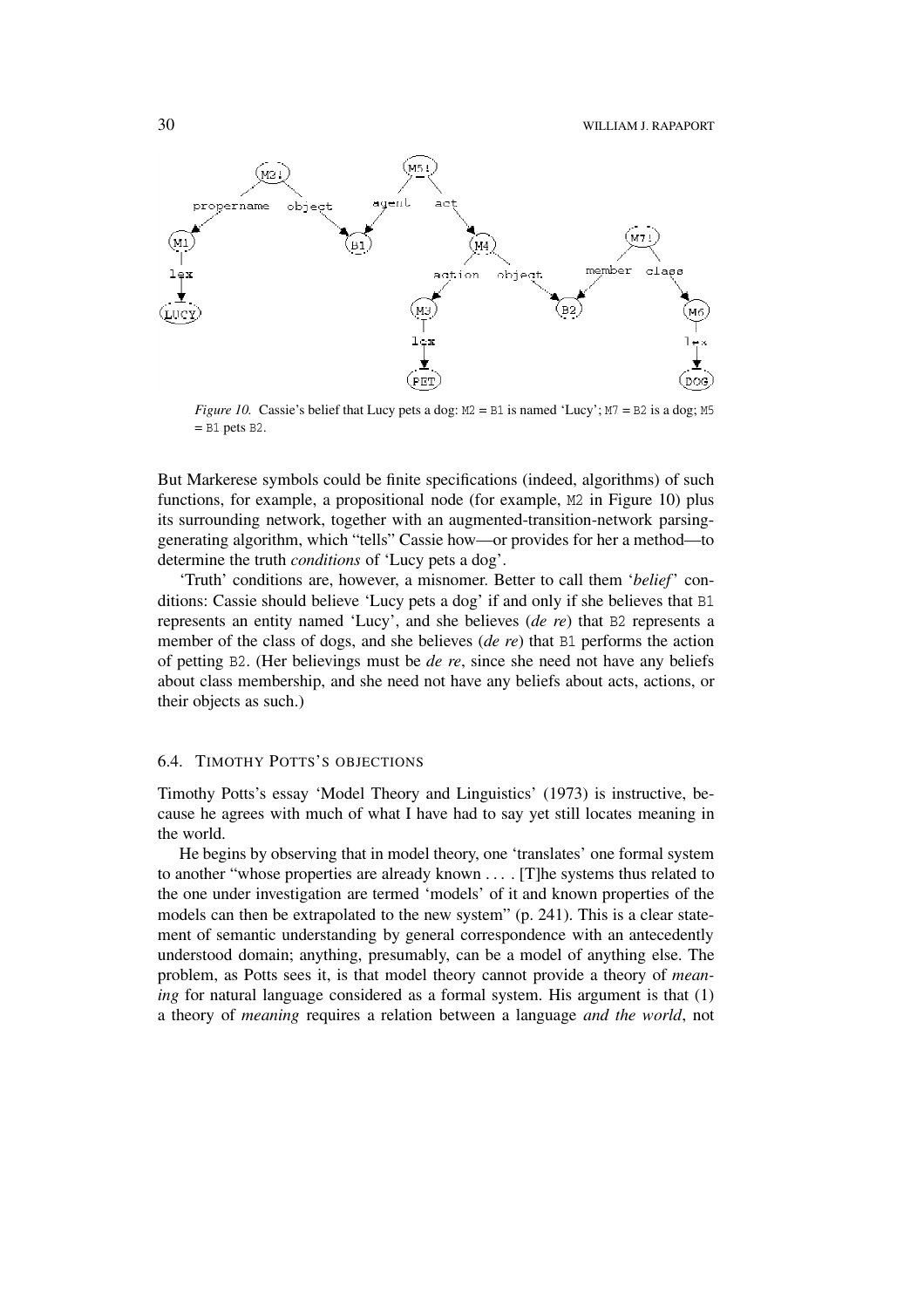

*Figure 11.* Cognitive-scientist Cassie's theory of her language of thought. M2 and M4 together constitute her *belief* that Lucy is rich. M6, M8, M10, M11, and M12 together constitute her *theory* about the structure of that belief, where, e.g., M6 is a node (a belief) corresponding to (i.e., that 'nodifies') the object-arc from  $M2$  to  $B1$ .  $M2 = (Cassie's belief that) B1$  is named 'Lucy',  $M4 =$  (Cassie's belief that) B1 is rich,  $M6 =$  (Cassie's belief that) B1 is a (member of the class of) objects,  $MS = (Cassie's belief that) B1$  is related by the propername relation to  $M1, M10 =$ (Cassie's belief that) B1 is related by the property relation to  $M_3$ ,  $M_12 =$  (Cassie's belief that) M3 is lexically expressed by 'rich',  $M1 = (Cassie's belief that) M1$  is lexically expressed by 'Lucy'.

between two *languages*, and (2) model theory only gives a relation between two languages. Consistent with my support for conceptual-role semantics, I can accept (2), though I will reject (1). More interestingly, we will see that Potts's argument for (1) self-destructs! (Another argument Potts has is that natural language isn't a formal system in the first place. But it *is* a syntactic system, and that's all that's needed for the cases I am concerned with.)

First, some preliminary remarks to remind you of the theory I have been adumbrating. Aren't language-translation manuals theories of meaning of one language in terms of another? As I argued in Rapaport (1995, §3.2.4), a speaker of English would be satisfied if told that the French word '*chat*' means "cat", while a speaker of French might be satisfied (though I have my doubts!) if told—as one French dictionary has it—that it means "*petit animal domestique, dont il existe aussi plusieurs espèces sauvages*".<sup>19</sup> But 'cat' itself needs to be grounded in a demonstrative definition of the form "that animal over there". But then we simply have a correspondence continuum (Smith, 1987): '*chat*' means (or is "grounded" in) 'cat', which in turn is grounded in the expression "that animal over there",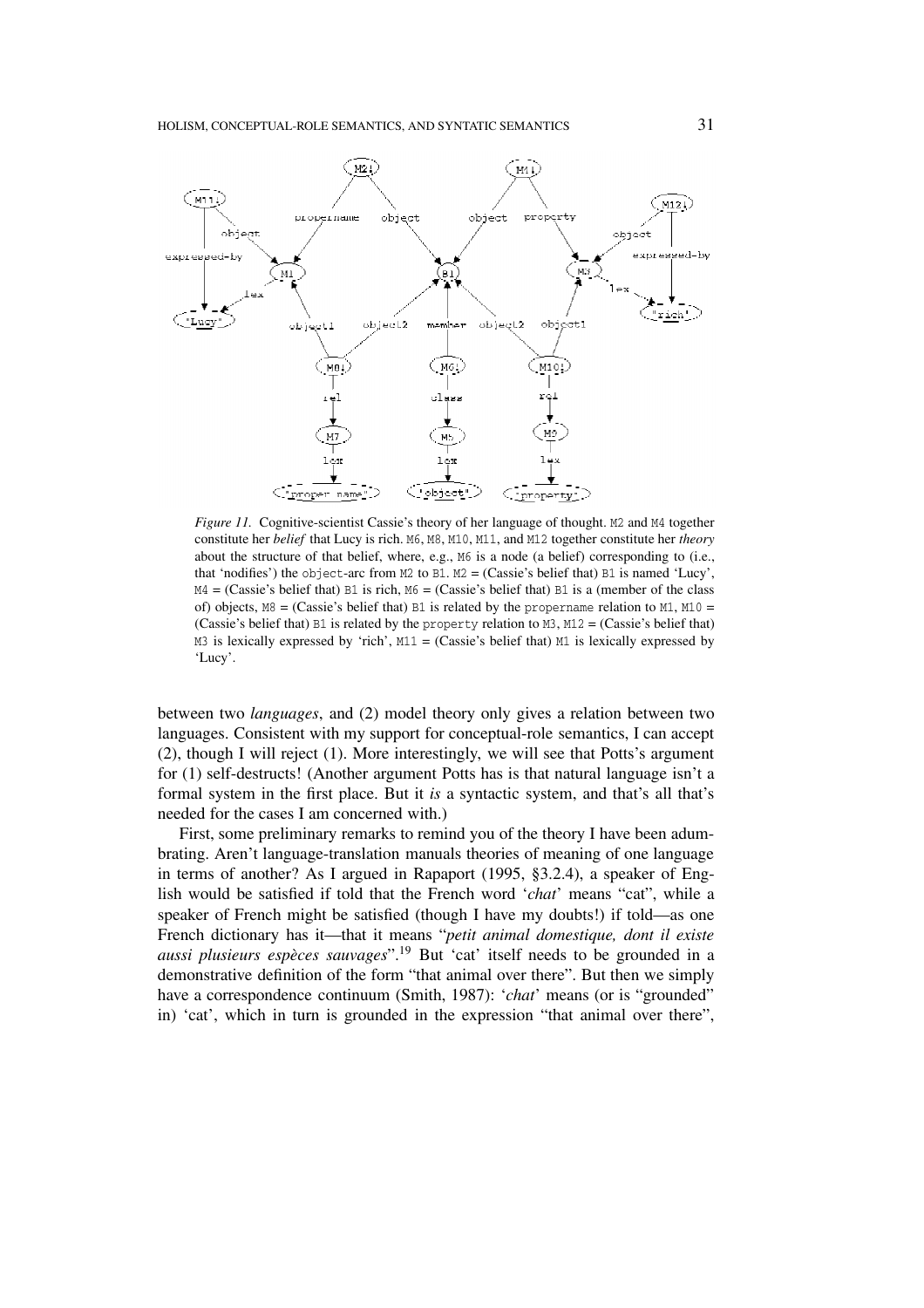

*Figure 12.* Mary believes (*de re*) of John that he is a rich person. M2 = (Cassie's belief that) B1 is named 'John',  $M6 =$  (Cassie's belief that) B1 is rich,  $M4 =$  (Cassie's belief that) B1 is a person, M8 = (Cassie's belief that) B2 is named 'Mary', M11 = (Cassie's belief that) B2 believes that M4.

which, finally, is grounded in that animal over there. To learn "the meaning" of '*chat*', one only has to stop at the first antecedently understood domain. And, in any case, the expression "that animal over there" is at best an internal concept. The only "hooks onto the world" (Potts, 1973: 241) are really hooks onto other *internal* nodes. So the expression "that animal over there" is *really* a pointer—not to the world—but to an internal (non-linguistic) representation of the world, as I argued in Rapaport (1995, §§2.5.1 and 2.6.2; cf. Rapaport, 1996, Ch. 8, §3.1, and Perlis, 1991, 1994).

Potts has some useful things to say about models. He first distinguishes

between *being* a structure and *having* a structure: Something *is* a structure if it has distinguishable parts or *elements* which are inter-*related* in a determinate way. *...* [T]wo different things, each of which **is** a structure, can in certain circumstances be said to **have** the *same* structure *...* . (p. 244; Potts's italics, my boldface.)

'Structure' seems intended as a neutral term; it is, in my terminology, a syntactic notion, since it refers to a system with "elements" that are "interrelated". To clarify this distinction, Potts discusses the example of a three-dimensional, cardboard model of a house and a two-dimensional blueprint as a model of a (possibly the *same*) house:

Both the drawings and the cardboard model would then qualify as models of the building, each of them having a structure which is also a structure of the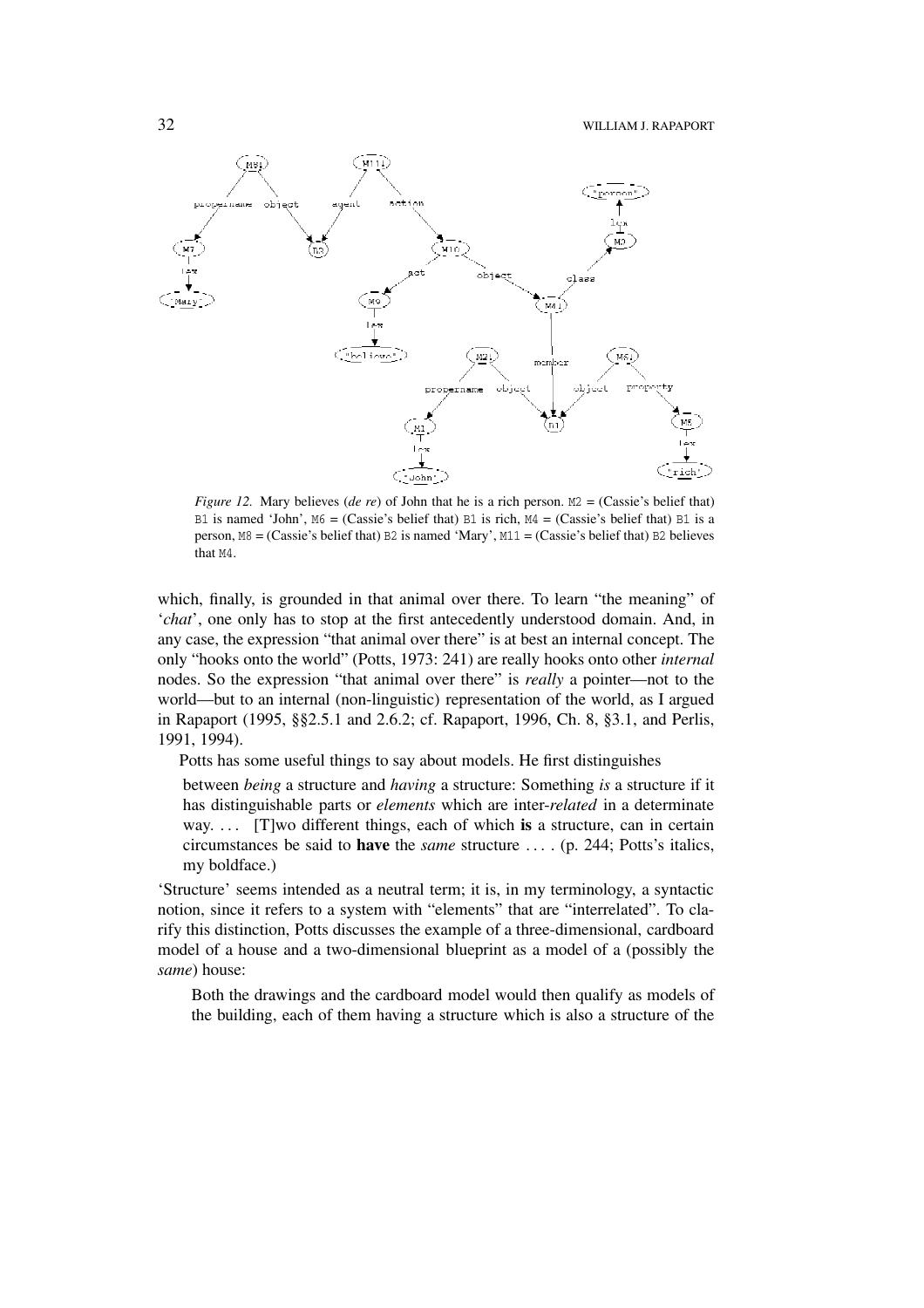building. But now suppose that we have only the drawings and the cardboard model: the building has not yet been constructed. How can we say that they are models of a building, when there is no building of which they are models? and how can we say that they are models of the *same* building? *...*

These considerations show that the expression *is a model of* is, in logician's parlance, 'intensional'. Accordingly, we cannot say that what makes something which is a structure a model is that there is something else which is also a structure and that both have a structure in common. (p. 245.)

That is, 'is a model of' is inten*s*ional in the sense that its second argument need not exist in the external world (cf., e.g., Rapaport, 1985/1986). More to the point, however, is the fact that 'is a model of' is asymmetric. In any case, the common *structure* can be taken as an inten*t*ional object (as I argued in Rapaport, 1978), and both the cardboard structure and the blueprint can be taken as models (actually, "implementations") of *it*. Nor does it *follow* from the intensionality of 'is a model of' that the cardboard structure is not a model of the blueprint. Clearly, it *can* be one, as long as the appropriate mappings (correspondences) exist (or can be defined).

Potts provides an argument concerning a gap between the language used to describe a model and the model itself:

In [mathematical] model theory, the structures which are correlated with formal systems are **abstract** structures and thus inaccessible to perception. This is supposed to make no essential difference *...* . (p. 247.)

The situation with abstract structures, according to Potts, is that the abstract structure that is the model of the formal system is *not* directly correlated with it. Rather, the only way to access the abstract structure is via an antecedently understood meta-language for it, and it is the correlations between that meta-language and the formal system's object language that do the work:

the abstract structure is a mere beetle in a box. *...* We are not really studying the relations between a formal language and an abstract structure, but between two languages. Model theory is, rather, an exercise in *translation*. We have given meanings to the formulae of our object-language by specifying how they are to be translated into propositions of an **established** language with which it is assumed that we are **already familiar**; to this extent it is true that model theory is concerned with meaning. (p. 248; Potts's italics, my boldface.)

So, Potts has now argued for (2): model theory only gives a relation between two languages. I agree. He still needs to argue for (1): that even though such interlinguistic translation "is concerned with meaning" to some 'extent', a *real* theory of meaning requires a relation between language and the world, that is, that meaning is *reference*, not sense or conceptual role.

As I see it, of course, it's *primarily* sense or conceptual role. Why do I see it thus? For *de dicto*/intensional reasons: I'm concerned with the *beliefs of a cognitive agent*, not with whether those beliefs are true. Reference enters in two ways.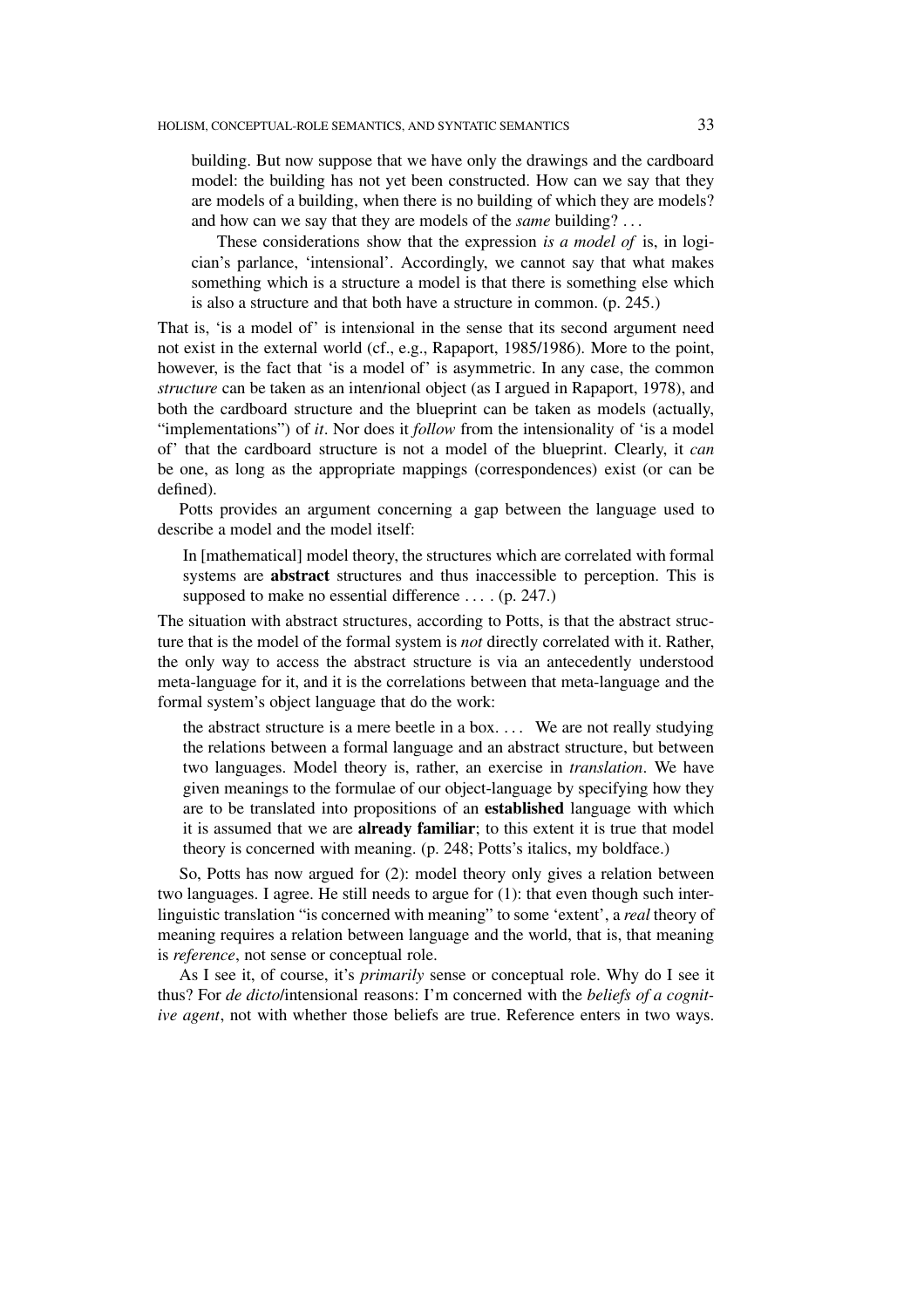(a) I explicate sense as a kind of reference to a domain of intensional entities (cf. Rapaport, 1995, §2.6.1). (b) Symbol grounding also requires a kind of reference, but this is a relation between internal nodes, only some of which are perceptually caused (Rapaport, 1995, §3.2.4).

Potts's argument for his claim that model theory doesn't do the job undercuts his claim about (1):

Thus it is just a confusion to suppose that model theory can say anything about the relation of language to the world; it can, at best, only elucidate one language by reference to another. This is all that is needed for its proper, mathematical application, for if the metalanguage is itself a formal language whose properties have already been studied, then the possibility of specifying a translation from the object to the metalanguage allows us to conclude that the object-language has corresponding properties. Talking of a structure in this connection is then quite harmless, though redundant. *...* so the question whether *...* expressions [of the meta-language] have a meaning by denoting [elements of the abstract structure] *...* need not concern us. (pp. 248–249.)

This is astounding! For it can be taken to argue for our purely internal, methodologically solipsistic view by making three substitutions: (i) 'real world' for 'abstract structure' (after all, the real world is supposed to provide the semantic grounding for our language, just as a model is), (ii) 'Cassie's language' for 'metalanguage', and (iii) 'Oscar's language' for 'object language'. That is, think of two cognitive agents, Cassie and Oscar, trying to talk about the shared external world by communicating with each other:

[We] can, at best, only elucidate [someone else's] language by reference to [our own]. This is all that is needed for [understanding], for if [Cassie's language] is itself a formal language whose properties have already been studied[—that is, is antecedently understood, *syntactically*—]then the possibility of specifying a translation for [Oscar's language] to [Cassie's language] allows us to conclude that [Oscar understands things as Cassie does]. Talking of [the real world] in this connection is then quite harmless, though redundant. So the question whether [Cassie's language has] a meaning by denoting [things in the real world] need not concern us.

Syntax plus successful communication suffices for semantics. (I explore this theme in Rapaport, 1996, Ch. 5, §3.)

# 6.5. BARRY LOEWER'S OBJECTIONS

Barry Loewer's essay, "The Role of 'Conceptual Role Semantics' " (1982, cf. Lepore and Loewer, 1981), offers a Davidsonian argument that truth-conditional semantics "will provide the core of an account of the understanding of language used in communication" (p. 307). Here is my reconstruction of his argument. Consider the following reasoning to justify a conclusion that it's snowing: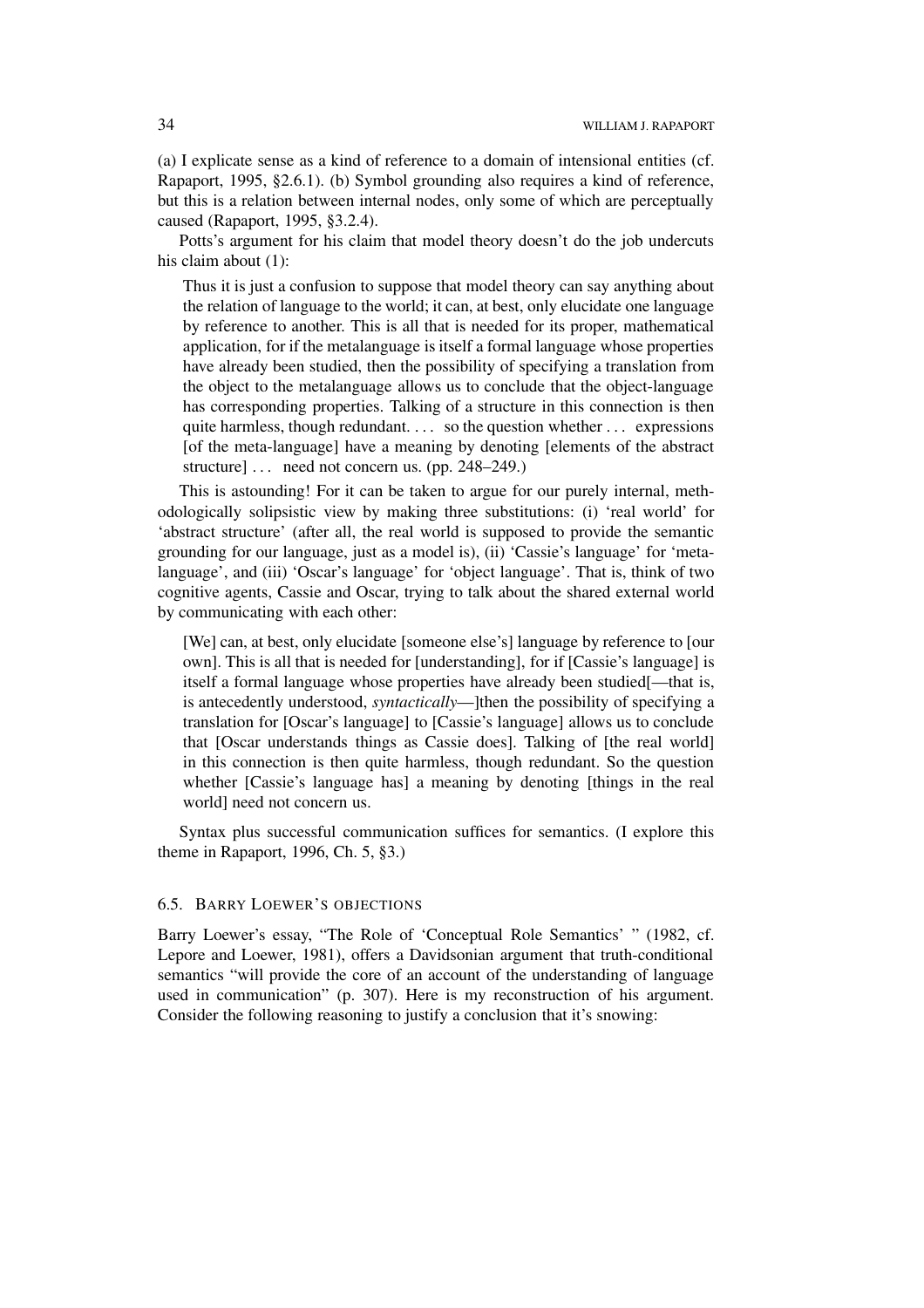- 1. Arabella, a German-speaker, looks out the window and utters "*Es schneit*".
- 2. (a) '*Es schneit*' is an indicative sentence.
	- (b) Arabella is generally reliable.
	- (c) ∴ Arabella's utterance of '*Es schneit*' is true.
- 3. '*Es schneit*' is true if and only if it's snowing.
- 4. ∴ It's snowing.

Now, (4) is supposed to be the conclusion that Arabella's German-speaking listener, Barbarella, comes to. Here, truth conditions (3) appear to play an essential role in the inference to (4), that is, in Barbarella's understanding what Arabella said. In contrast, Arabella's non–German-speaking listener, Esa, does not conclude (4), presumably because he does not know the truth conditions. But let's consider Barbarella's and Esa's cases separately.

# **Case 1: Barbarella**

What is it that Barbarella comes to believe after (1)? Answer: that it is snowing, that is, a belief that she, too, would express as '*Es schneit*'. She believes the *proposition*, not the utterance (cf. Shapiro 1993); at least, let's suppose so, though in this case it doesn't matter.

*But she doesn't have to arrive at that belief by believing (3).* Take her firstperson point of view: She hears '*Es schneit*'; she processes it as an indicative sentence, and she constructs a mental representation of the proposition it expresses. She believes that proposition because of (2b), *simpliciter*. Thus, neither (2c) nor (3) are needed!

Moreover, (2c) presumably follows from (2a) and (2b) by some rule such as this:

(i) Indicative sentences uttered by generally reliable people are true.

But (i) is defeasible: Generally reliable people can be mistaken. For instance, Arabella might, without realizing it, be looking at a movie set with fake snow; or Barbarella might not realize that Arabella is acting in the movie and merely uttering her lines! However,

(ii) Indicative sentences uttered by generally reliable people are believable (or: ought, *ceteris paribus*, to be believed).

seems more reasonable and all that is needed for Barbarella to come to believe that it is snowing. So (3) is not needed at all. And neither, then, is truth-conditional semantics needed to account for the communicative use of language (or, at least, Barbarella's communicative use).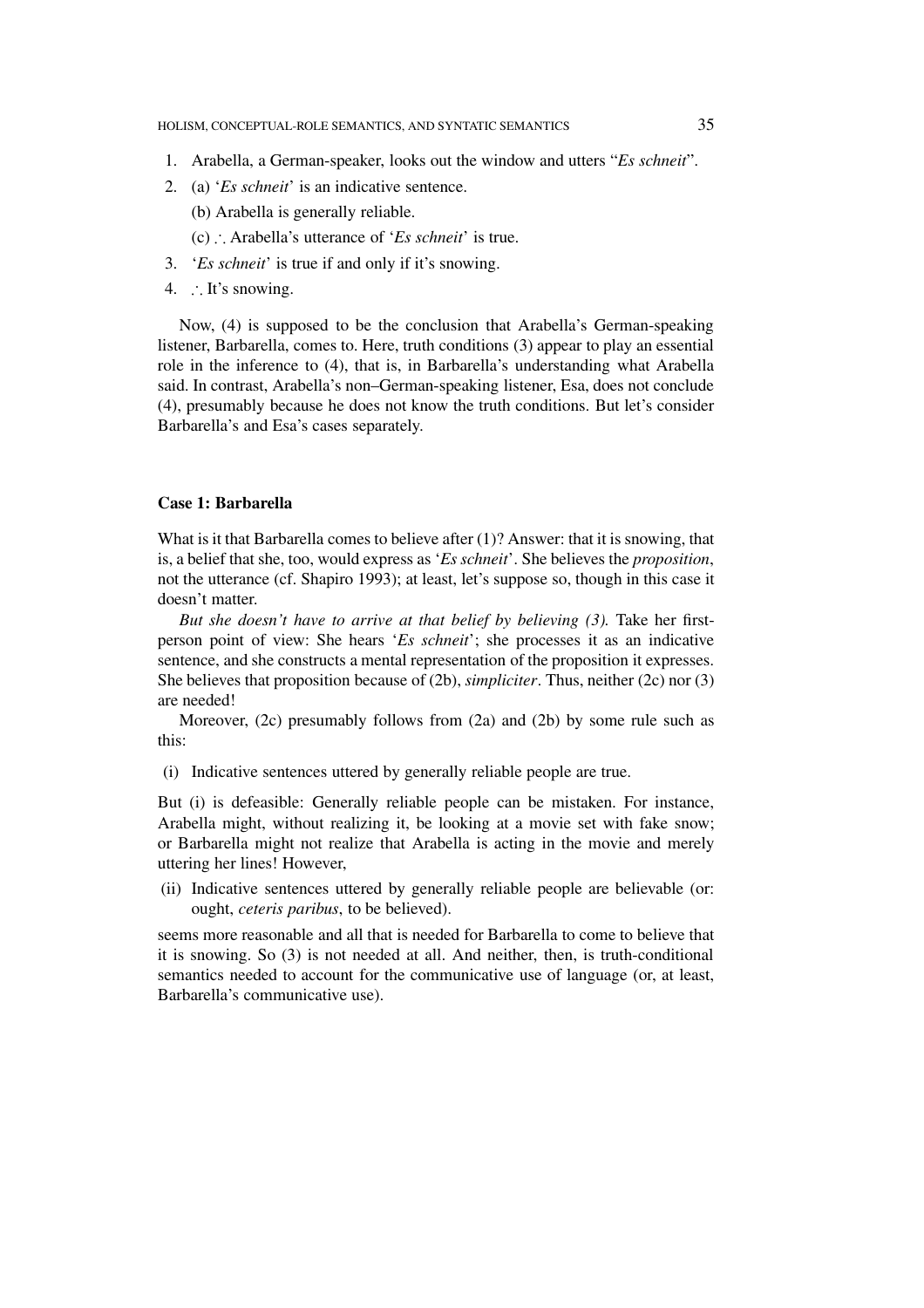# **Case 2: Esa**

Loewer ignores Esa, except to say that all Esa comes to believe is that *what Arabella said* (whatever it meant) is probably true. On my view, Esa comes to believe not that but, rather, that he ought to believe what Arabella said (even though he doesn't know what that is). Once again, truth conditions are not needed.

But suppose that Esa, although not a native speaker of German (like Arabella and Barbarella), is *learning* German and can translate '*Es*', '*schneit*', and N+V sentences into, say, English. Then Esa can reason more or less as follows:

- 1. Arabella uttered '*Es schneit*' (as before).
- 2. (a) '*Es schneit*' is an indicative sentence.
	- (b) Arabella is generally reliable.
	- (c) ∴ Arabella's utterance ought to be believed (*ceteris paribus*).
- 3. '*Es schneit*' means (i.e., translates as) "It's snowing".
- 4. ∴ I ought to believe (*ceteris paribus*) that it's snowing.

Step (3) should be understood, not as saying that the meaning of the German expression '*Es schneit*' is the English expression 'It's snowing', but as saying that '*Es schneit*' means the same thing as 'It's snowing' (or: plays the same role in German that 'It's snowing' plays in English), where 'It's snowing' *means* (say) M1—where, finally, M1 is a mental representation in Esa's language of thought. Again, there is no need for truth conditions.

Another possibility is that Esa speaks no German at all, but also looks out the window and (somehow) infers or makes an educated guess that '*Es schneit*' expresses the weather. Since Esa sees that it's snowing, he infers or makes an educated guess that '*Es schneit*' means that it's snowing.<sup>20</sup> Again, there is no role for truth conditions to play *in accounting for communicative understanding.* More precisely, there is no role for *external* truth conditions (which is the sort that Davidson, Loewer, et al., are talking about). Arguably, Esa's internal representation of the fact that it's snowing plays the same role *internally* that external truth conditions would play in the Davidsonian/Loewerian story. But this is akin to internal reference. It is all internal, and all syntactic.

Let me conclude my discussion of Loewer with one more lengthy quotation with which I *almost* agree:

The question of how one understands the language one thinks in does seem to be a peculiar one. *...* CRS [conceptual-role semantics] clarifies the situation. It is plausible that understanding a certain concept involves being able to use that concept appropriately. For example, to understand the concept red is, in part, to be able to discriminate red things. According to CRS an expression in *P*'s Mentalese has the content of the concept red just in case it plays the appropriate role in *P*'s psychology, including his [sic] discriminating red things. It follows that if some expression of *P*'s Mentalese is the concept red then *P* automatically understands it. The answer may appear to be a bit trivial—*P* understands the expression of his Mentalese since if he didn't it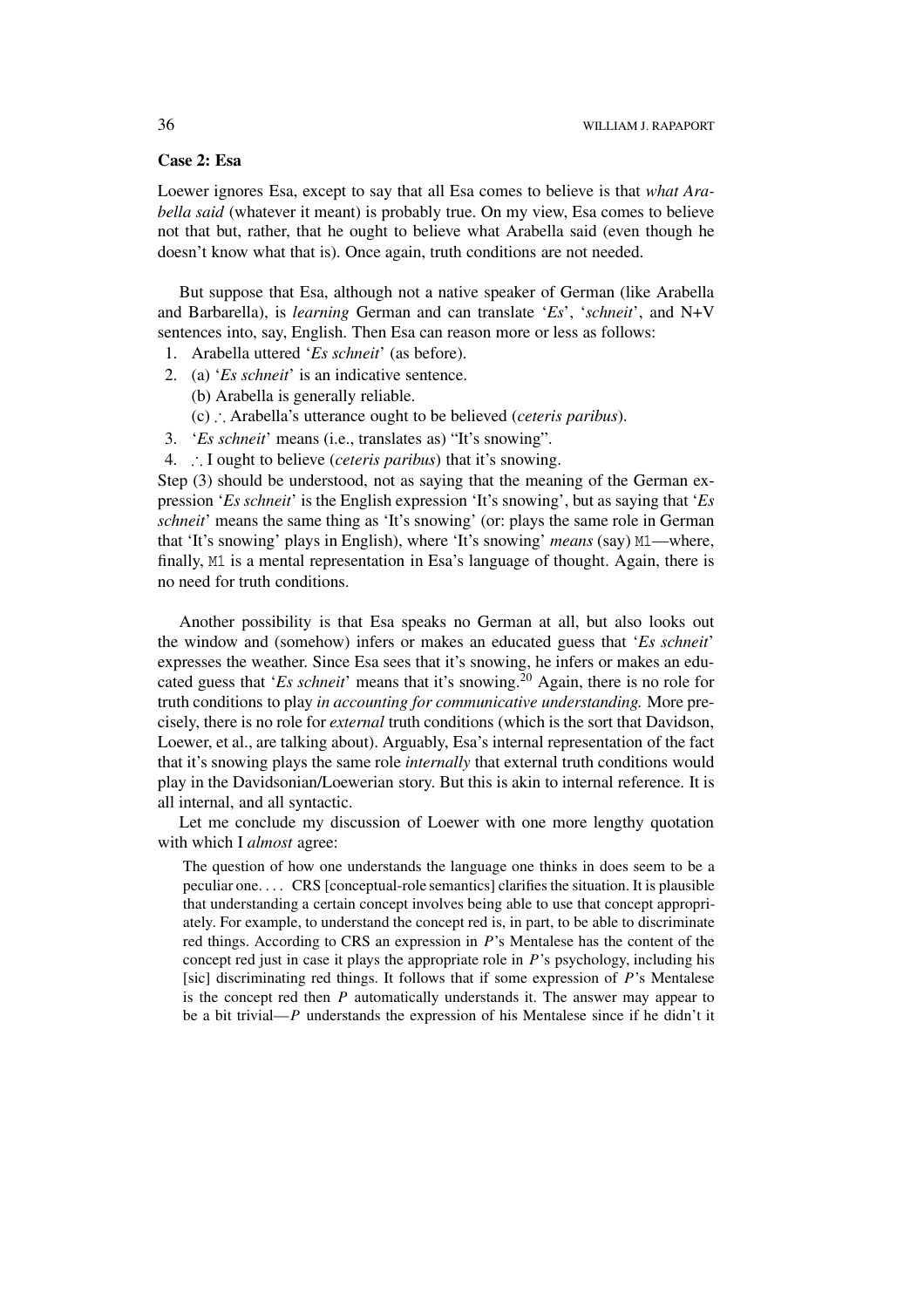wouldn't be his Mentalese—but it is the correct answer. If there are any doubts compare the questions we have been considering with "In virtue of what does a computer 'understand' the language it computes in?" Of course the understanding involved in understanding Mentalese is different from the understanding one has of a public language. I argued that understanding the latter involves knowing truth conditions. Not only would knowledge of truth conditions contribute nothing to explaining how we understand Mentalese but, it is clear, we do not know the truth conditions of Mentalese sentences. (Or, for that matter, even the syntax of Mentalese.) If *P* were to encounter a sentence of Mentalese written on the wall (in contrast to its being in just the right place in his brain), he wouldn't have the vaguest idea of what it means because he does not know its truth conditions. (p. 310)

There is much to agree with here—except, of course, that understanding a public language, as *I* have argued, does *not* "involve knowing truth conditions" (except in the sense, which Loewer would not accept, that Esa, above, might have "internal truth conditions"). *P*'s "automatic" understanding of expressions of his Mentalese is just what I have elsewhere called "getting used to" (Rapaport, 1995, §2.1), that is, syntactic understanding.

What about Loewer's last claim, that "If *P* were to encounter a sentence of Mentalese written on the wall *...* he wouldn't have the vaguest idea of what it means because he does not know its truth conditions"? Consider Cassie. She, too, has no knowledge of her language of thought, no knowledge of nodes, arcs, or arc labels. Only if she were a cognitive scientist and had a *theory* of her understanding would she be able to go beyond mere syntax. Even so, it would all be internal: Her theory that her belief that, say, Lucy is rich had a certain structure of, say, nodes and labeled arcs would be expressed in her language of thought. She might, for example, believe (correctly) that her belief that Lucy is rich consisted of two propositions: that someone was named 'Lucy' and that that someone was rich. In turn, she might believe (correctly) that the first of these had the structure that an object had a proper name that was lexically expressed by 'Lucy' and that the second had the structure that that object had a property lexically expressed by 'rich'. But her belief that this was so would involve her having *nodes* corresponding to the *arcs* of her actual belief, as in Figure 11. This is all internal, and all syntactic. Now, could she have a theory of the theory of her language of thought? That is, could she talk about the labeled arcs used in that theory? Only by means of "nodifying" them. But there will always be more arc labels about which she cannot talk (and of which, in good Wittgensteinian fashion, she must be silent). Cassie herself can have no semantic understanding of her own language of thought; she can only have a syntactic understanding of it, i.e., she is doomed to only *use* it.

There are further complications. Cassie's theory of her language of thought need not be a theory *about* arcs and nodes. It might (heaven forbid!) be a connectionist theory. Even if her theory *were* about arcs and nodes, and even if her theory of representation matched her actual representations (as opposed, say, to a different nodeand-arc representation, e.g., using the alternative SNePS theory of Richard Wyatt, 1989, 1990, 1993, or perhaps a KL-ONE theory), still she would not be able to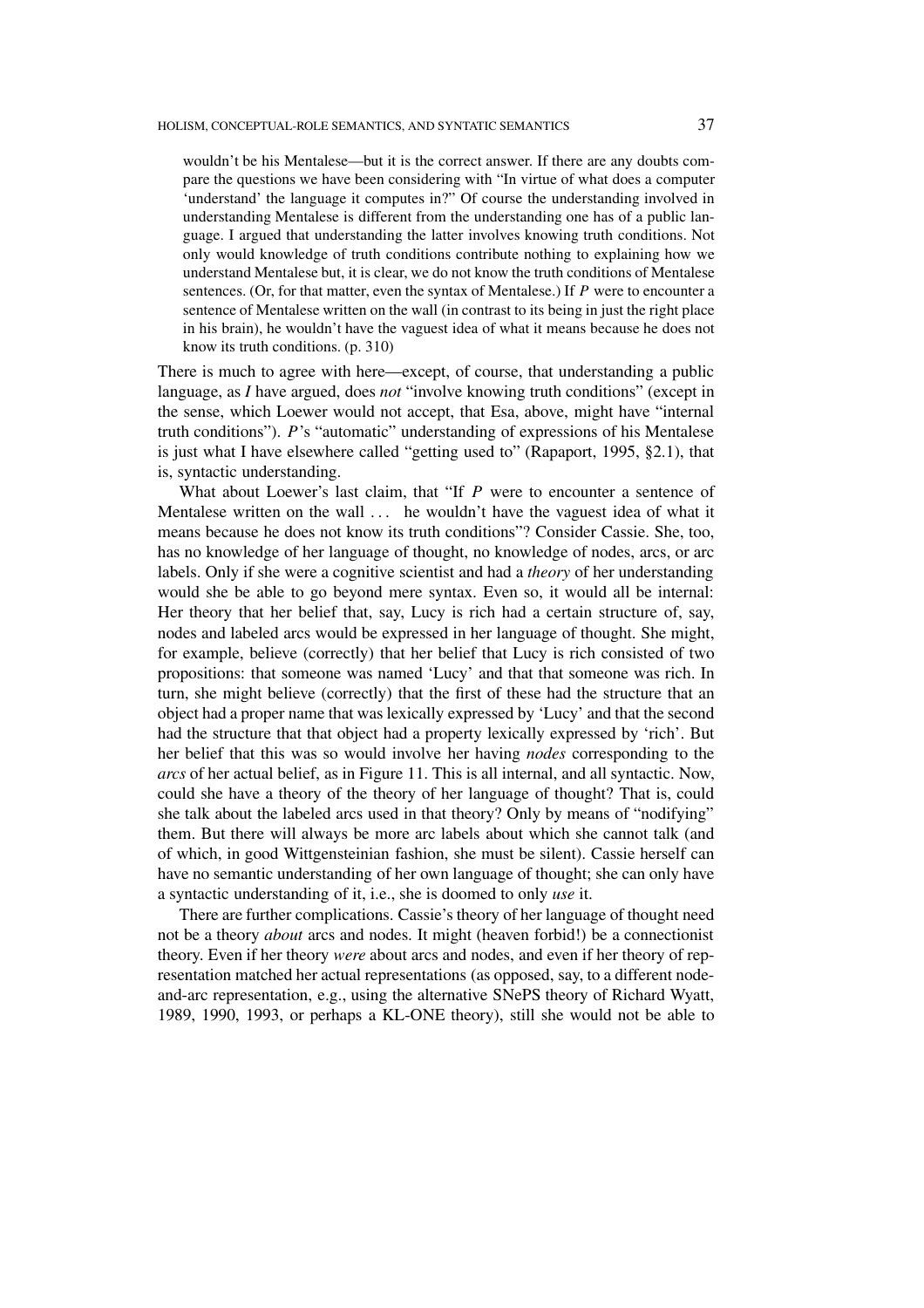supply 'truth' conditions, since she would not be able to *mention* (but only *use*) her own representations. Only a third person—a computational neuroscientist—could determine whether her theory were true—that is, could determine whether the representations of her theory corresponded to her actual representations. (And then, of course, this could only be done internal to the computational neuroscientist's own mind—but I won't press that point here.)

# 6.6. WILLIAM G. LYCAN'S OBJECTIONS

William G. Lycan defends the need for truth conditions in his *Logical Form in Natural Language* (1984), arguing that truth plays a role in the translation from utterance to Mentalese:

If a machine or a human hearer understands by translating, how does the translation proceed? Presumably a recursion is required *...* . And what property is the translation required to preserve? *Truth together with its syntactic determination* is the obvious candidate. Thus, even if one understands in virtue of translating, one translates in virtue of constructing a recursive truth theory for the target language. (p. 238.)

Now, the translation may *in fact* preserve truth. I don't deny that there is such a thing as truth (or external reference), only that it's not needed to account for how we understand language. But the translation algorithm (the semantical procedure of procedural semantics) makes no more explicit *appeal* to truth (to truth *values*) than do rules of inference in logic. Truth can be used to *externally justify* or *certify* the algorithm (or the rule of inference), but the translation (or the inference) goes through anyway, in a purely syntactic fashion.

Negotiation, however, does play a role in adjusting the translation. In fact, the translation might *not* preserve truth. But the process of language understanding is self-correcting.

*...* the assignment of full-fledged truth-conditions to sentences of a natural language helps to explain why a populations' having that language confers a selectional advantage over otherwise comparable populations that have none (this point is due to Dowty *...* ) *...* . (p. 240.)

I take this to be part of 'negotiation'—only here it's negotiation with the *world*. Is it possible that the claim that truth-conditional semantics plays a role in our understanding of natural language just *is* (1) to accept the existence of (a) others with whom we communicate and (b) the world and (2) the need for negotiation? Sellars and Harman don't think so:<sup>21</sup> They allow for language-entry/exit rules. If (1) and (2) *do* amount to the need for truth-conditional semantics, then I suppose we're just differing on, excuse the expression, semantics, and I probably am taking an intermediary position à la Loewer et al. Still, from the first-person point of view, given that there *is* external input, the rest of the story is all internal. (I explore the issue of negotiation in Rapaport, 1996, Ch. 5.)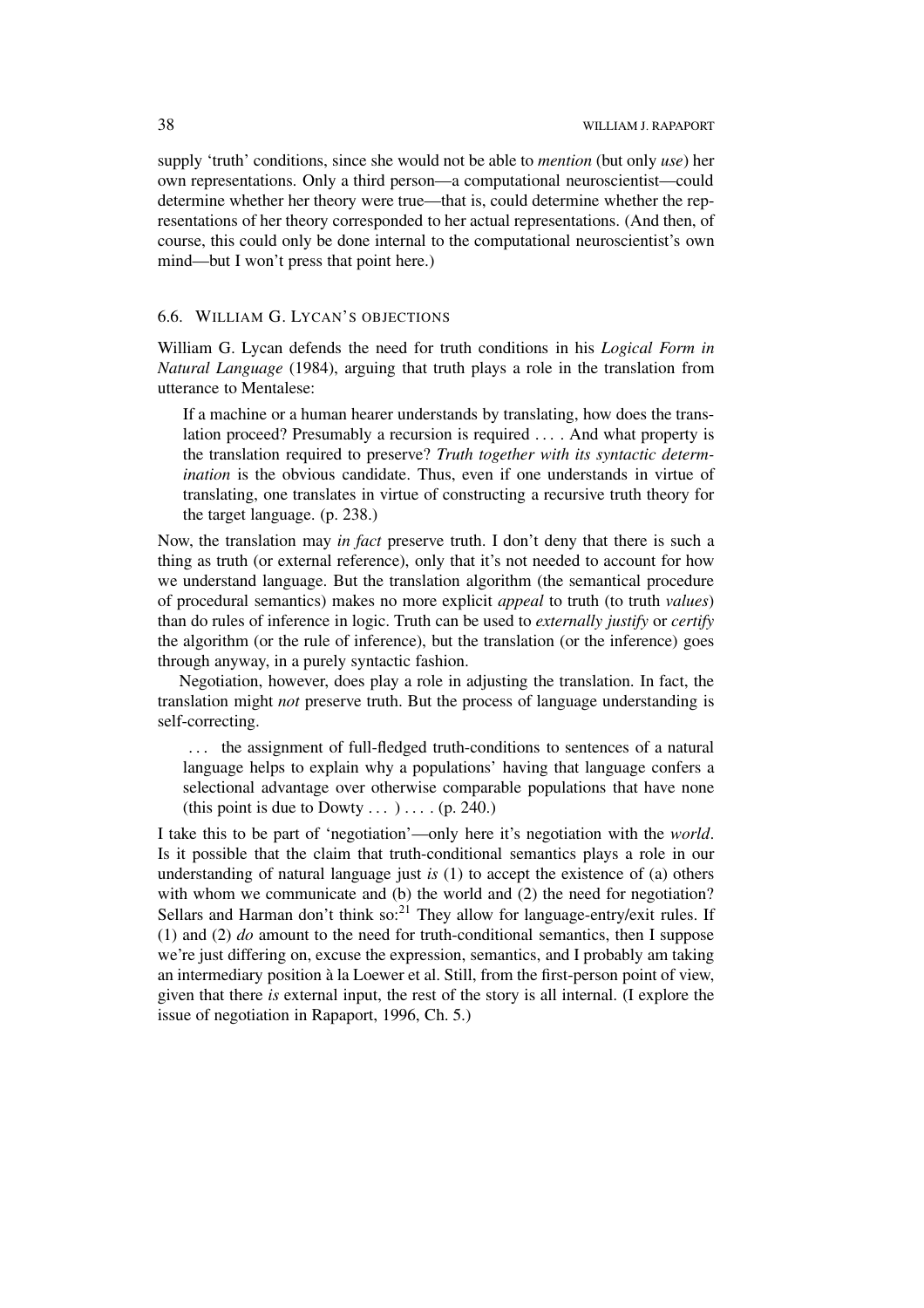# 6.7. JERRY FODOR AND ERNEST LEPORE'S OBJECTIONS

In 'Why Meaning (Probably) Isn't Conceptual Role'  $(1991),<sup>22</sup>$  Jerry Fodor and Ernest Lepore argue, not that conceptual-role semantics is *wrong*, but that it is inconsistent with two other principles that normally accompany it: compositionality and the analytic-synthetic distinction (p. 332). Now, personally, I like all three. So am I doomed to inconsistency? I'd like to think not. Let's see.

Fodor and Lepore begin with an assumption (which suggests that the inconsistent triad of conceptual-role semantics, compositionality, and the analytic-synthetic distinction may, rather, be an inconsistent *tetrad*) "that the fact that a word *...* means what it does can't be a brute fact. *...* [S]emantic properties must *supervene on* nonsemantic properties" (p. 329; for more on supervenience, see Rapaport, 1999). This doesn't mean "that semantic properties *...* [are not] irreducibly intentional, or irreducibly epistemological, or irreducibly teleological" (p. 329). It does mean that "It can't be a brute fact *...* that 'dog' means *dog* and not *proton* and that 'proton' means *proton* and not *dog*" (p. 329).

Now, first, why can't that be a brute fact? It's certainly an *arbitrary* fact; for example, 'dog' doesn't *resemble* dogs. So 'dog' *could* have meant 'proton' or even 'cat'. Why *does* 'dog' mean "dog"? The story is, no doubt, buried in preetymological history, but one can guess that at some time, someone said 'dog' (or some etymologically-related ancestor) when in the presence of a dog. Isn't that a brute fact? And, if so, it certainly seems to be a *semantic* fact in just about every sense of that term, including that of external correspondence. It is, no doubt, also an intentional (or perhaps epistemological or teleological) fact, but perhaps that's just what it is to *be* a semantic fact.

Now, as it happens, just this story is cited by Fodor and Lepore as an example of a *non*-semantic answer (p. 330). It's one of the versions of what they call "Old Testament" semantics, "according to which the meaning of an expression supervenes on *the expression's relation to things in the world*" (p. 329). Now, I certainly am not an Old Testament semanticist. That is, although I recognize that there was, at some time, a causal link between dogs and 'dog', no doubt mediated by an internal mental representation of a dog, nevertheless that's not, for me, the fundamental meaning of, say, *my* use of 'dog'. For one thing, I might never have seen a dog; I've certainly never seen an aardvark, or a proton, or a unicorn, yet the words for dogs, aardvarks, protons, *and* unicorns are equally *and in the same kind of way* meaningful to me.<sup>23</sup> So their meanings must have to do with something other than (perceptual) experiences of them. But even if I *were* an Old Testament semanticist, I'd consider the dog-'dog' relation to be a semantic one, and brute at that. (For another thing, as Fodor and Lepore point out, there are the Fregean 'morning star'– 'evening star' cases, where Old Testament semantics would count these as strictly synonymous, though clearly they are not.)

By contrast, there is "New Testament" semantics, that is, conceptual-role semantics, according to which, semantics supervenes on "intralinguistic relations"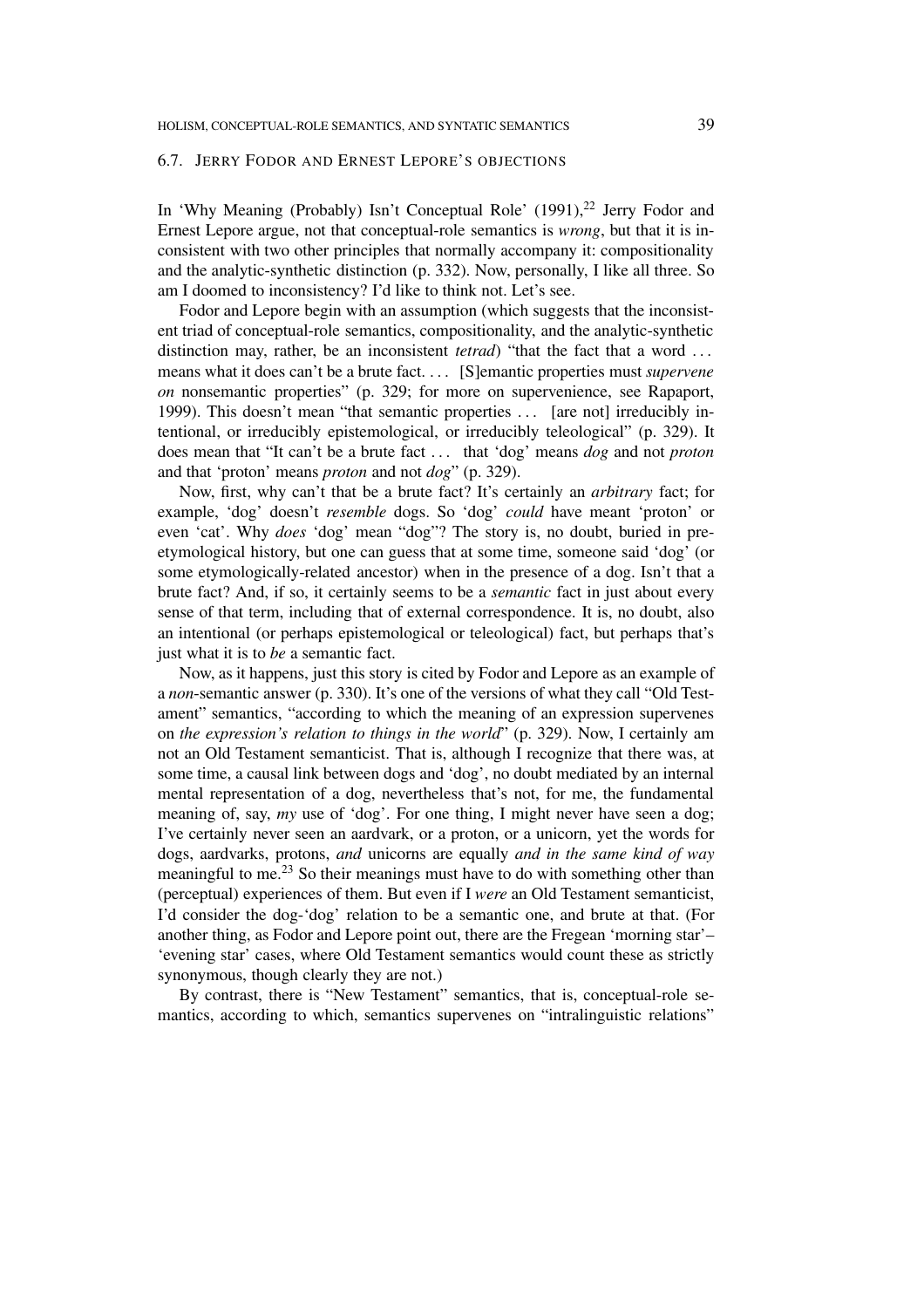(p. 332). With this, of course—modulo the 'supervenience' terminology—I agree. But are such relations "non-semantic properties"? Yes and no: They are the syntactic base case of a recursive conception of semantics; they are syntactic semantics (Rapaport, 1995, 2000b).

Let me note here that Fodor and Lepore see New Testament semantics more as *inferential*-role semantics, albeit broadly construed; cf. pp. 330–331. It is interesting to note that the title of their paper uses 'conceptual', yet their arguments are really about *inferential*-role semantics. (This was first pointed out to me by Toshio Morita.) We will see the importance of this distinction later (§6.7.2.1.).

# 6.7.1. *The Alleged Evils of Holism*

Conceptual-role semantics entails holism, which Fodor and Lepore see as a bad thing (p. 331). I, however, rejoice in the entailment. Why is conceptual-role semantics holistic? Because, by a benign slippery slope, if an expression's meaning is its conceptual (or inferential) role in the language, it must be its *entire* role in the *entire* language, not some arbitrary subpart of either. Why is holism supposed to be bad? Because it follows

that no two people ever share a belief; that there is no such relation as translation; that no two people ever mean the same thing by what they say; that no two time slices of *the same* person ever mean the same thing by what they say; that no one can ever change his [sic] mind; that no statements, or beliefs, can ever be contradicted *...* ; and so forth. (p. 331.)

Perhaps some of these do follow; but why are they *bad*? Or, rather, can we find the silver lining in this dark cloud? Let's consider these one by one.

1. *No two people ever share a belief:* This does not follow. If Cassie believes that Lucy is rich, and if Oscar also believes that (the same) Lucy is rich (and if their languages of thought express these beliefs in the same way), then they share that belief. (Their languages of thought may differ, of course, but I take it that that's not the point Fodor and Lepore are making.) The essential core of the belief (the way it is represented or expressed, its *intrinsic features*) is identifiable independently of its place in the network and is common to its "instantiations" in Cassie and Oscar. Some, like Stich (1983) and probably Fodor and Lepore, might not want to call this a "belief". But, unlike Stich, I am not here speaking of an *isolated* net consisting only of the nodes and arcs representing "Lucy is rich". The belief that Cassie and Oscar have in common is indeed embedded in a rich framework of other concepts. But there is a nonarbitrarily identifiable core that they share and which is directly (and solely) responsible for their *utterances* of their beliefs.<sup>24</sup> Of course, if Cassie, but not Oscar, believes, in addition, that Lucy is tall, or if Oscar, but not Cassie, believes, in addition, that rich people are snobs, then the (inferential) roles of their beliefs will differ, and, so, the meanings of their utterances that "Lucy is rich" will differ. That is, the *relational properties* of the two "instantiations"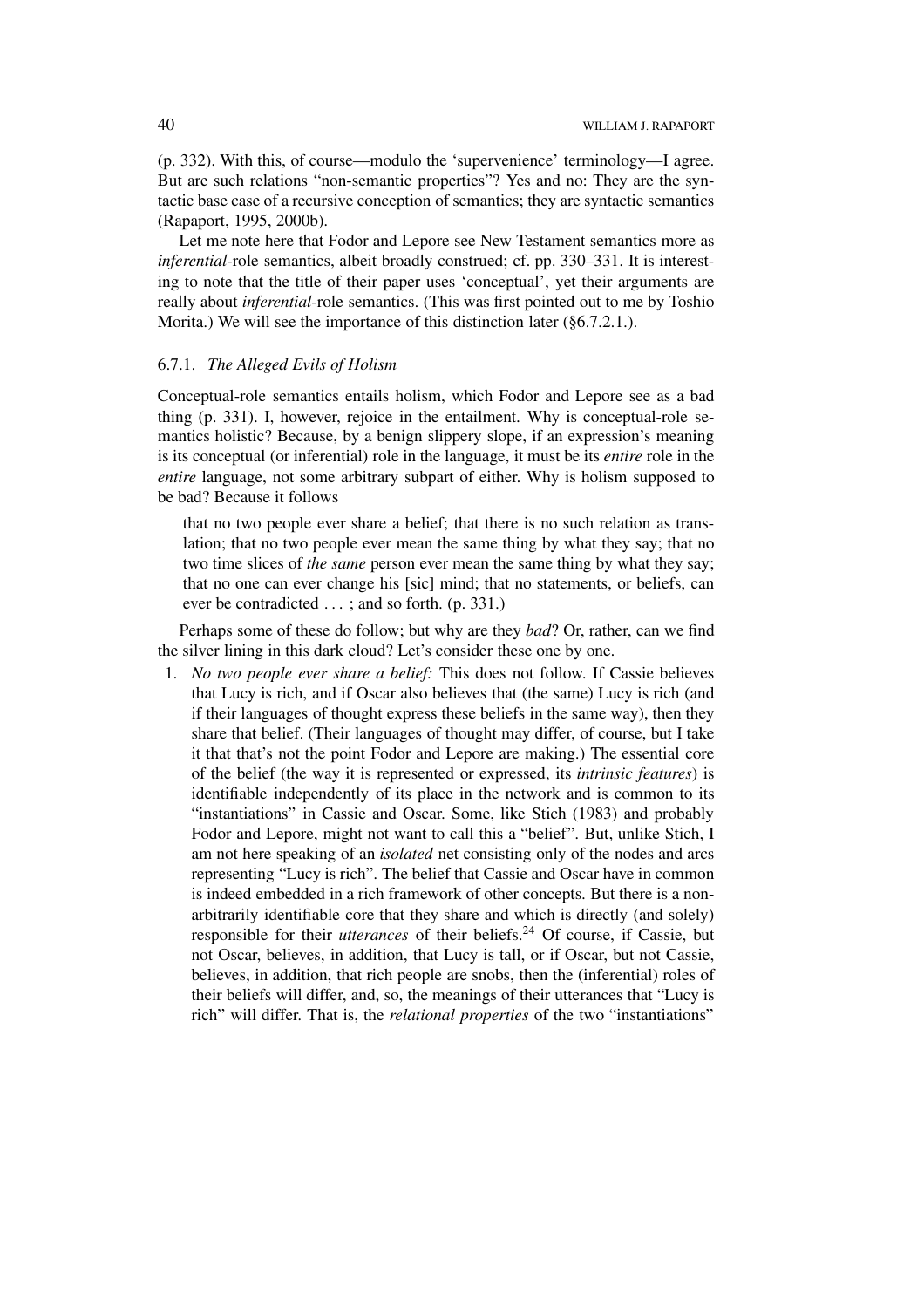differ, so their roles differ. Hence, by conceptual-role semantics, their meanings differ. So, in a sense, no two people can share a "full" belief; to do that, they would have to have the exact same semantic network, which, if not impossible, is highly unlikely. But Cassie and Oscar can share a belief in a more constrained, yet not arbitrarily constrained, sense. (Cf. (3) and (4), below.)

- 2. *There is no such relation as translation:* If this means something like literal, word-for-word, expression-for-expression, yet idiomatic translation with no loss of even the slightest connotation, then it indeed follows, but is merely sad, not bad. Languages are just too subtle and complex for that. Literary translation is an art, not a science (cf. e.g., Lourie, 1992). True, '*Es schneit*' or '*il neige*' seem to translate pretty well as 'it's snowing'. (Or do they? Would 'it snows' be better? Arguably not.) But how about '*Pierre a un coeur de pierre*'? "Peter has a heart of stone" misses the pun. The trouble is that the networks of associations for any two languages differ so much that the conceptual roles of its expressions must differ, too. So, translation is out; paraphrases or counterparts are the best we can get. But at least we can get those.
- 3. *No two people ever mean the same thing by what they say:* This also follows but is not bad. *Your* utterance of 'Lucy is rich' does *not* mean what mine does, because of the differing conceptual roles each plays in our network of concepts. Yet we do manage to communicate. How so? Bertrand Russell once observed that if we *did* mean exactly the same things by what we said, there would be no *need* to communicate (1918: 195–196). So *lack* of exact synonymy may be a necessary precondition for communication. If you tell me "Lucy is rich", I understand you by mapping your utterance into my concepts. Since we speak the same language and live in the same culture, we share a lot of the same concepts, so the mapping is usually pretty good, though never perfect. Witness Cassie and Oscar in (1), above: For Cassie, a tall person is rich (but not necessarily a snob); for Oscar, Lucy is a snob (but not necessarily tall). Though we understand *slightly* different things by what we each say, we understand nonetheless.

Suppose, however, that we don't understand each other. Suppose I think that 'punt' means "kick the ball and see where it lands" (or suppose that I have no idea *what* it means other than in the football *metaphor* "we'll just have to punt", uttered, usually, in circumstances where we're going to try to do something and, if it fails, "we'll just have to punt", that is, we'll have to figure out what to do at that time). (Perhaps it is clear to readers who know more of football than I that I *don't* understand what it means!) Now suppose that I say to you, "if this plan fails, we'll just have to punt", but you *do* understand what it means and take me to be telling you that if what we try fails, then *you'll* have to find a solution. Clearly, we've failed to communicate if that's not what I intended. Equally clearly, a bit more discussion on our parts can clarify the situation, can help each of us readjust our networks: "Oh, what *you*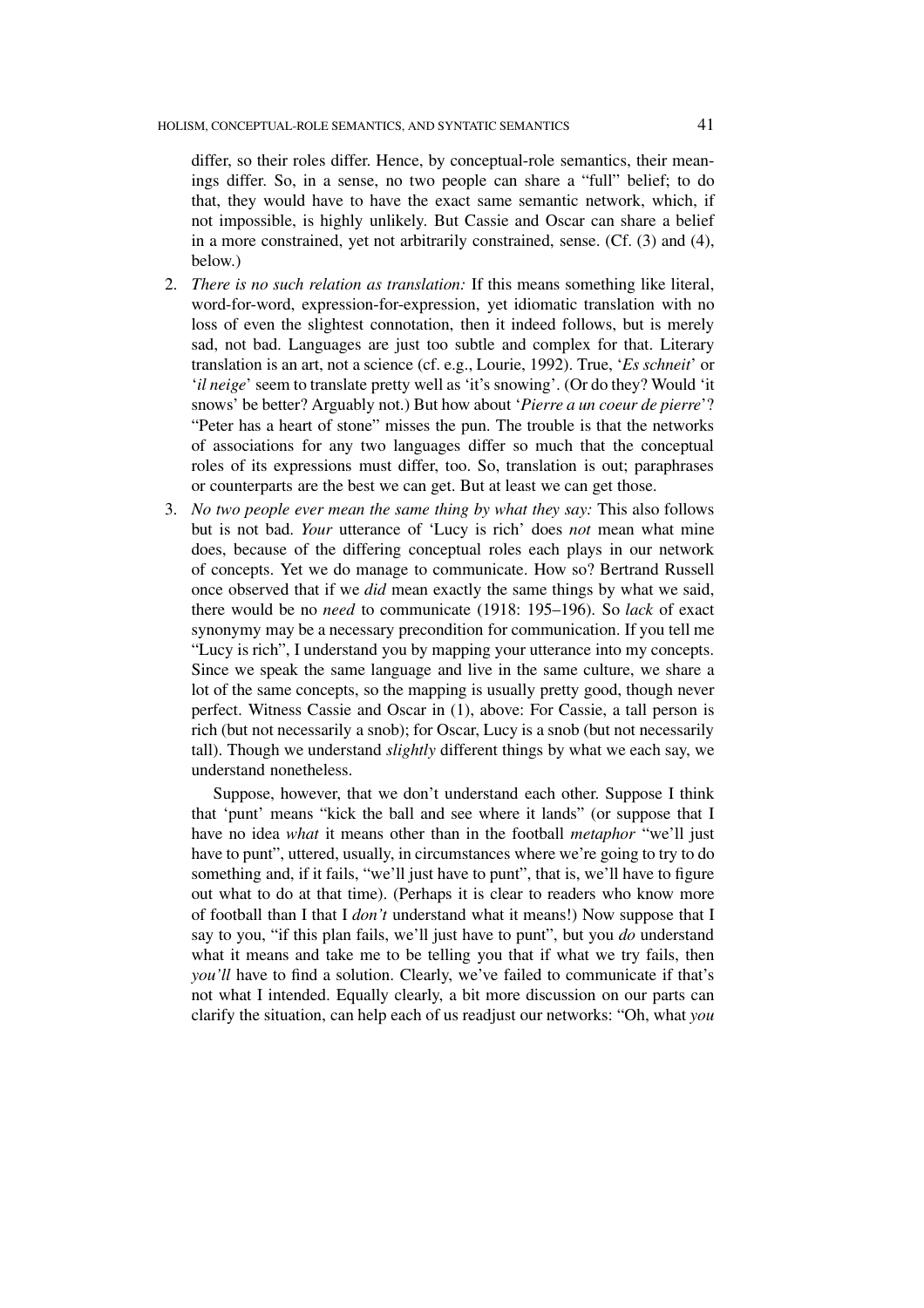meant by 'punt' is X"; "Oh, what *you* meant by 'punt' is Y, and you know better than I do, since I don't follow football, so, from now on, that's what *I*'ll mean by 'punt', too". This permits us to understand each other, *even though we don't ever mean (exactly) the same thing by what we say*. 25

4. *No two time slices of the same person ever mean the same thing by what they say:* This is also true, but not bad. In this very sentence that you are now reading, I don't mean by 'mean' what I meant in the previous sentence in which I used that word, since that sentence was expressed by an earlier time slice of me, who didn't have *this* sentence that you are now reading as part of his network.<sup>26</sup> Indeed, the immediately previous sentence *extends* the conceptual-role-semantic meaning of 'mean'. Nevertheless, there's enough of an overlap for communication to succeed. Since this is the first-person case, however, which I'm mostly interested in, let's consider it a bit further.

One way to clarify the problem is to explicate the conceptual role of an expression *E* as the *set* of "contexts" containing it. For a concrete instance, in the SNePS case, this could be the set  $CR(E)$  of all nodes that dominate or are dominated by the node for the concept expressed by *E*. (That set may well turn out to be the entire network, not necessarily excluding the nodes for the concept and expression themselves.) Now, suppose Cassie hears a new sentence that uses *E*. Then *E*'s conceptual role changes to a *new* set,  $CR'(E) = CR(E) \cup S$ , where *S* is the set of all the nodes newly dominated by and dominating the *E*-node. Since sets are extensional beasts,  $CR(E) \neq CR'(E)$ . This, I take it, is the problem that Fodor and Lepore see.

I think there are two ways out of it. One I sketched some time ago in "How to Make the World Fit Our Language" (Rapaport, 1981): As the conceptual role of an expression grows, some parts of it will be seen as more central and, indeed, more stable than others. (Cf. Quine's "web of belief" (1951, §6). Ehrlich (1995), Ehrlich and Rapaport (1997), and Rapaport and Ehrlich (2000) spell this out in a computational theory of vocabulary acquisition.) Such a central, stable, dictionary-like "definition" of an expression will serve to anchor both int*er*personal communication and int*ra*personal meditation. After all, we don't normally bring to bear *everything* we know about a concept when we hear, use, or think about it. (This can also explain how two people can share a belief.)

The other way out involves using the techniques of non-well-founded set theory to provide a stable identification procedure for nodes in ever-changing (or even circular) networks. The details are spelled out in Hill (1994, 1995).

- 5. *No one can ever change their mind:* This does not follow. As (4) shows, it's far from the case that no one can change their mind. Rather, everyone *always* changes their mind (literally, in the case of Cassie). But *that's* not a problem, for the reasons given in (4).
- 6. *No statements or beliefs can ever be contradicted:* This either does not follow or else is true but not bad. After all, we reason non-monotonically and are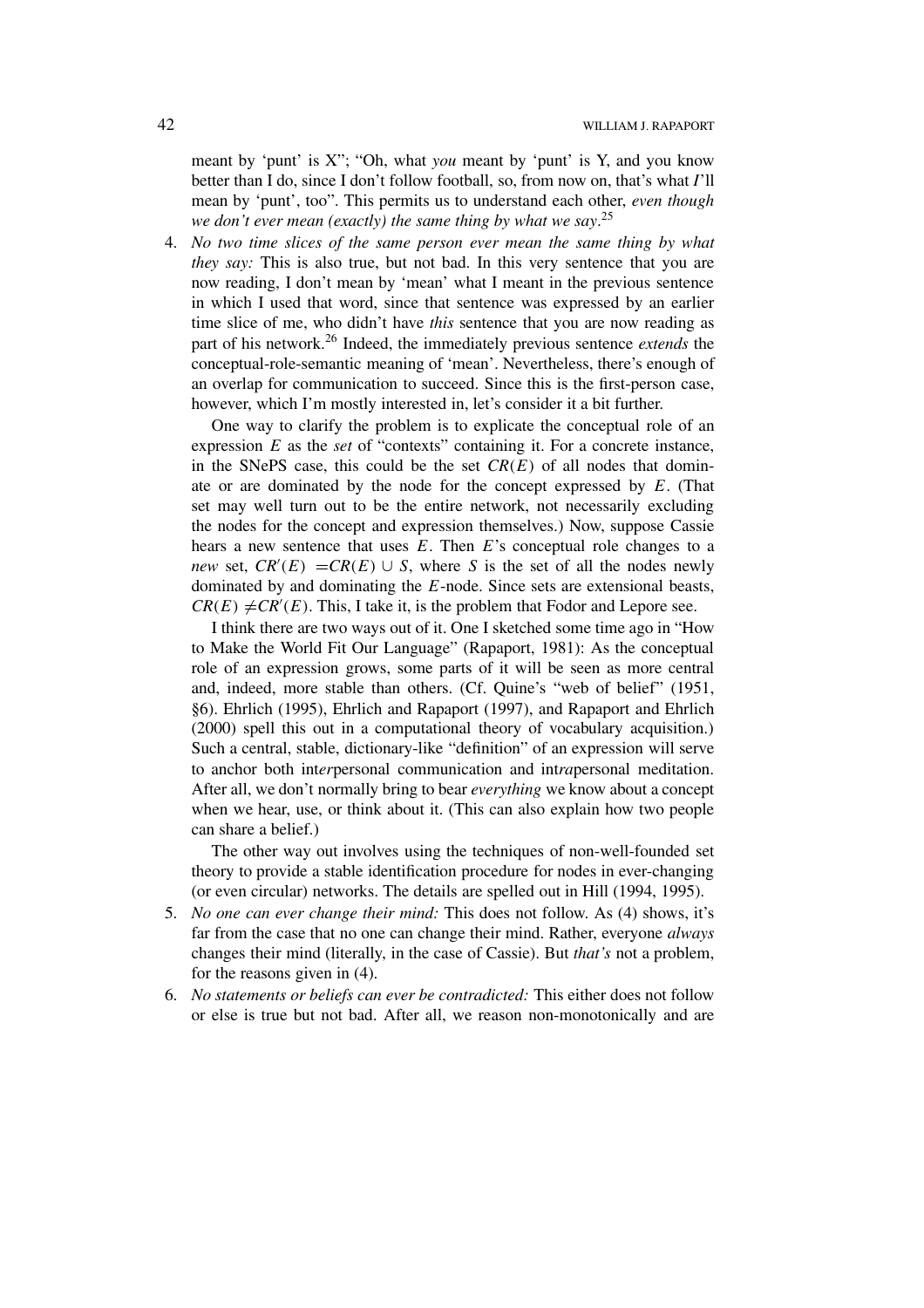always, as noted in (5), changing our minds (Martins and Shapiro, 1988; Martins and Cravo, 1991). On the other hand, perhaps this objection holds because (as my colleague Shapiro pointed out) after asserting '*P*', the '*P*' in  $\rightarrow P'$  isn't the same '*P*'. In this case, my replies to objections 3 and 4, above, would apply.

# 6.7.2. *Compositionality and the Analytic-Synthetic Distinction*

So, there's no reason to reject conceptual-role semantics just because it entails the alleged evils of holism. Is there, then, as Fodor and Lepore want to argue, reason to reject it on the grounds of inconsistency with the hypotheses "that natural languages are compositional, and *...* that the a/s [analytic-synthetic] distinction is unprincipled" (in the sense "that there aren't any expressions that are true or false solely in virtue of what they mean") (p. 332)?

A preliminary remark before we look at Fodor and Lepore's argument. For me, truth and falsity are irrelevant, of course. So perhaps I have an easy way out: give up the analytic-synthetic distinction on the grounds of irrelevance. But I suspect that there's a *doxastic* way to view the analytic-synthetic distinction that can avoid the need to deal with truth values yet still be, potentially, inconsistent with conceptual-role semantics and compositionality: Are there expressions that *ought to be believed* solely in virtue of what they mean? I suspect that the class of such expressions would be identical to the class of analytic expressions as Fodor and Lepore would characterize them. Thus, if 'bachelors are unmarried' is supposed to be *true* by virtue of the meanings of 'bachelor' and 'unmarried' (and 'are', plus its syntactic structure), then and only then ought it to be *believed* for that reason. (For the record, I think this warhorse of an example is *not* analytic either way you look at it; see §6.7.3). Likewise, if one ought to *believe* 'red squares are red' solely in virtue of the meanings of 'red' and 'square' (and 'are', plus its syntactic structure), then and only then is it *true* in virtue of those meanings. (And, for the record, I think this *is* analytic.)<sup>27</sup> In what follows, then, I'll treat the analytic-synthetic distinction doxastically.

6.7.2.1. *Compositionality and conceptual role.* Consider, first, conceptual-role semantics and *compositionality*. Fodor and Lepore take compositionality to be "non-negotiable", since it is the only hypothesis that entails "productivity, systematicity and isomorphism", all of which they take as essential features of natural language (pp. 332–334). Compositionality, of course, only holds for non-idiomatic expressions, as Fodor and Lepore note. To say that, however, is to come dangerously close to circularity. For to say that compositionality only holds for non-idiomatic expressions is to say that it only holds for expressions that can be analyzed, that is, expressions whose meaning *is* determined by the meanings of its parts. So, compositionality only holds for expressions for which it holds. Having said this, however, I should also say that it certainly seems to be a reasonable principle, though I can easily imagine that a sustained effort to understand the semantics of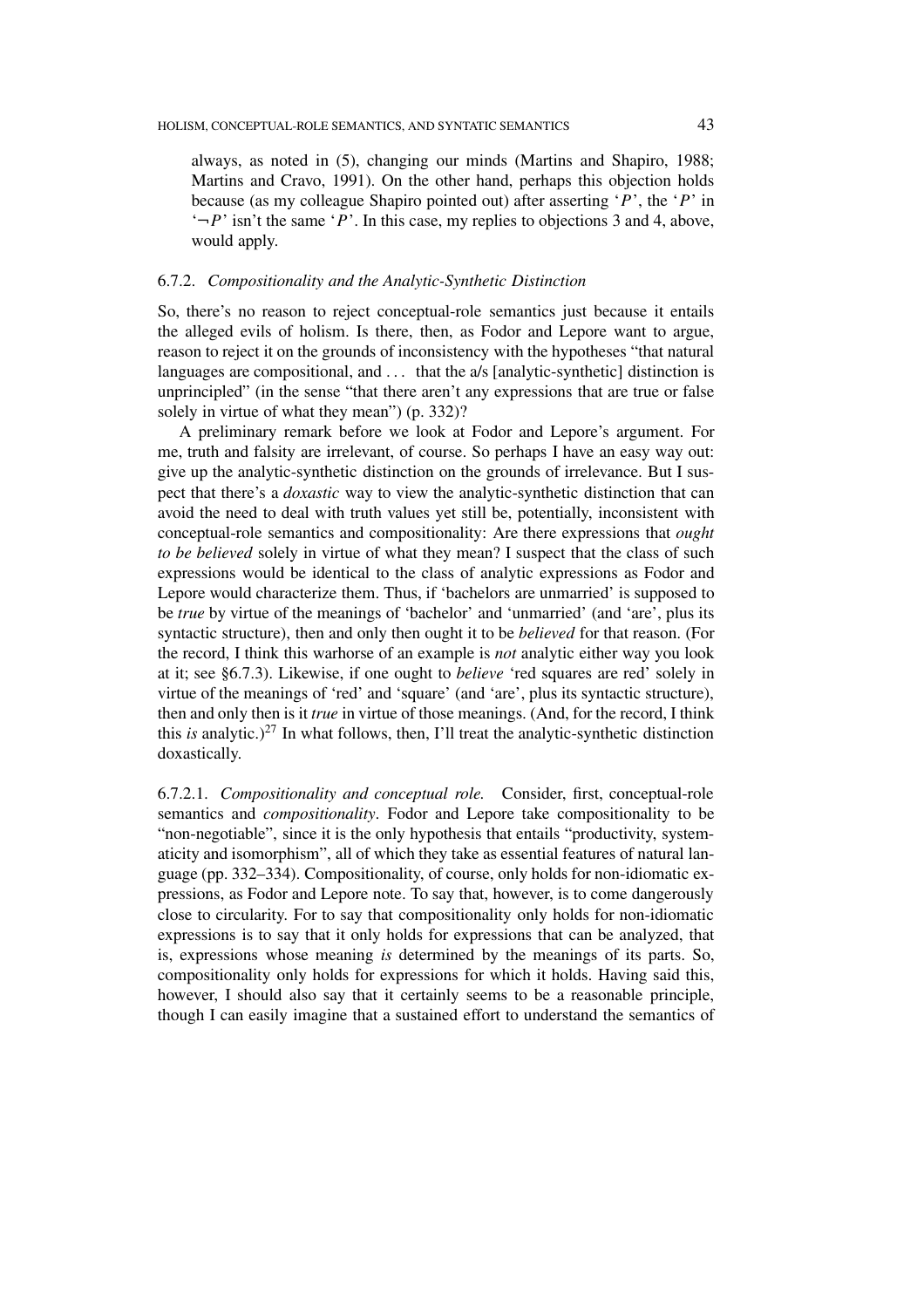idioms and metaphors (broadly construed after the fashion of Lakoff, 1987) might undermine it. However, it hasn't, yet. (But cf. Pelletier, 1994a–c, Zadrozny, 1994 for arguments *against* compositionality.)

Productivity certainly seems to be a fact about languages, even *non*-natural ones. A non-compositional language would appear to need an infinite set of primitive terms or an infinite set of formation rules to be productive, and natural languages are clearly finite in both these respects, so finite, non-compositional languages would not be productive.

Systematicity, too, seems a general feature of languages and to follow from compositionality: If the meaning of, say, '*aRb*' were *not* a function of the meanings of '*a*', '*R*', '*b*', and of its formation rule, then there would be no reason to expect '*bRa*' to be well formed or meaningful (though it *might* be).

Isomorphism, however, *seems* a bit more suspect (as even Fodor and Lepore admit, p. 333n2). For one thing, Fodor and Lepore express it in a curiously, albeit apparently harmlessly, one-sided way:

(I) If a sentence S expresses the proposition that P, then syntactic constituents of S express the constituents of P. (p. 333)

What about *vice versa*? Well, if a proposition, P, *has* constituents, and if each of them is expressed by (sub-sentential) symbols, then—by compositionality—it does appear that a sentence S so structured expresses P. But does P have to have constituents? What if *propositions* were unanalyzable units? Then the *converse* of (I) would be vacuous, I suppose. But that would play havoc with (I), itself: For S might *have* constituents, yet they could not, then, express P's constituents, since P wouldn't have any. Here's where compositionality comes to the rescue, I suspect.

What is a proposition, anyway, and what does it have to do with compositionality? Well, compositionality as Fodor and Lepore have it says that *the meaning of a sentence* is a function of its syntactic structural description together with *the meanings of its lexical constituents* (p. 332). The link to propositions must be this: The meaning of a sentence is the proposition it expresses. In that case, lexical meanings must be constituents of propositions. So, compositionality entails that propositions are analyzable. I was willing to grant them that anyway, but I thought it was worthwhile to spell things out.

Here's the first problem (p. 334):

- 1. Meanings are compositional.
- 2. Inferential roles are not compositional.
- 3. ∴ Meanings can't be inferential roles.

We've just accepted (1). Must we accept (2)? Here's the first part of Fodor and Lepore's defense of (2): By compositionality, the *meaning* of, say, 'brown cow' is a function of "the meanings of 'brown' and 'cow' together with its syntax" (p. 334). But, by conceptual-role semantics, the *role* of 'brown cow' is a function of the roles of 'brown' and 'cow' *and* "*what you happen to believe about brown cows.* So, unlike meaning, inferential role is *... not* compositional" (p. 334). I take it that they conclude this because they take the role of 'brown cow' to depend on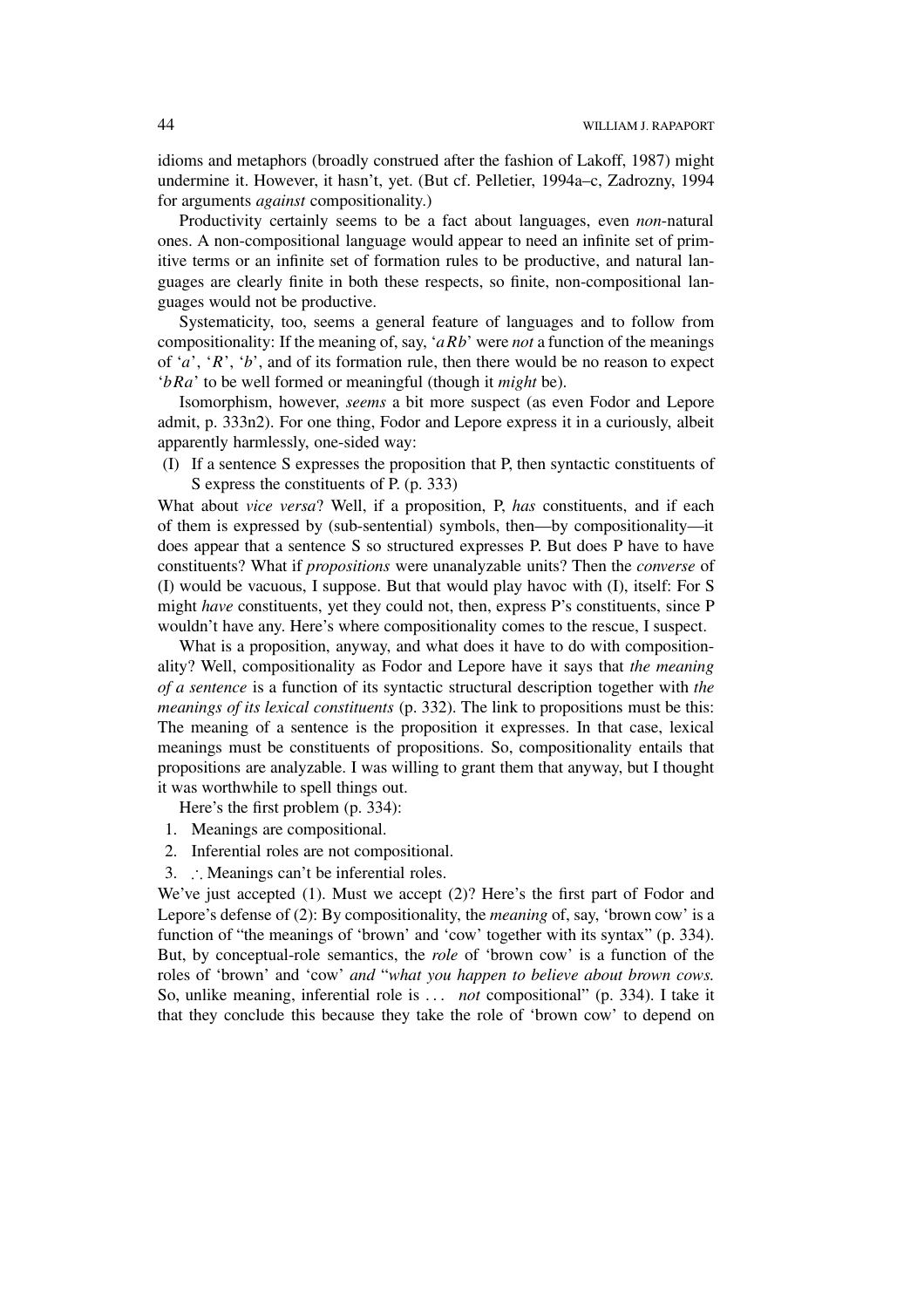something *in addition to* the roles of 'brown' and 'cow'. But that doesn't seem to be the case: Granted, the role of 'brown cow' depends on the roles of 'brown' and 'cow'. What are those roles? Well, they *include* all of my beliefs that involve 'brown' and 'cow', and *that* includes my beliefs about brown cows. So nothing seems to be added. Now, there *is* a problem—the threat of circularity, viz., that, at bottom, the meaning of 'brown cow' will depend on the meaning of 'brown cow'—but that doesn't seem to be what Fodor and Lepore are complaining about at this point. Putting that aside for the moment, inferential role *does* seem to be compositional, so it *could* be what meaning is.

Earlier, however, we saw that the *meaning* of 'brown cow' has to be a constituent of a proposition—call such a constituent a "concept" for now. So we have two options: (1) *identify* propositions and concepts with roles, or (2) assert that there are two *kinds* of meaning: (a) a sentence means<sub>1</sub> a proposition (and a sub-sentential expression means<sub>1</sub> a concept), and (b) a sentence (or sub-sentential expression) means<sub>2</sub> (or *is*) its role. Now, there's ample historical precedent for bipartite theories of meaning like (2). We might even think of meaning<sub>1</sub> as a kind of referential meaning. Note that we would then have *three* kinds of referential meaning: classical Fregean *Bedeutung*, internal reference (as discussed in Rapaport, 1995, §§2.5.1 and 2.6.2; 1996, Ch. 8, §3.1) and our new propositional/conceptual sort, which is not unlike a Meinongian theory of meaning (cf. Meinong, 1904; Rapaport, 1976, 1978, 1981, 1985/1986, 1991b, and references therein). Meaning $2$ -role meaning—would be a kind of *Sinn*. One problem with such a theory is that it doesn't tell us what propositions or concepts *are*. That's an advantage to option (1), that of identifying propositions/concepts with roles. I won't take a stand on this here, though I lean towards the first option, on grounds of simplicity.

Fodor and Lepore's point is that if I believe that brown cows are dangerous but do not believe that being brown or being a cow is dangerous, then the concept of *dangerous* might be part of the role of 'brown cow', yet not be part of the roles of either 'brown' or 'cow'. Here is where Fodor and Lepore's emphasis on *inferential* role rather than *conceptual* role misleads them. For me, being dangerous might be *inferable* from being a brown cow without being inferable from being brown or being a cow, *simpliciter* (that is, it's a sort of emergent property or merely contingently but universally true of brown cows). However, if being dangerous is part of the *conceptual role* of 'brown cow', it's also—*ipso facto*—part of the conceptual roles of 'brown' and 'cow'. It can't *help* but be. If *inferential* role, then, is *not* compositional, but *conceptual* role *is*, then so much the worse for *inferential* role. Inferential role, in any event, is subsumed by the broader notion of conceptual role. At most, then, Fodor and Lepore may have successfully shown why meaning (probably) isn't *inferential* role. Conceptual role, so far, emerges unscathed, despite Fodor and Lepore's claim that their argument is "robust *...* [and] doesn't depend on *...* how *...* inferential role" is construed (p. 335).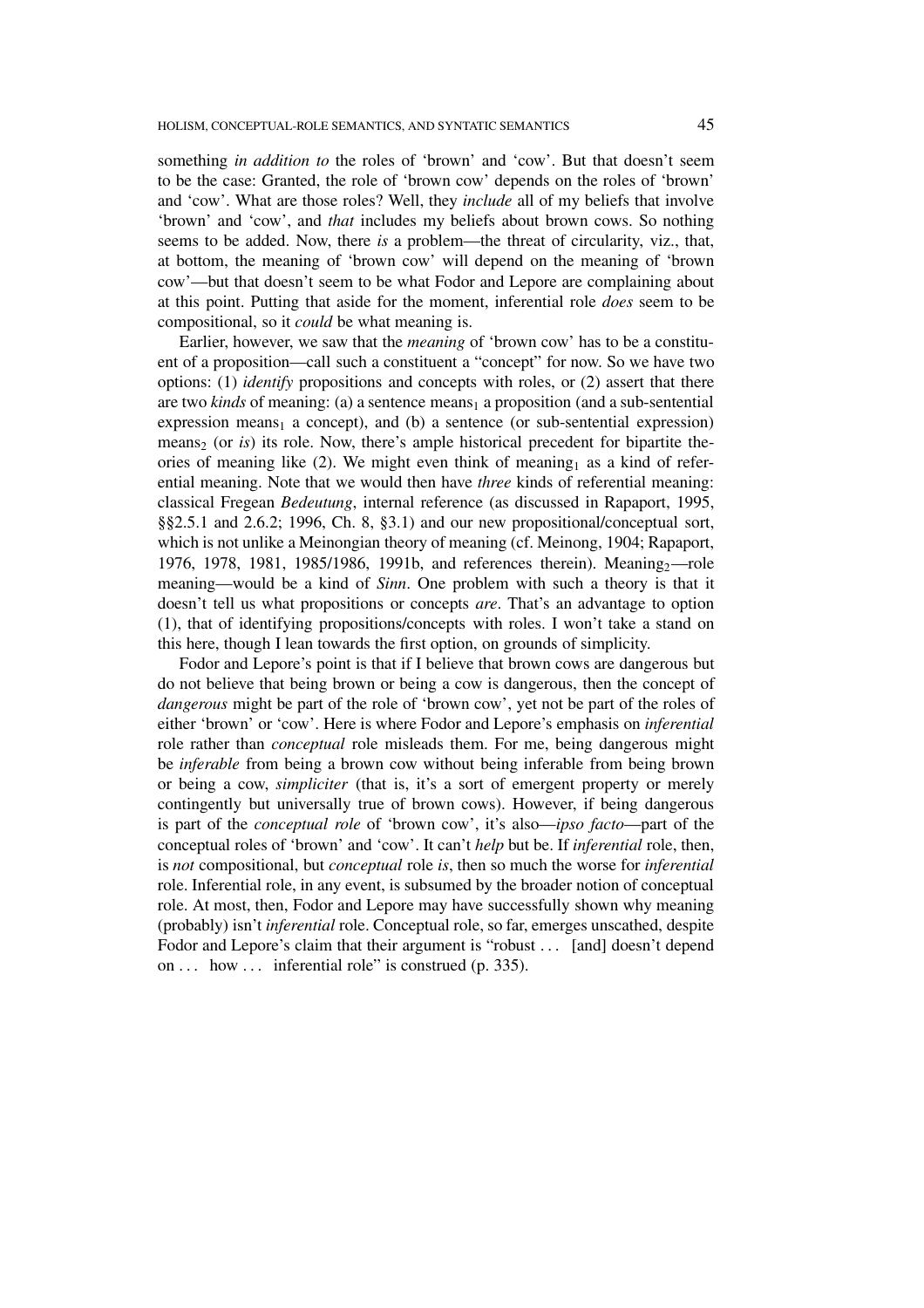6.7.2.2. *Compositionality in SNePS.* Let's look at compositionality from the SNePS viewpoint. Recall that *molecular* nodes have structure, in the sense that they "dominate" other nodes; that is, a molecular node has one or more arcs emanating from it. *Base* nodes, on the other hand, are structureless; that is, they do not dominate any nodes, though they are dominated by other nodes. (An isolated base node would be a "bare particular" (Allaire, 1963, 1965; Baker, 1967; Wolterstorff, 1970) or a "peg" on which to hang properties (Landman, 1986); but SNePS forbids them.) Following William A. Woods (1975), we also distinguish between *structural* and *assertional* information about a node. Roughly, a node's structural information consists of the nodes it dominates; its assertional information consists of the propositional nodes that dominate it.

For example, consider the network of Figure 12, representing the proposition that Mary believes (*de re*) of John that he is a rich person (on the nature of *de re* belief representation, see Rapaport et al., 1997). It contains seven base nodes (B1, B2, "John", "rich", "person", "Mary", "believe") and 11 molecular nodes (M1, *...* , M11).<sup>28</sup> Consider B1: As a base node, it has no structure, hence no structural information, but we know assertionally several things about it (or, rather, that which it represents): It is named 'John' (M2), it is rich (M6), and it is a person (M4). Consider M4: Structurally, it is (better: it represents) a proposition that B1 is a person (that is, its constituents are B1 and M3, the latter of which is (or represents) a concept whose only structure is that it is lexicalized as 'person'). Assertionally, we know of M4 that it is believed by Mary. (We also know, since it is an "asserted" node (see §3.2, above), that it is believed by Cassie; this, too, is probably part of its assertional information, even though it has nothing to do with node domination.)

Now, what does M4 mean? *Structurally*, its meaning is determined by the meanings of B1 and M3. For now, let's take the meaning of B1 to be a primitive (or perhaps the node B1 itself). The structural meaning of M3 is determined by the meaning of the "person" node, which, again, we'll assume is either primitive or the node itself. So far, so good for compositionality. However, if meaning is conceptual role in the *entire* network, then we must also consider M4's *assertional* meaning, which is that Mary (and possibly that Cassie) believes it. Is assertional meaning compositional? This may be a matter of legislation. Let's suppose, however, that it *is*. Then the assertional meaning of M4 is determined, let's say, by the assertional meaning of M10 (which is the only node that directly dominates M4—ignore Cassie for now), which, in good compositional turn, is determined by the assertional meaning of M11. What's the assertional meaning of M11? As with base nodes, we could say that it is some sort of primitive or else the node itself. We could also say that at this point we must revert to *structural* meaning. That, in turn, suggests that for the *structural* meaning of a *base* node, we could revert to its *assertional* meaning. To make matters more complex, presumably the meaning of, for example, M8 and B2, also play some role in the assertional meaning of M4.

I will leave for another time (and another researcher: Hill, 1994, 1995) the spelling out of the details. But there are two observations to be made: (1) Circular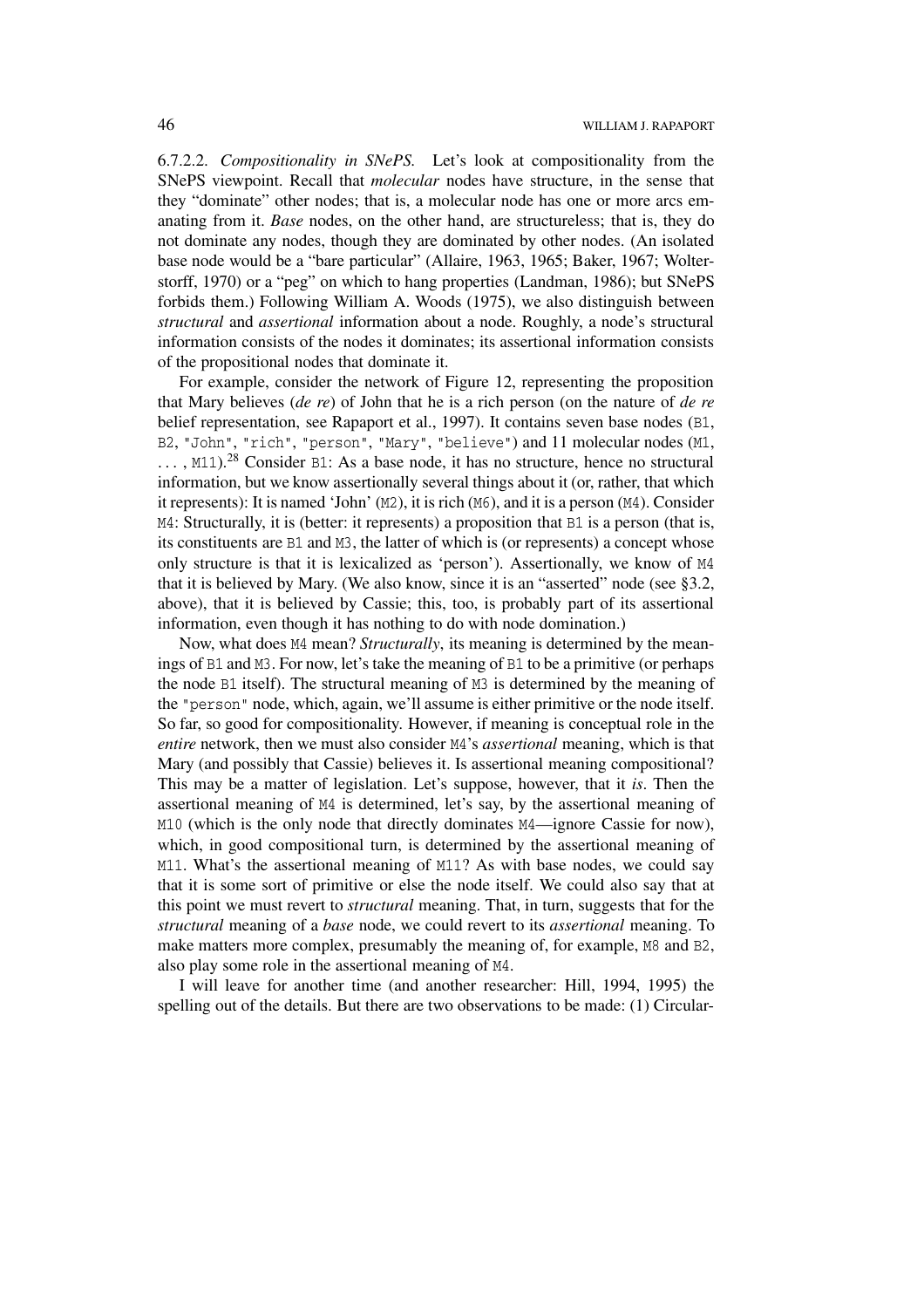ity abounds. (2) Compositionality is *not* necessarily compromised (see Hill, 1994, §§6.5.2, 6.6). I might also note that productivity, systematicity, and isomorphism likewise do not seem to be compromised or rendered inexplicable. (We'll return to circularity, in the next section.)

6.7.2.3. *The analytic-synthetic distinction.* What happened to the analytic-synthetic distinction? The proposal is to save inferential role by limiting it to *analytic* information: Analytic inferential role *is* compositional, so it *can* be identified with meaning. The first thing to notice is that this *removes* "being dangerous" from the meaning of 'brown cow' (and *a fortiori* from the meanings of 'brown' and 'cow'). Now, there are advantages and disadvantages to that. One of the disadvantages is that if I do believe that brown cows are dangerous, then that *is* part of the meaning of 'brown cow' (and my concept of brown cows is equally part of what 'dangerous' means to me). If, for example, the first time I read 'dangerous' was in the sentence 'brown cows are dangerous', then what 'dangerous' *meant*, for me, is: something that brown cows are. Now (as I argued in Rapaport, 1995, §2.6.2), the more occurrences of 'dangerous' (or of 'brown cow') I encounter, the less likely it will be that 'brown', or 'cow', or 'brown cow' will play a significant role (excuse the expression) in my understanding of 'dangerous' (and, *mutatis mutandis*, the less likely it will be that 'dangerous' plays a signifcant role in my understanding of 'brown cow'). What will be left when such idiosyncratic, contingent aspects of the meaning play smaller and smaller roles (or drop out of my dictionary-like definition of 'brown cow' or of 'dangerous')? What will be left may well be just the analytic inferential roles: 'brown cow' will *mean* "cow that is brown" (although I might still *believe* that brown cows are dangerous, and have a connotation of danger whenever I encounter 'brown cow'). That's the *advantage* of analytic inferential role.

Of course, it's not *enough*. What about the meaning of 'cow' *tout court*? We have a few options even within the family of role-type semantics.

**Option 1:** 'cow' means "cow", where "cow" is a primitive term of Mentalese or of my language of thought (or a SNePS node). Perhaps this is what Fodor has in mind when he makes such claims as that we have innate concepts of, say, carburetors.<sup>29</sup> Option 1 is OK as far as it goes, but not very enlightening.

**Option 2:** 'cow' means my entire set of concepts minus "cow", where "cow" is as in Option 1. That is, the meaning of 'cow' is its entire role (or location) in my entire mental network. That's holism. I think it's fine, as I argued earlier. But I grant that it seems to be a bit too much. So, when needed, we can choose Option 3:

**Option 3:** 'cow' means that portion of my entire set of concepts (minus "cow", of course) from which I can infer whatever else I need to know to use and understand 'cow'—that is, that more or less stable portion of my conceptual net that corresponds to the sort of information given in a dictionary or small encyclopedia. (This would be one implementation of the SCOPE mechanism of Hill, 1994, 1995. Ehrlich, 1995 limits SCOPE by, roughly, the information necessary to categorize the term.)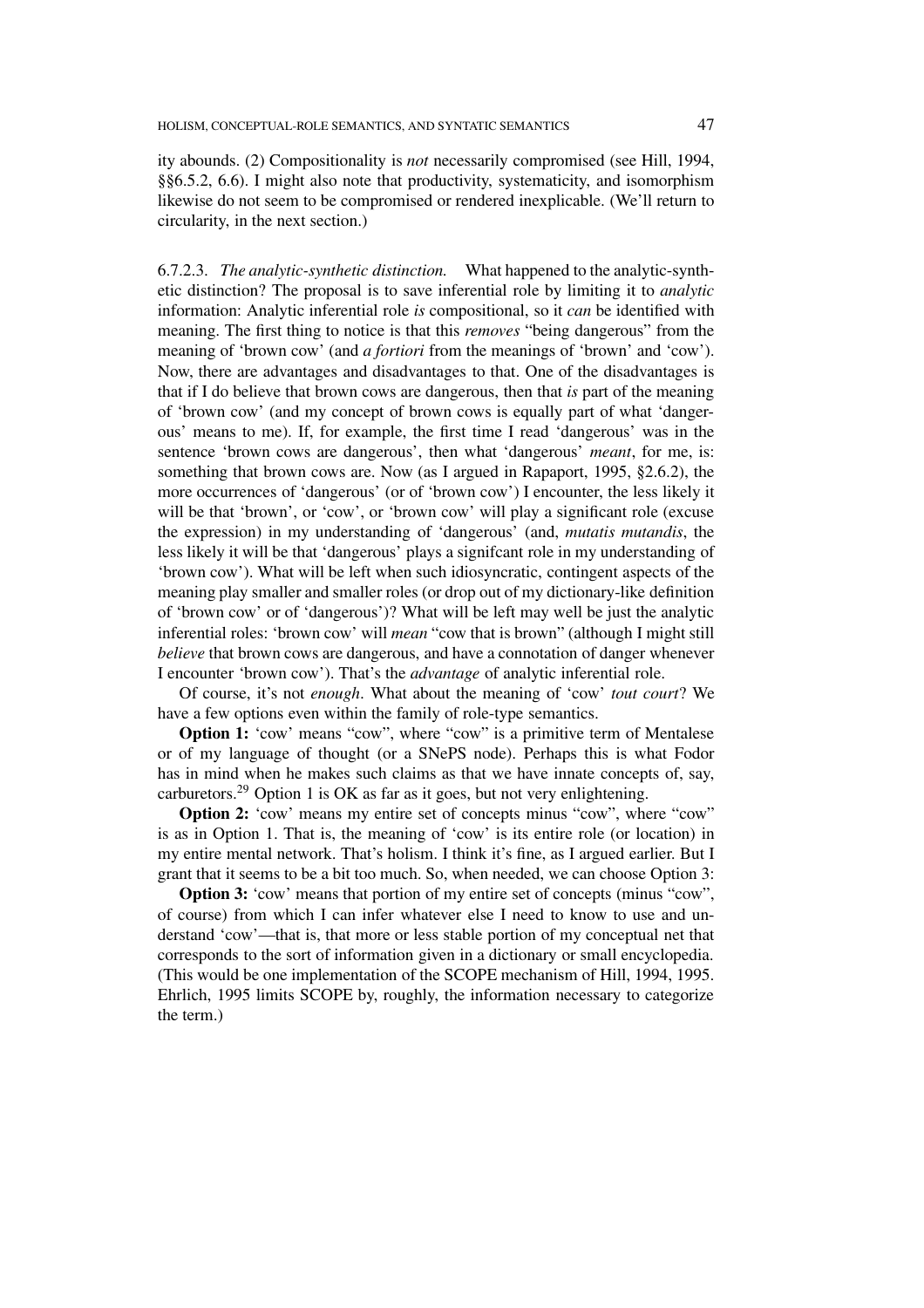What about circularity? Accepting—as I do—both compositionality and *conceptual*-role semantics (rather than mere *inferential*-role semantics, analytic or otherwise), we see that compositionality never "bottoms out". This, I take it, is one of the prices of the holism of conceptual-role semantics. How expensive is it? Well, note first that it rears its head when we inquire into the meanings of base nodes. Perhaps the structural-assertional distinction renders that head less ugly than it might otherwise appear. The other place that circularity appears is when we try to find a natural "stopping place" in the computation of a node's "full" (that is, both assertional and structural) meaning (cf. Quillian, 1967, 1968). How bad is *that*? Don't forget: Our network is huge, and includes internal representations of all of the entities that a Harnad-like grounded theory postulates. We *could* say that the meaning of any node can never be given in isolation—to understand one node is to understand the entire network. We *could* say that the meaning of *some* nodes *is* intrinsic or primitive or given in some sense (Perlis, 1991, 1994 seems to say this; cf. my treatment of Lakoff and Johnson in Rapaport, 1996, Ch. 3, §2.2.2.3). Or we *could* say that some smaller portion of the entire network is sufficient (this is the dictionarylike-definition strategy). We could *also* say all of the above, distinguishing different kinds of meaning for different purposes.

Fodor and Lepore aren't happy with analytic inferential role, however. First, the only way to identify the *analytic* inferences (from all the others) is to see which ones are validated by meanings alone, but the only way to identify meanings is to look at analytic inferences. I have no stake in defending analytic inferential role. I think that the notion of a broader *conceptual* role, limited at times as in Option 3, avoids this problem. As I hinted in §6.7.2., analytic inferences can be identified quite easily: they're the ones of the form  $\forall x[ANx \rightarrow Ax]$  and  $\forall x[ANx \rightarrow Nx]$ , where *A* is a predicate modifier; e.g., red squares are red, red squares are square. There are, of course, well-known problems with toy guns (which *are* toys, but not (real) guns), alleged murderers (which *are* alleged but not necessarily murderers), and small elephants (which *are* elephants, but only *relatively* small), but even Fodor and Lepore are willing to waive these (p. 334).

Second, they see analytic inferential role as "jeopardizing" "the naturalizability of inferential role semantics" (p. 336), because it can't be identified with *causal* role, in turn because there is no causal theory of analyticity. I don't know what a causal theory of analyticity would look like. If it would be a theory explaining why we tend to infer N from AN (we do, after all, *tend* to think of toy guns as guns, and there is a sense in which small elephants *are* small, at least as far as elephants go), then I see no reason why we would even *want* to identify (analytic inferential) role with *causal* role. The former seems quite abstract and general; the latter seems to be a mere implementation of it, hence less interesting or theoretically important. And why naturalize semantics at all? Put otherwise, isn't it natural—and ubiquitous—to begin with?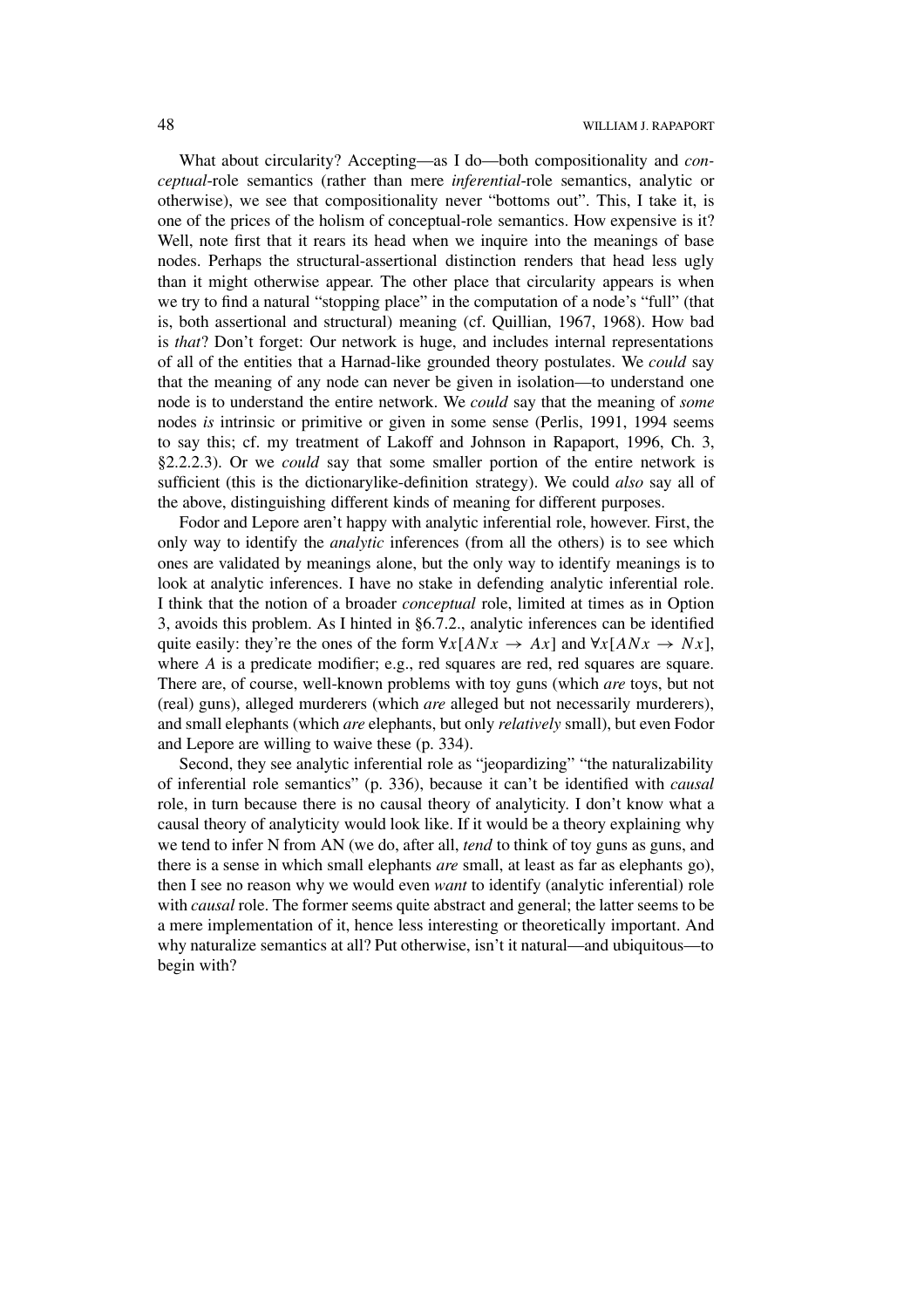# 6.7.3. *The Inconsistency*

So the inconsistency that Fodor and Lepore see in the compositionality/role/ analytic-synthetic triad is this: if meaning is (inferential) role, then it is not compositional. If meaning is *analytic* inferential role, and if there were a viable analyticsynthetic distinction, then meaning *would be* compositional. Moreover, analytic inferential-role semantics entails the analytic-synthetic distinction. But there is no viable analytic-synthetic distinction.

There appear to be three options: (1) keep compositionality and reject both the analytic-synthetic distinction and both inferential- and analytic-inferential–role semantics, (2) keep non-analytic inferential-role semantics and reject both the analytic-synthetic distinction and compositionality, and (3) reject all of them.<sup>30</sup> Of these, Fodor and Lepore ought to opt for (1).

Their first consideration is to resurrect the analytic-synthetic distinction in a limited form, namely, to allow it "only between expressions and their *syntactic constituents*" (p. 338). That's fine by me (see my discussion of  $AN \rightarrow N$  and  $AN \rightarrow A$  inferences). The problem with this that Fodor and Lepore see is that it rules out as analytic such statements as that cows are animals (or, presumably, that bachelors are unmarried men). That's fine by me, too, tradition be damned. Unless 'bachelor' is *defined* as 'unmarried man', it really *isn't* analytic that bachelors are unmarried men. A Martian sociologist trying to figure out what's "natural" about the category of bachelors would not treat the claim that bachelors are unmarried men as analytic (cf. Rapaport, 1981; Lakoff, 1987; see also the discussion of reverse engineering in Weizenbaum, 1976, esp. p. 134). For Fodor and Lepore, that cows are animals must be analytic if what counts is *inferential* role. But, first, that has to be a rather broad definition of inference (for it is a *biological* inference, not a logical one). And, second, it's just another reason for preferring *conceptual*-role semantics, which doesn't license any *analytic* or *logical* inferences from cow to animal. As Fodor and Lepore point out, "If Quine's arguments show anything, they show that there is no way to reconstruct the intuition that 'brown cow  $\rightarrow$  animal' is definitional and 'brown cow  $\rightarrow$  dangerous' isn't" (p. 339). I agree; but there *is* a way to distinguish these from the strictly definitional 'brown cow  $\rightarrow$  brown', and that's all we need.

Their second consideration is that the holism of inferential-role semantics entails "that expressions in different languages are semantically incommensurable" (p. 339). Yes; so what? As we saw in §6.7.1(2), that does not prevent us from communicating—successfully—with one another (for other reasons why, see §§6.6 and 7, and Rapaport, 1996, Ch. 5). Ah—but *is* inferential-role semantics thus holistic? Fodor and Lepore think not: They think that the following argument is not a good one (p. 340):

1. The meaning of an expression is determined by *some* of its inferential relations.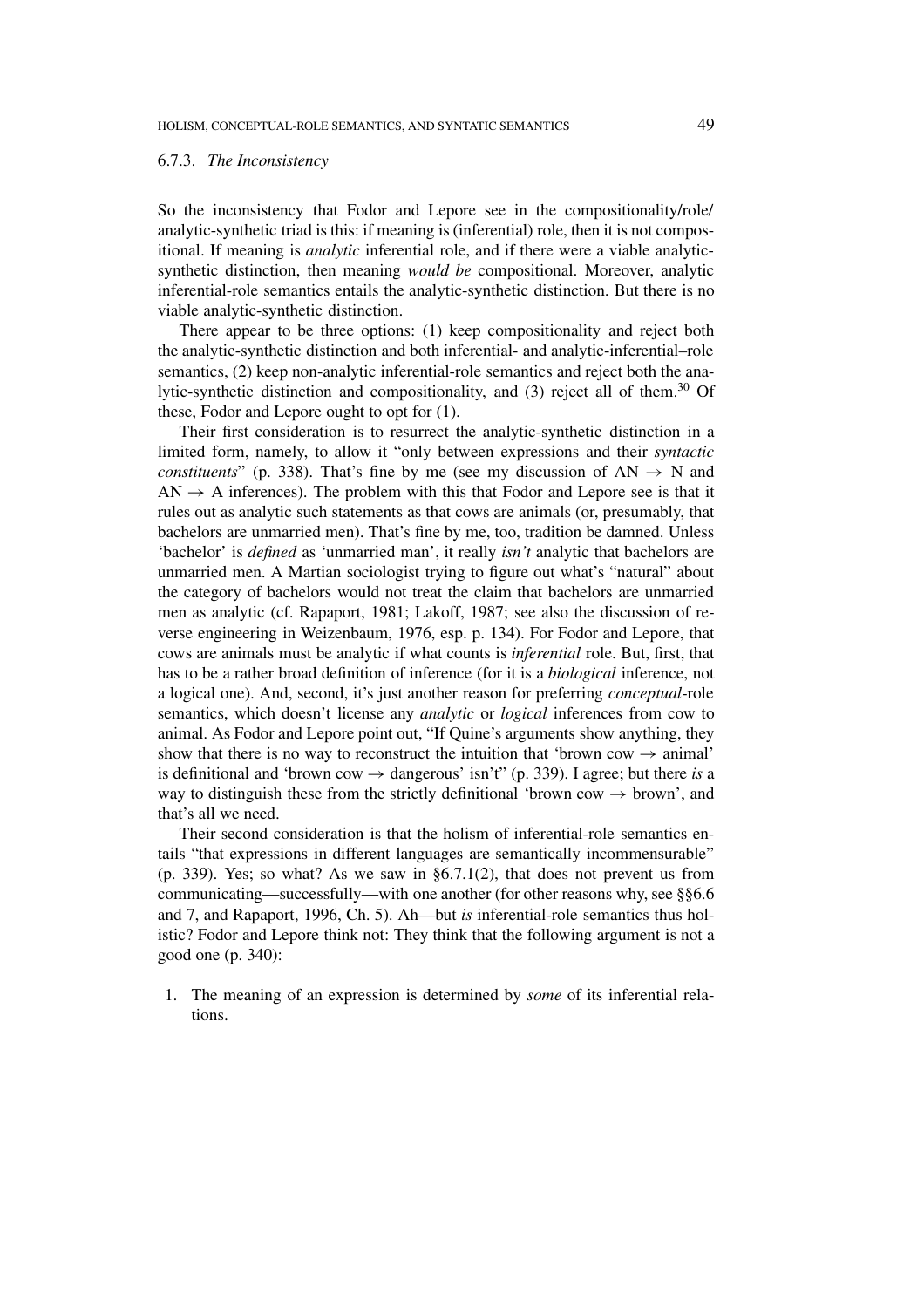- 2. "There is no principled distinction between those of its inferential relations that constitute the meaning of an expression, and those that don't" (p. 340).
- 3. ∴ The meaning of an expression is determined by *all* of its inferential relations.

Premise 1 follows from inferential-role semantics, premise 2 follows from the *lack* of an analytic-synthetic distinction, and the conclusion is holism. They think that this is not a good way to argue for holism, because it is a slippery-slope argument *and* because it depends on denying the analytic-synthetic distinction. The latter is a problem because if you *accept* a principled analytic-synthetic distinction (as I do), you can't accept (2), and if you *deny* a principled analytic-synthetic distinction, you can't accept (1), because (1) requires a principled analytic-synthetic distinction. It seems to me that all that this shows is that holism can't be inferred this way, not that holism is false.

Here's how I see it: (1) *is* true. In fact, I can give it at least two interpretations on *conceptual*-role semantics, not *inferential*-role semantics:

- (1a) The *structural* meaning of an expression (or node) is determined by the expressions (or nodes) that constitute (or are dominated by) it.
- (1b) The *dictionary-like* meaning of an expression (or node) is determined by *some* of its conceptual relations. (Which ones depend on the contexts in which the cognitive agent has encountered the expression and on which of those are needed to provide a "stable" meaning, as spelled out in Ehrlich, 1995.)

Premise (2) *is* false. There are *lots* of *different* principled distinctions. One is that between *logical* inferences and *non*-logical ones (between ones whose logical form is AN  $\rightarrow$  N or AN  $\rightarrow$  A and ones whose logical form is  $A \rightarrow B$ ). Another difference is that produced by (1a): the distinction between structural and assertional information. Yet another is that produced by (1b): the distinction between "core" relations and "peripheral" (or "connotational") ones. (This is also spelled out in Ehrlich, 1995.) Holism, as I see it, is independent of (1) and (2). But it *does* follow from—indeed, it simply *is*—the notion of the *full meaning* of an expression (or node) as given by conceptual-role semantics.

So the "crack in the foundations of" semantics (p. 342) can be patched by using different brands of role semantics, analytic-synthetic distinctions, and maybe compositionality: Buy *conceptual*-role semantics, a logical (or structural) analyticsynthetic distinction, and some version of compositionality—and accept that there are *lots* of aspects to "the" meaning of an expression.

# **7. How to Compare Roles**

One of the leftover problems that Fodor and Lepore saw has to do with the apparent incommensurability of different systems of roles. Perhaps, they suggest pessimistically, one will have to be reconciled to a theory of *similarity* of meaning, rather than of identity of meaning.

There are, I think, cases where roles indeed can't be cleanly compared. The clearest cases come from language translation. The role of the French preposition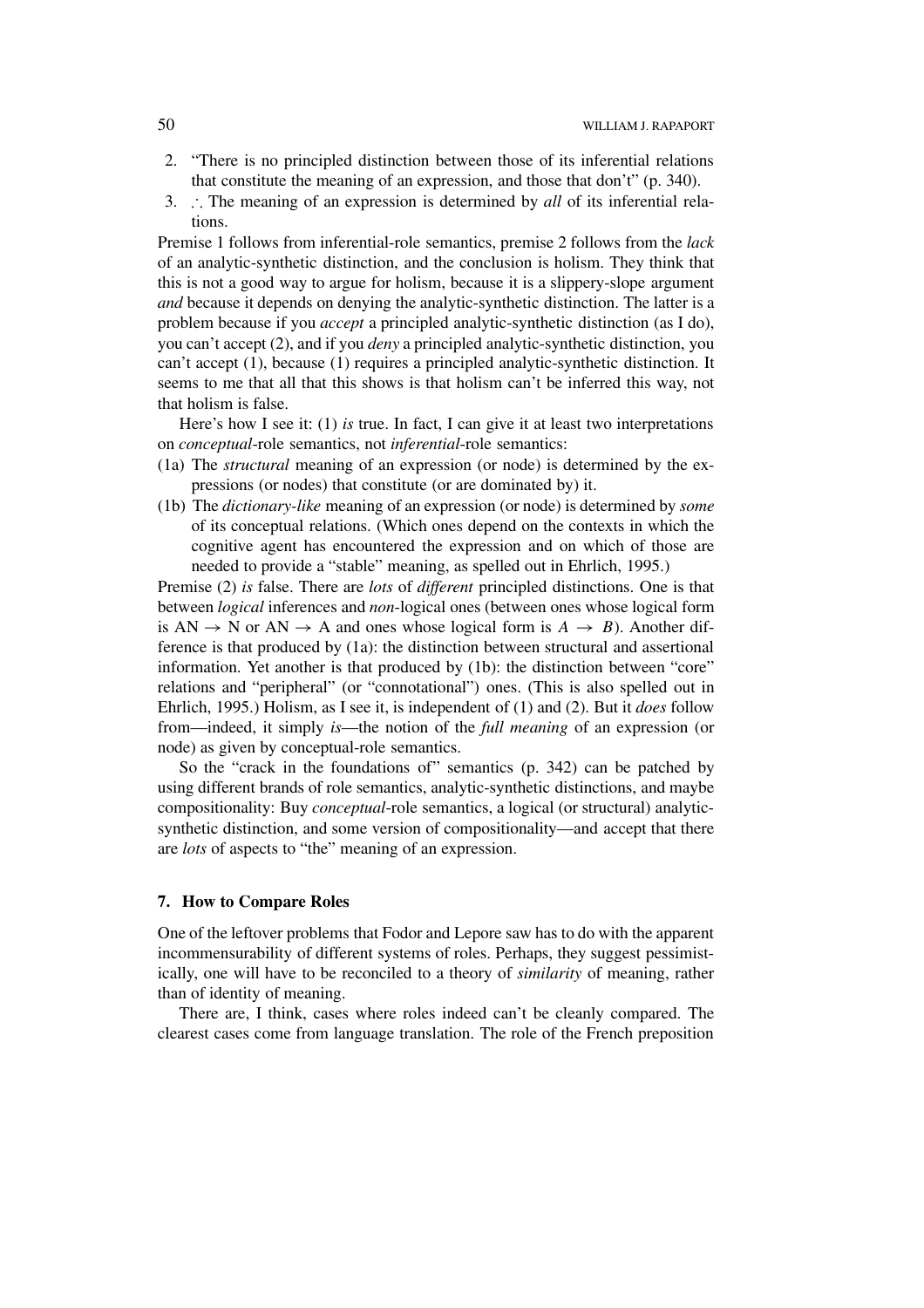'*à*' is simply not played by any one preposition in English, nor is the role of the English preposition 'in' played by any one preposition in French. However, this prevents neither translation nor mutual comprehension. Nor do cases of dissimilar roles among nouns prevent everyday translation or comprehension, though they wreak havoc with literary and poetic translation, not to mention puns and even everyday associations or connotations. So be it. One can always convey the foreign meaning by a suitable, if prosaic and pedantic, gloss (cf. Rapaport, 1981; Jennings, 1985).

There are ways to compare roles "on the fly", though one has to look at the larger picture—indeed, larger and larger pictures—and one has to settle, sometimes, for only partial agreement. As Nicolas Goodman has put it, " *...* I associate with your words various complexes of memory, behavior, affect, etc., in such a way that I end up with a sentence which can play *more or less* the same role *in my life* as your sentence plays *in your life*" (personal communication; my italics). The important point is that this correspondence (hence, this *semantic* understanding) *can* be set up. As Douglas B. Lenat and Edward A. Feigenbaum (1991) observe about a similar situation, "While this does not guarantee that the genuine meanings of the concepts have been captured, it's good enough for us" (p. 236). What is "genuine meaning"? Is it an "intended interpretation"? Intended by whom? In the case of Lenat and Feigenbaum's CYC system—a vast, encyclopedic knowledge base (but one that can be thought of as akin to the mind of a (computational) cognitive agent; cf., however, Smith, 1991)—there is an answer: The genuine meaning of a concept is the one intended by the CYC researchers. But in the case of a human or of a CYC-like system that "changes its mind" and "learns", *its own* understanding is just syntactic. More importantly for our present concern,

*...* how does one guarantee that one's neighbor shares the same meanings for terms? The answer is that one doesn't, at least not formally or exhaustively. Rather, in practice, one defeasibly assumes by default that everyone agrees, but one keeps in reserve the ubiquitous conflict resolution method that says "one may call into question whether they and their neighbor are simply disagreeing over the meaning of some terms". (Lenat and Feigenbaum, 1991: 236)

That is, communicative negotiation can resolve conflicts, enabling us to understand one another. But that is another story (told in Rapaport, 1996, Ch. 5).

# **Acknowledgements**

I am grateful to my colleagues Stuart C. Shapiro and Jean-Pierre Koenig, as well as to the members of the SNePS Research Group, for comments on earlier drafts of this paper and to National Science Foundation grant #REC-0106338.

# **Notes**

<sup>1</sup>Saint Thomas Aquinas, *Summa Theologiae* I-II 32: 8. 2William James, *The Varieties of Religious Experience*, Lecture 1.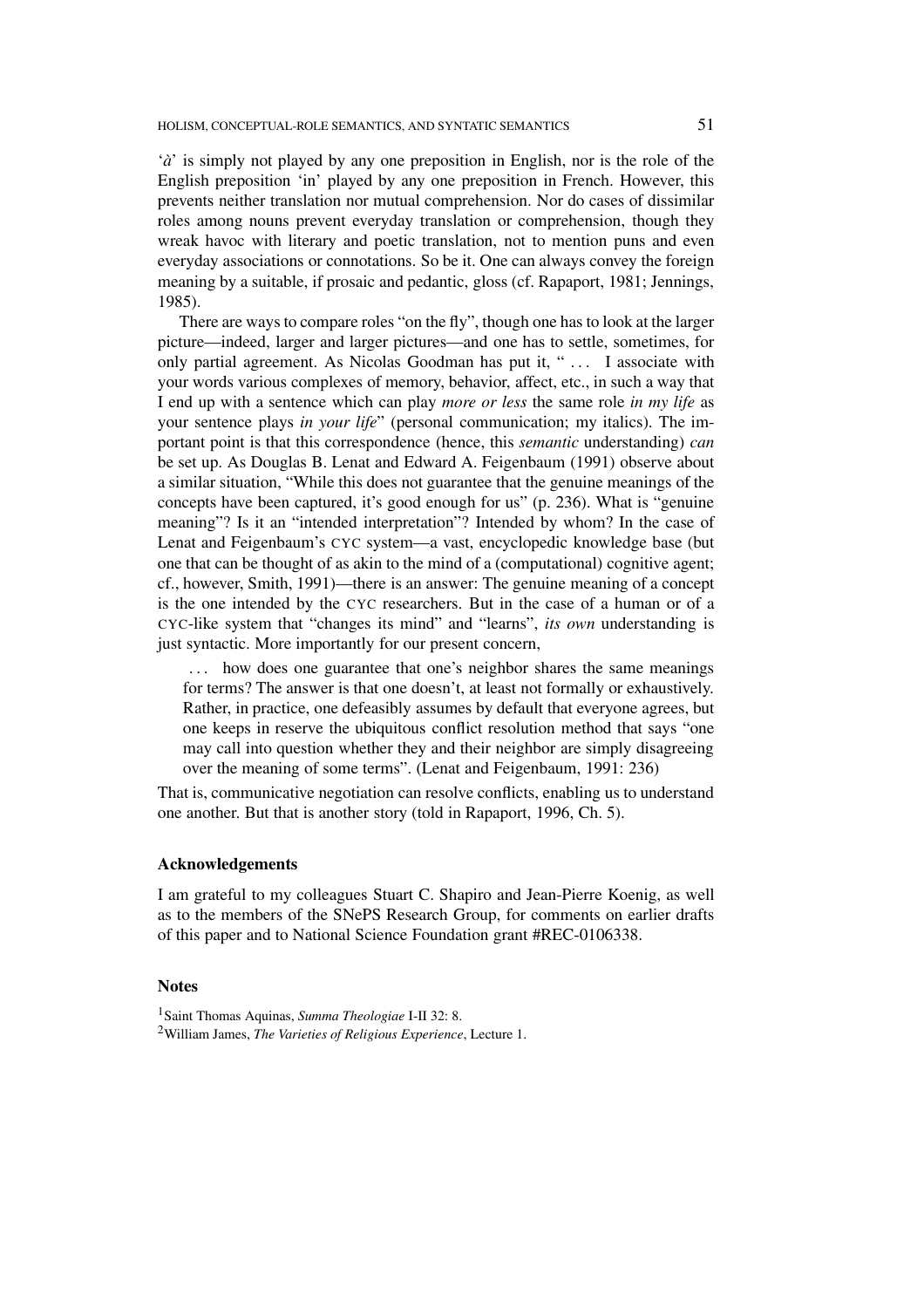3This section is adapted from Rapaport, 1995, §§1.1.3, 1.2.

4Kamp, 1984; Kamp and Reyle, 1993.

5Brachman and Schmolze, 1985; Woods and Schmolze, 1992.

<sup>6</sup>Schank and Rieger, 1974; Schank and Riesbeck, 1981; Hardt, 1992; Lytinen, 1992. 7Sowa, 1984, 1992.

8And, on occasion, 'Oscar'. Cassie is the *C*ognitive *A*gent of the *S*NePS *S*ystem—an *I*ntelligent *E*ntity. Oscar is the *O*ther *S*NePS *C*ognitive *A*gent *R*epresentation. See Shapiro and Rapaport, 1985; Rapaport et al., 1997.

<sup>9</sup>This question is to be understood as urged in Rapaport, 1988, 1995, §1.1.1 and 2000b, §9.1.

 ${}^{10}$ Cf.: "In most cases it is not possible to infer the meaning ascribed to a symbol within a given culture from the symbolic form alone. At the very least, we have to see how that form is used, how it is reacted to. We have to see it in the context of other actions and of other speakers" (Renfrew, 1990: 7). Renfrew, however, is talking about *external* links. I would say, instead, that we have to see how 'that form' is connected to other symbolic forms.

11But note some potential problems in trying to do this: The network can't be too *simple*, for then it would be underspecified (cf. Rapaport, 1988: 123–124). It would be a pattern that was too general, that would match too much. But neither can the network be too *complex* (as in the case of CYC): Although a giant pattern-matching procedure as envisaged by Lenat and Feigenbaum (1991) is possible in principle, I don't see how it could be carried out in practice very easily. Better to let the nodes (some of them, at least) wear their intended interpretations on their sleeves. To switch examples back to SNePS, it is better to let a lex-node labeled 'rich' be expressed by the English word 'rich' than by something arbitrary. (Even this might not be needed if smaller, more tractable portions of the full knowledge base could be understood in the manner that Lenat and Feigenbaum suggest.) This is what we do when we talk to each other. This is explored in Rapaport, 1996, Ch. 5. <sup>12</sup> The Language of Theories' (1959/1963), 'Truth and 'Correspondence' (1961/1963), and, espe-

cially, 'Some Reflections on Language Games' (1955/1963).

<sup>13</sup>On computational theories of intentions to speak and to act, cf. Bruce, 1975; Cohen and Perrault, 1979; Allen and Perrault, 1980; Cohen and Levesque, 1985, 1990; Grosz and Sidner, 1986; and, in the SNePS tradition, Haller, 1993a, b, 1994, 1995; Kumar, 1993a–c, 1994, 1996; Kumar and Shapiro, 1993, 1995.

<sup>14</sup>Cf. the description of Figures 1(I) and 1(II) in Rapaport, 1985/1986: 67–71.

15And perhaps also structured-individual nodes.

16Although, as my colleague Stuart C. Shapiro pointed out, Morse code is just another way of inscribing language.

<sup>17</sup>I owe the style of picture to Perlis, 1994.

18In Rapaport, 1976, 1978, 1981, 1985/1986, I called *α* a "Sein-correlate".

<sup>19</sup>*Dictionnaire de Français*, Paris: Larousse, 1989: 187. Translation: A cat is a small domestic animal of which there also exist many wild species. Hardly an adequate definition!

<sup>20</sup>Shortly after presenting a version of this paper to my research group, my colleague Shapiro looked out the window, pointed, and said (truthfully), 'It's snowing!'. Someone talking to us in that context but who didn't understand English would probably have come to believe that it was snowing and that that's what Shapiro had said.

21Or maybe they do—cf. Harman on wide functionalism and my reply to that, Rapaport, 1996, Ch. 6, §5.2.

 $22$ In addition to the provenance of this paper as given in Fodor and Lepore, 1991: 328fn (i.e., adapted from Fodor and Lepore, 1992 (cf. their Ch. 6) and originally presented at the 1991 Chicago Linguistic Society (and published in its proceedings), it was also read by Fodor at the SUNY Buffalo Center for Cognitive Science Conference on Cognition and Representation (April 1992).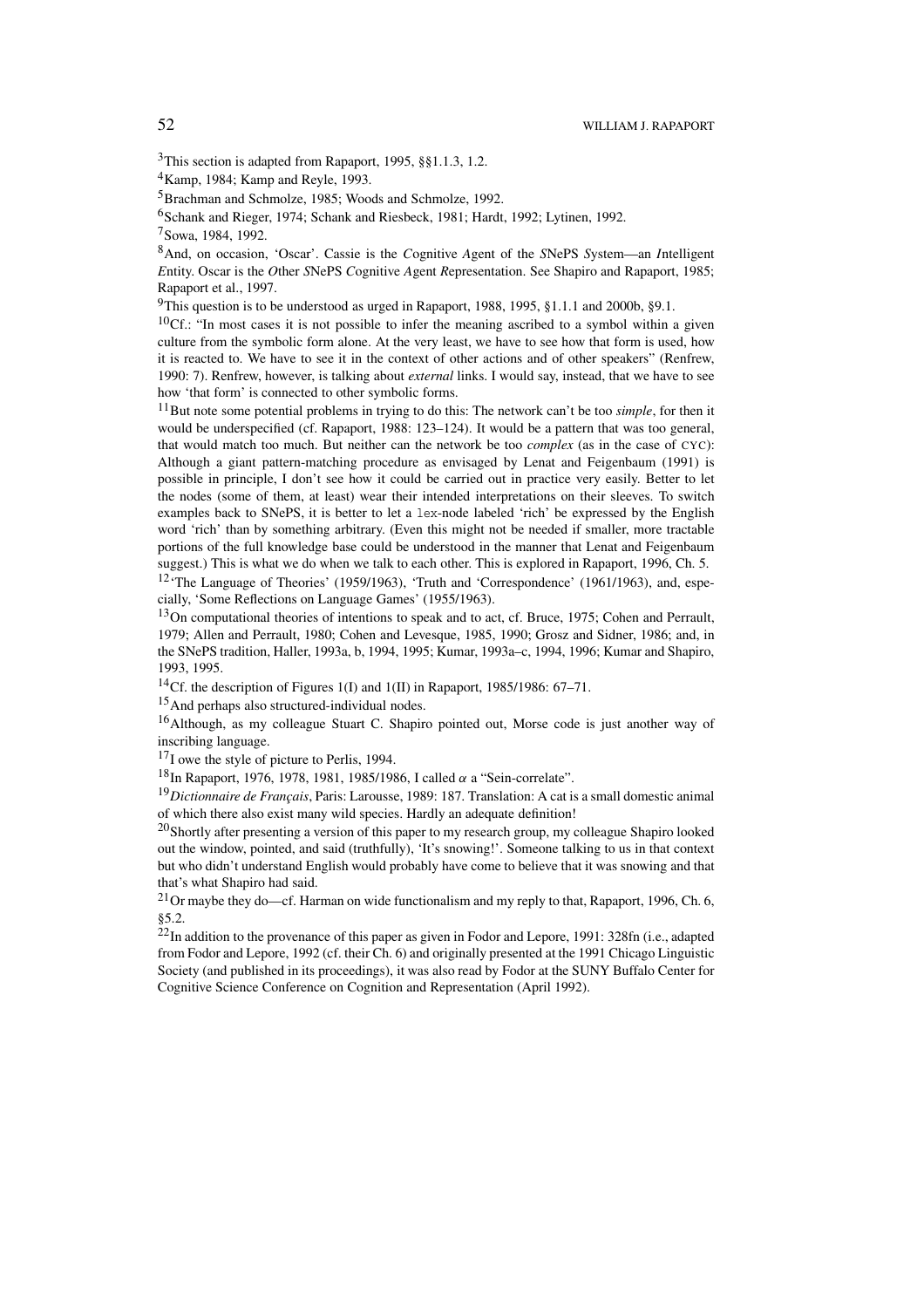#### HOLISM, CONCEPTUAL-ROLE SEMANTICS, AND SYNTATIC SEMANTICS 53

 $^{23}$ And my son's first acquaintance (at the age of 3) with ducks, lambs, cows, pigs, etc., was through pictures, not by seeing the real things. Yet he had (and has) no problem understanding those words or applying them correctly.

 $24$ For a suggestion on how to identify this core, see Rapaport, 1988, Appendix 2.

<sup>25</sup>Note that we have to steer a course between the Russellian Scylla of the non-necessity of communication due to complete understanding and the Charybdis of the impossibility of communication due to complete lack of understanding, as in the *Calvin and Hobbes* cartoon (1 September 1992) in which Calvin observes that since "any word can mean anything", then by "inventing new definitions for common words, *...* we'll be unable to communicate". (Or the *Sibling Revelry* cartoon (Lew Little Enterprises, Universal Press Syndicate, 10 July 1991) in which a girl says, "I never knew what power there is in controlling words. If there's something I don't like, I just change the *word* for it. For example, if something is selfish or stupid, I'll just call it 'neat.' I'm going to do that to *all* the words", to which her brother replies, "What a neat idea.") The Charybdis option takes us back to the problem of translation.

<sup>26</sup>And if you re-read that sentence, the meanings will be changed by what you subsequently read. As Italo Calvino (1986: 19) has said, "There should therefore be a time in adult life devoted to revisiting the most important books of our youth. Even if the books have remained the same (though they do change, in the light of an altered historical perspective), we have most certainly changed, and our encounter will be an entirely new thing."

27Because I think that 'red squares are red' means that if *x* is red and square, then *x* is red *simpliciter*. Clearly, it is not analytic (indeed, it is false) that, say, alleged murderers are murderers. It is interesting to note (a) that small elephants, although quite big, *are* small for elephants and (b) that toy guns are not only toys, but also considered by many to be guns (though not real ones); after all, children often learn the meaning of 'gun' via toy guns. But I digress.

 $^{28}$ Hill (1994, 1995) would not consider sensory nodes (at the heads of lex arcs) to be base nodes. 29David Cole, personal communication, 30 June 1994.

 $30$  Here's why: There are four principles: compositionality, the analytic-synthetic distinction, inferential-role semantics, and analytic-inferential–role semantics. So there are 16 possible combinations. Rejecting the analytic-synthetic distinction eliminates 8 of them (the ones in which the analyticsynthetic distinction is true). The analytic-inferential–role semantics → analytic-synthetic distinction relation eliminates another four (the ones in which analytic-inferential–role semantics is true but the analytic-synthetic distinction is false). Of the remaining 4, the inferential-role semantics  $\rightarrow$ compositionality relation eliminates the one in which inferential-role semantics and compositionality are true.

#### **References**

- Allaire, Edwin B. (1963), 'Bare Particulars', *Philosophical Studies* 14; reprinted in Michael J. Loux (1970), ed., *Universals and Particulars*, Garden City, NY: Anchor Books, pp. 235–244.
- Allaire, Edwin B. (1965), 'Another Look at Bare Particulars', *Philosophical Studies* 16; reprinted in Michael J. Loux (1970), ed., *Universals and Particulars*, Garden City, NY: Anchor Books, pp. 250–257.
- Allen, James F. and Perrault, C. Raymond (1980), 'Analyzing Intentions in Utterance', *Artificial Intelligence* 15, pp. 143–178; reprinted in Barbara J. Grosz, Karen Sparck Jones and Bonnie L. Webber (1986), eds., *Readings in Natural Language Processing*, Los Altos, CA: Morgan Kaufmann, pp. 441–458.
- Apostel, Leo (1961), 'Towards the Formal Study of Models in the Non-Formal Sciences', in Hans Freudenthal, ed., *The Concept and the Role of the Model in Mathematics and Natural and Social Sciences*, Dordrecht, Holland: D. Reidel, pp. 1–37.
- Brachman, Ronald J. and Schmolze, James G. (1985), 'An Overview of the KL-ONE Knowledge Representation System', *Cognitive Science* 9, pp. 171–216.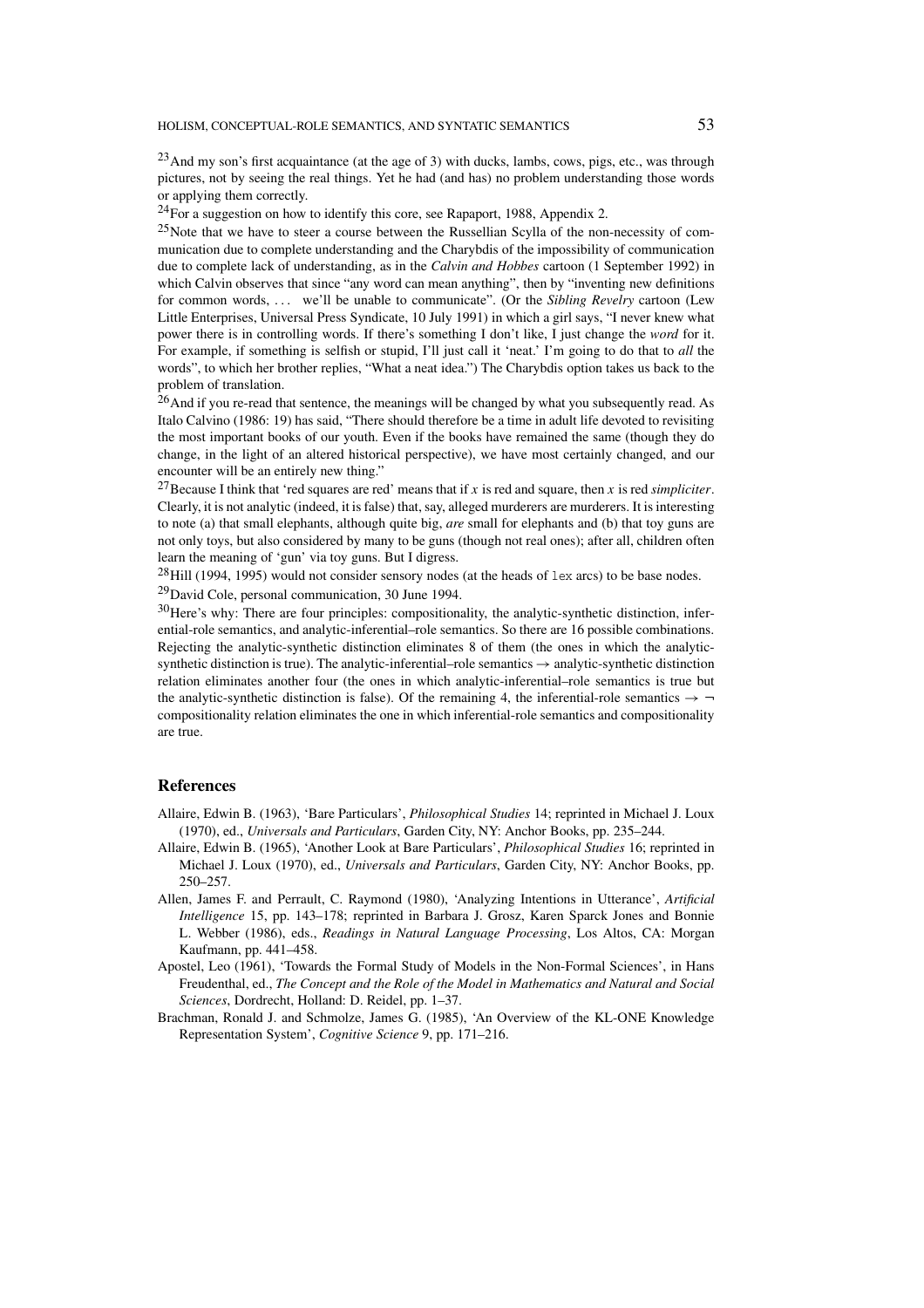Baker, Robert (1967), 'Particulars: Bare, Naked, and Nude', *Noûs* 1, pp. 211–212.

- Bruce, Bertram C. (1975), 'Generation as a Social Action', *Theoretical Issues in Natural Language Processing–1*, Morristown, NJ: Association for Computational Linguistics, pp. 64–67; reprinted in Barbara J. Grosz, Karen Sparck Jones and Bonnie L. Webber (1986), eds., *Readings in Natural Language Processing*, Los Altos, CA: Morgan Kaufmann, pp. 419–422.
- Bruner, Jerome (1983), *Child's Talk: Learning to Use Language*, New York: W. W. Norton.
- Carnap, Rudolf (1928), *The Logical Structure of the World*, Rolf A. George (trans.), Berkeley: University of California Press, 1967.
- Carroll, Lewis (1895), 'What the Tortoise Said to Achilles', *Mind* 4, pp. 278–280; reprinted in *Mind* 104, pp. 691–693, and in William Warren Bartley, III (1997), ed., *Lewis Carroll's Symbolic Logic*, New York: Clarkson N. Potter, pp. 431–434. See also commentary, pp. 466–475.
- Castaneda, Hector-Neri (1979), 'Fiction and Reality: Their Fundamental Connections; An Essay on the Ontology of Total Experience', *Poetics* 8, pp. 31–62.
- Castaneda, Hector-Neri (1989), Thinking, Language, and Experience, Minneapolis: University of Minnesota Press.
- Cho, Kah-Kyung (1992), 'Re-thinking Intentionality' (in Japanese), in Y. Nitta, ed., *Tasha-no Genshogaku (Phenomenology of the Other),* Hokuto Publishing Co.
- Cohen, Philip R. and Levesque, Hector J. (1985), 'Speech Acts and Rationality', *Proceedings of the 23rd Annual Meeting of the Association for Computational Linguistics (University of Chicago)*, Morristown, NJ: Association for Computational Linguistics, pp. 49–60.
- Cohen, Philip R. and Levesque, Hector J. (1990), 'Rational Interaction as the Basis for Communication', in Philip R. Cohen, Jerry Morgan and Martha E. Pollack, eds., *Intentions in Communication*, Cambridge, MA: MIT Press, pp. 221–256.
- Cohen, Philip R. and Perrault, C. Raymond (1979), 'Elements of a Plan-Based Theory of Speech Acts', *Cognitive Science* 3, pp. 177–212; reprinted in Barbara J. Grosz, Karen Sparck Jones, and Bonnie L. Webber (1986), eds., *Readings in Natural Language Processing*, Los Altos, CA: Morgan Kaufmann, pp. 423–440.
- Dennett, Daniel C. (1982), 'Beyond Belief', in Andrew Woodfield, ed., *Thought and Object: Essays on Intentionality*, Oxford: Clarendon Press, pp. xvi–95.
- Ehrlich, Karen (1995), 'Automatic Vocabulary Expansion through Narrative Context', *Technical Report 95-09*, Buffalo: SUNY Buffalo Department of Computer Science.
- Ehrlich, Karen and Rapaport, William J. (1997), 'A Computational Theory of Vocabulary Expansion', *Proceedings of the 19th Annual Conference of the Cognitive Science Society (Stanford University)*, Mahwah, NJ: Lawrence Erlbaum Associates, pp. 205–210; *<*http://www.cse.buffalo.edu/∼rapaport/Papers/vocab.cogsci.tr.ps*>*
- Fodor, Jerry and Lepore, Ernest (1991), 'Why Meaning (Probably) Isn't Conceptual Role', *Mind and Language* 6, pp. 328–343.
- Fodor, Jerry and Lepore, Ernest (1992), *Holism: A Shopper's Guide*, Cambridge, MA: Basil Blackwell.
- Galbraith, Mary (1995), 'Deictic Shift Theory and the Poetics of Involvement in Narrative', in Judith F. Duchan, Gail A. Bruder and Lynne E. Hewitt, eds., *Deixis in Narrative: A Cognitive Science Perspective*, Hillsdale, NJ: Lawrence Erlbaum Associates, pp. 19–59.
- Grosz, Barbara J. and Sidner, Candace L. (1986), 'Attention, Intentions, and the Structure of Discourse', *Computational Linguistics* 12, pp. 175–204.
- Haller, Susan M. (1993a), 'Planning for Intentions with Rhetorical Relations', *Proceedings of a Workshop on Intentionality and Structure in Discourse Relations (Ohio State University)*, Morristown, NJ: Association for Computational Linguistics, pp. 23–26.
- Haller, Susan M. (1993b), 'Collaboration in an Interactive Model of Plan Explanation', *Proceedings of a AAAI Fall Symposium on Human-Computer Collaboration: Reconciling Theory, Synthesizing Practice, Technical Report FS93-05*, Menlo Park, CA: AAAI.
- Haller, Susan M. (1994), 'Interactive Generation of Plan Descriptions and Justifications', *Technical Report 94-40*, Buffalo, NY: SUNY Buffalo Department of Computer Science.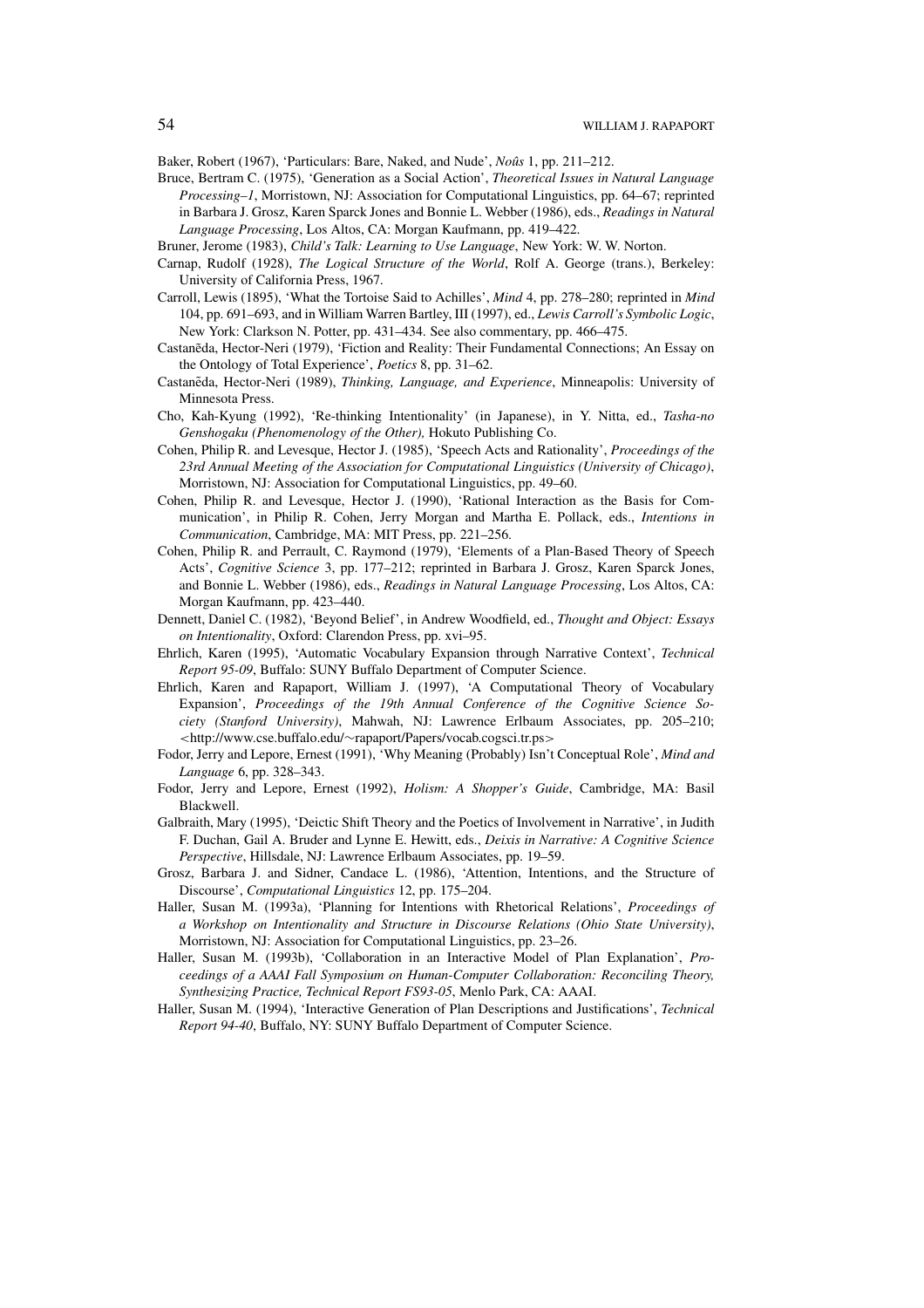- Haller, Susan M. (1995), 'Planning Text for Interactive Plan Explanations', in E. A. Yfantis, ed., *Intelligent Systems: 3rd Golden West International Conference*, Dordrecht, Holland: Kluwer Academic Publishers, pp. 61–67.
- Hardt, Shoshana L. (1992), 'Conceptual Dependency', in Stuart C. Shapiro, ed., *Encyclopedia of Artificial Intelligence, 2nd edition*, New York: John Wiley & Sons, pp. 259–265.
- Harman, Gilbert (1974), 'Meaning and Semantics', in Milton K. Munitz and Peter K. Unger, eds., *Semantics and Philosophy*, New York: New York University Press, pp. 1–16.
- Harman, Gilbert (1975), 'Language, Thought, and Communication', in Keith Gunderson, ed., *Minnesota Studies in the Philosophy of Science; Vol. 7: Language, Mind, and Knowledge*, Minneapolis: University of Minnesota Press, pp. 270–298.
- Harman, Gilbert (1982), 'Conceptual Role Semantics', *Notre Dame Journal of Formal Logic* 23, pp. 242–256.
- Harman, Gilbert (1987), '(Nonsolipsistic) Conceptual Role Semantics', in Ernest Lepore, ed., *New Directions in Semantics*, London: Academic Press, pp. 55–81.
- Harman, Gilbert (1988), 'Wide Functionalism', in Stephen Schiffer and Susan Steele, eds., *Cognition and Representation*, Boulder, CO: Westview Press, pp. 11–18.
- Harnad, Stevan (1990), 'The Symbol Grounding Problem', *Physica D* 42, pp. 335–346.
- Hill, Robin K. (1994), 'Issues of Semantics in a Semantic-Network Representation of Belief', *Technical Report 94-11*, Buffalo: SUNY Buffalo Department of Computer Science.
- Hill, Robin K. (1995), 'Non-Well-Founded Set Theory and the Circular Semantics of Semantic Networks', in E. A. Yfantis, ed., *Intelligent Systems: 3rd Golden West International Conference*, Dordrecht, Holland: Kluwer Academic Publishers, pp. 375–386.
- Jennings, Richard C. (1985), 'Translation, Interpretation and Understanding', paper read at the American Philosophical Association Eastern Division (Washington, DC); abstract, *Proceedings and Addresses of the American Philosophical Association* 59, pp. 345–346.
- Kamp, Hans (1984), 'A Theory of Truth and Semantic Representation', in J. Groenendijk, T. M. V. Janssen and M. Stokhof, eds., *Truth, Interpretation, and Information*, Dordrecht: Foris, pp. 1–41.
- Kamp, Hans and Reyle, Uwe (1993), *From Discourse to Logic: Introduction to Modeltheoretic Semantics of Natural Language, Formal Logic and Discourse Representation Theory*, Dordrecht, Holland: Kluwer Academic Publishers.
- Knight, Kevin (1989), 'Unification: A Multidisciplinary Survey', *ACM Computing Surveys* 21, pp. 93–124.
- Kumar, Deepak (1993a), 'A Unified Model of Acting and Inference', in Jay F. Nunamaker, Jr. and Ralph H. Sprague, Jr., eds., *Proceedings of the 26th Hawaii International Conference on System Sciences*, Vol. III: *Decision Support Systems and Knowledge-Based Systems*, Los Alamitos, CA: IEEE Computer Society Press, pp. 483–492.
- Kumar, Deepak (1993b), 'An AI Architecture Based on Message Passing', in James Geller, ed., *Proceedings of the 1993 AAAI Spring Symposium on Innovative Applications of Massively Parallel Architectures*, Menlo Park, CA: AAAI Press, pp. 127–131.
- Kumar, Deepak (1993c), 'Rational Engines for BDI Architectures', in Amy Lansky, ed., *Proceedings of the 1993 AAAI Spring Symposium on Foundations of Automated Planning*, Menlo Park, CA: AAAI Press, pp. 78–82.
- Kumar, Deepak (1994), 'From Beliefs and Goals to Intentions and Actions: An Amalgamated Model of Acting and Inference', *Technical Report 94-04*, Buffalo: SUNY Buffalo Department of Computer Science.
- Kumar, Deepak (1996), 'The SNePS BDI Architecture', *Decision Support Systems* 16, pp. 3–19.
- Kumar, Deepak and Shapiro, Stuart C. (1993), 'Deductive Efficiency, Belief Revision, and Acting', *Journal of Experimental and Theoretical Artificial Intelligence* 5, pp. 167–177.
- Kumar, Deepak and Shapiro, Stuart C. (1995), 'The OK BDI Architecture', in E. A. Yfantis, ed., *Intelligent Systems: 3rd Golden West International Conference*, Dordrecht, Holland: Kluwer Academic Publishers, pp. 307–317.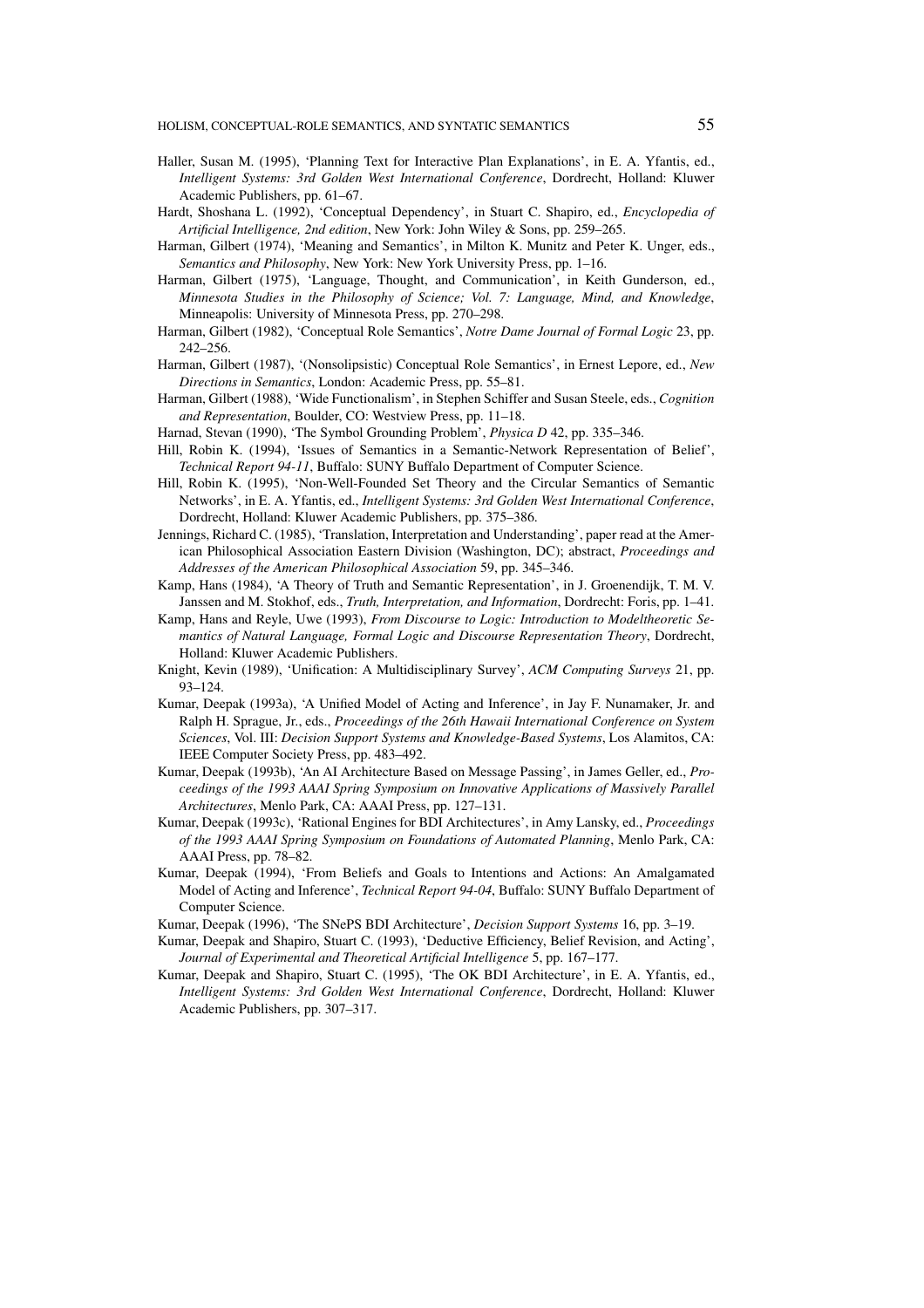- Lakoff, George (1987), *Women, Fire, and Dangerous Things: What Categories Reveal about the Mind*, Chicago: University of Chicago Press.
- Landman, Fred (1986), 'Pegs and Alecs', in Joseph Y. Halpern, ed., *Theoretical Aspects of Reasoning About Knowledge*, Los Altos, CA: Morgan Kaufmann, pp. 45–61.
- Lenat, Douglas B. and Feigenbaum, Edward A. (1991), 'On the Thresholds of Knowledge', *Artificial Intelligence* 47, pp. 185–250.

Lepore, Ernest and Loewer, Barry (1981), 'Translation Semantics', *Synthese* 48, pp. 121–133.

- Lewis, David (1972), 'General Semantics', in Donald Davidson and Gilbert Harman, eds., *Semantics of Natural Language*, Dordrecht, Holland: D. Reidel, pp. 169-218.
- Lewis, David (1975), 'Languages and Language', in Keith Gunderson, ed., *Minnesota Studies in the Philosophy of Science; Vol. 7: Language, Mind, and Knowledge*, Minneapolis: University of Minnesota Press, pp. 3–35.
- Loar, Brian (1982), 'Conceptual Role and Truth-Conditions', *Notre Dame Journal of Formal Logic* 23, pp. 272–283.
- Loewer, Barry (1982), 'The Role of 'Conceptual Role Semantics", *Notre Dame Journal of Formal Logic* 23, pp. 305–315.
- Lourie, Richard (1992), 'Raskolnikov Says the Darndest Things', *New York Times Book Review* (26 April), p. 24.
- Lycan, William G. (1984) '*Logical Form in Natural Language*', Cambridge, MA: MIT Press.
- Lytinen, Steven L. (1992), 'Conceptual Dependency and Its Descendants', *Computers and Mathematics with Applications* 23, pp. 51–73; reprinted in Fritz Lehmann, ed., *Semantic Networks in Artificial Intelligence* (1992) Oxford: Pergamon Press, pp. 51–73.
- Maida, Anthony S. and Shapiro, Stuart C. (1982), 'Intensional Concepts in Propositional Semantic Networks', *Cognitive Science* 6, pp. 291–330; reprinted in Ronald J. Brachman and Hector J. Levesque (1985), eds., *Readings in Knowledge Representation*, Los Altos, CA: Morgan Kaufmann, pp. 169–189.
- Martins, João and Shapiro, Stuart C. (1988), 'A Model for Belief Revision', *Artificial Intelligence* 35, pp. 25–79.
- Martins, João and Cravo, Maria R. (1991), 'How to Change Your Mind', *Noûs* 25, pp. 537–551.
- Meinong, Alexius (1904), 'Über Gegenstandstheorie', in Rudolf Haller (1971), ed., *Alexius Meinong Gesamtausgabe*, Vol. II, Graz, Austria: Akademische Druck- u. Verlagsanstalt, 1971, pp. 481– 535; English translation ('The Theory of Objects') by Isaac Levi et al., in Roderick M. Chisholm, ed., *Realism and the Background of Phenomenology* New York: Free Press, pp. 76–117.
- Moore, G. E. (1939), 'Proof of an External World', reprinted in G. E. Moore (1962), *Philosophical Papers*, New York: Collier Books, pp. 126–148.
- Morris, Charles (1938), *Foundations of the Theory of Signs*, Chicago: University of Chicago Press.
- Parsons, Terence (1975), 'A Meinongian Analysis of Fictional Objects', *Grazer Philosophische Studien* 1, pp. 73–86.
- Pavel, Thomas G. (1986), *Fictional Worlds*, Cambridge, MA: Harvard University Press.
- Pelletier, Jeff (1994a), 'The Principle of Semantic Compositionality', *Topoi* 13, pp. 11–24.
- Pelletier, Jeff (1994b), 'Semantic Compositionality: The Argument from Synonymy', in Roberto Casati, Barry Smith and G. White, eds., *Philosophy and the Cognitive Sciences*, Vienna: Hölder-Pichler-Tempsky, pp. 311–317.
- Pelletier, Jeff (1994c), 'On an Argument against Semantic Compositionality', in Dag Prawitz and D. Westerstahl, eds., *Logic and Philosophy of Science in Uppsala*, Dordrecht, Holland: Kluwer, pp. 599–610.
- Perlis, Donald (1991), 'Putting One's Foot in One's Head—Part I: Why', *Noûs* 25, pp. 435–455.
- Perlis, Donald (1994), 'Putting One's Foot in One's Head—Part II: How', in Eric Dietrich, ed., *Thinking Computers and Virtual Persons: Essays on the Intentionality of Machines*, San Diego: Academic Press, pp. 197–224.
- Potts, Timothy C. (1973), 'Model Theory and Linguistics', in Edward L. Keenan (1975), ed., *Formal Semantics of Natural Language*, Cambridge, UK: Cambridge University Press, pp. 241–250.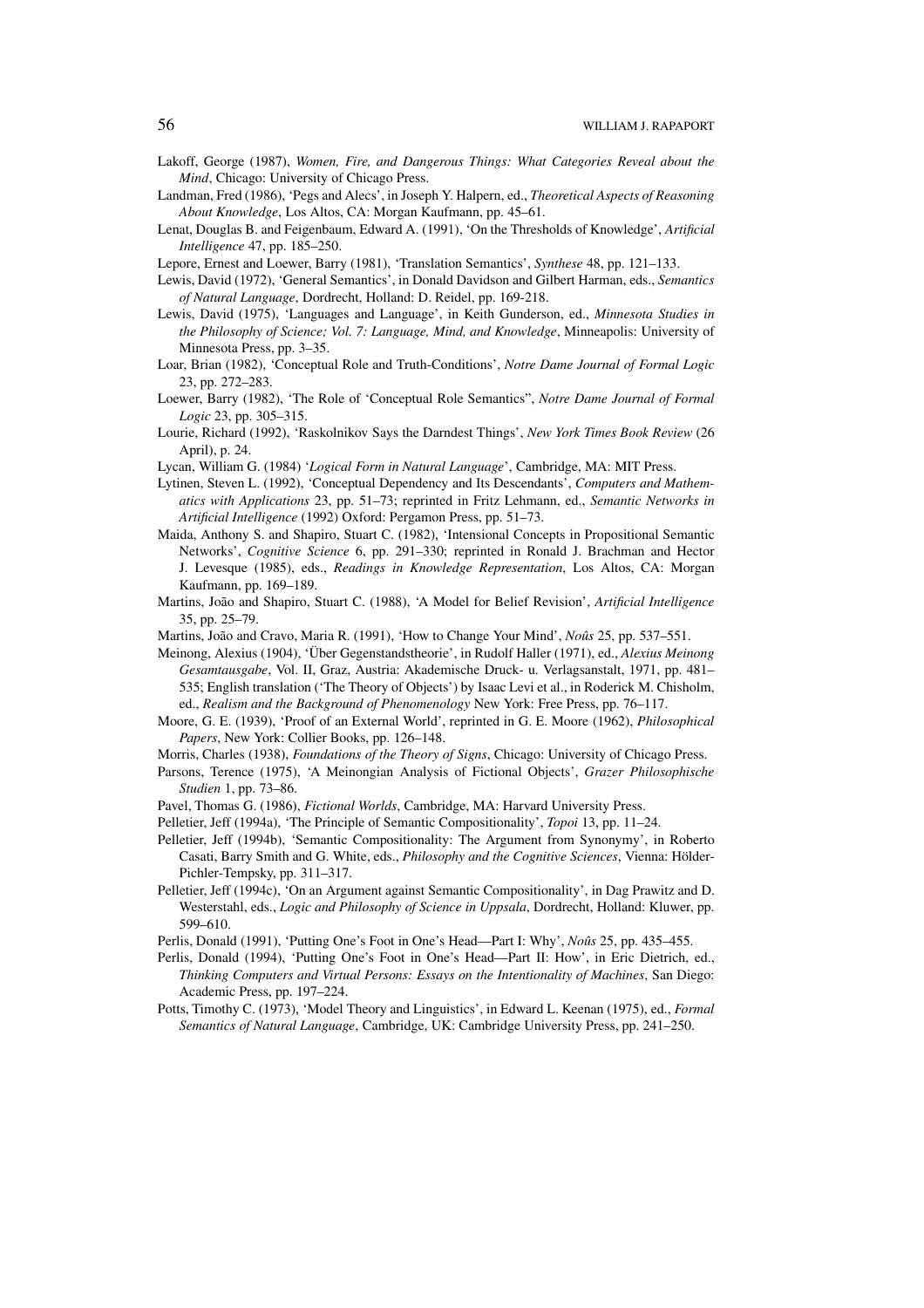- Quillian, M. Ross (1967), 'Word Concepts: A Theory and Simulation of Some Basic Semantic Capabilities', *Behavioral Science* 12, pp. 410–430; reprinted in Ronald J. Brachman and Hector J. Levesque (1985), eds., *Readings in Knowledge Representation*, Los Altos, CA: Morgan Kaufmann, pp. 97–118.
- Quillian, M. Ross (1968), 'Semantic Memory', in Marvin Minsky, ed., *Semantic Information Processing*, Cambridge, MA: MIT Press, pp. 227–270.
- Quine, Willard Van Orman (1951), 'Two Dogmas of Empiricism', reprinted in *From a Logical Point of View, 2nd Edition, Revised*, Cambridge, MA: Harvard University Press, 1980, pp. 20–46.
- Rapaport, William J. (1976), *Intentionality and the Structure of Existence*, Ph.D. dissertation, Bloomington: Indiana University, Department of Philosophy.
- Rapaport, William J. (1978), 'Meinongian Theories and a Russellian Paradox', *Noûs* 12, pp. 153– 180; errata, *Noûs* 13, pp. 125.
- Rapaport, William J. (1981), 'How to Make the World Fit Our Language: An Essay in Meinongian Semantics', *Grazer Philosophische Studien* 14, pp. 1–21.
- Rapaport, William J. (1985/1986), 'Non-Existent Objects and Epistemological Ontology', *Grazer Philosophische Studien* 25/26, pp. 61–95; reprinted in Rudolf Haller (1986), ed., *Non-Existence and Predication*, Amsterdam: Rodopi.
- Rapaport, William J. (1986), 'Searle's Experiments with Thought', *Philosophy of Science* 53, pp. 271–279; preprinted as *Technical Report 216*, Buffalo, NY: SUNY Buffalo, Department of Computer Science, 1984.
- Rapaport, William J. (1988), 'Syntactic Semantics: Foundations of Computational Natural-Language Understanding', in James H. Fetzer, ed., *Aspects of Artificial Intelligence*, Dordrecht, The Netherlands: Kluwer Academic Publishers, pp. 81–131; reprinted (with numerous errors) in Eric Dietrich (1994), ed., *Thinking Computers and Virtual Persons: Essays on the Intentionality of Machines*, San Diego, CA: Academic Press, pp. 225–273.
- Rapaport, William J. (1991a), 'Predication, Fiction, and Artificial Intelligence', *Topoi* 10, pp. 79– 111; pre-printed as *Technical Report 90-11*, Buffalo: SUNY Buffalo, Department of Computer Science, May 1990.
- Rapaport, William J. (1991b), 'Meinong, Alexius I: Meinongian Semantics', in Hans Burkhardt and Barry Smith, eds., *Handbook of Metaphysics and Ontology*, Munich: Philosophia Verlag, pp. 516–519.
- Rapaport, William J. (1995), 'Understanding Understanding: Syntactic Semantics and Computational Cognition', in James E. Tomberlin, ed., *AI, Connectionism, and Philosophical Psychology*, Philosophical Perspectives, Vol. 9, Atascadero, CA: Ridgeview, pp. 49–88; reprinted in Andy Clark and Josefa Toribio (1998), eds., *Language and Meaning in Cognitive Science: Cognitive Issues and Semantic Theory*, Artificial Intelligence and Cognitive Science: Conceptual Issues, Vol. 4, Hamden, CT: Garland.
- Rapaport, William J. (1996), *Understanding Understanding: Semantics, Computation, and Cognition*, *Technical Report 96-26*, Buffalo, NY: SUNY Buffalo, Department of Computer Science; available on line at either:

*<*ftp://ftp.cse.buffalo.edu/pub/tech-reports/96-26.ps.Z*>* or *<*http://www.cse.buffalo.edu/∼rapaport/Papers/book.ps*>*

- Rapaport, William J. (1999), 'Implementation Is Semantic Interpretation', *The Monist* 82, pp. 109–130; longer version preprinted as *Technical Report 97-15*, Buffalo, NY: SUNY Buffalo, Department of Computer Science, and *Technical Report 97-5*, Buffalo: SUNY Buffalo, Center for Cognitive Science: *<*http://www.cse.buffalo.edu/∼rapaport/Papers/implementation.pdf*>*
- Rapaport, William J. (2000a), 'Cognitive Science', in Anthony Ralston, Edwin D. Reilly and David Hemmendinger, eds., *Encyclopedia of Computer Science, 4th edition*, London: Macmillan Reference; see also William J. Rapaport, 'Cognitive Science', in Anthony Ralston and Edwin D. Reilly, eds., *Encyclopedia of Computer Science, 3rd edition*, New York: Van Nostrand Reinhold, 1993, pp. 185–189.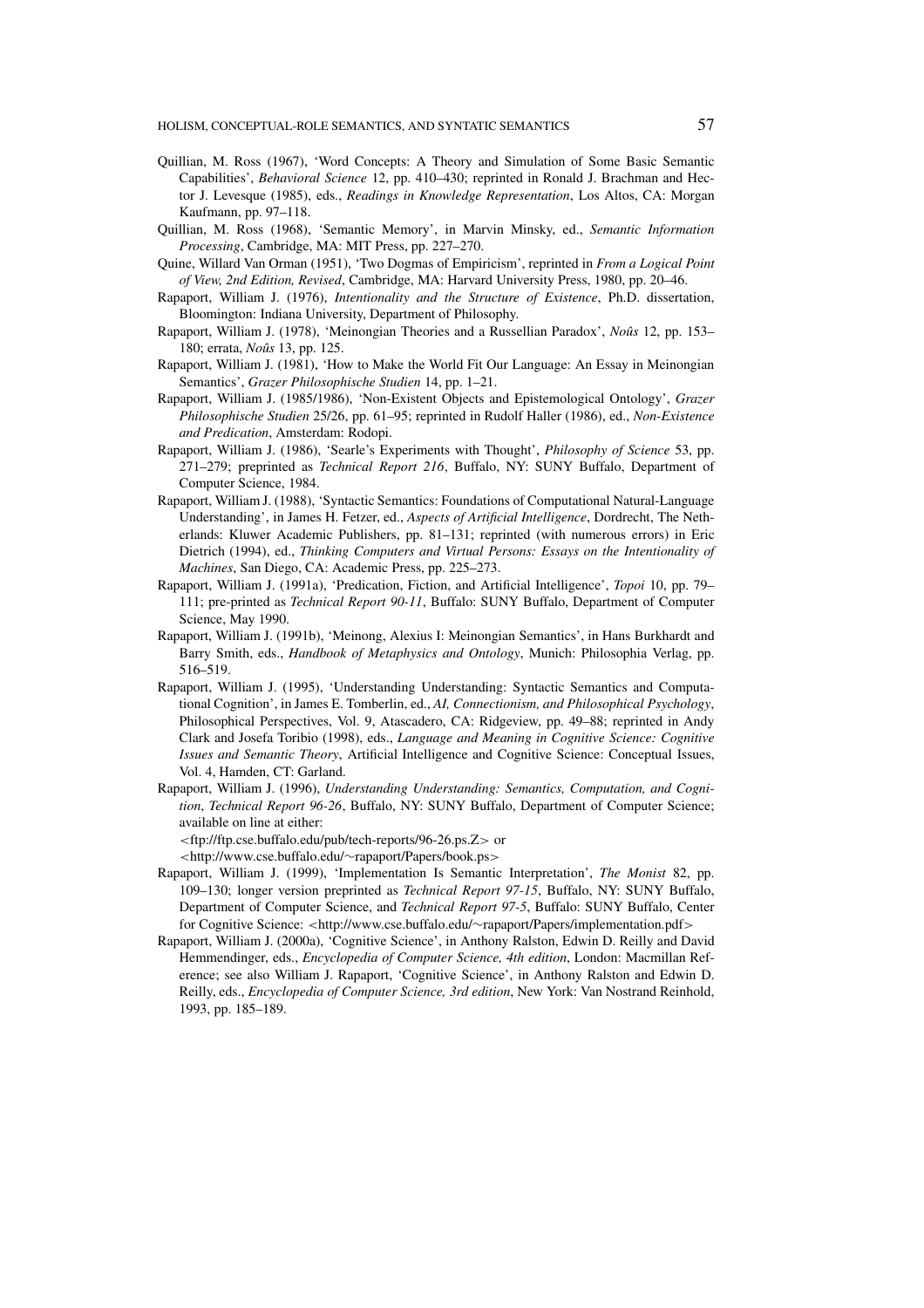- Rapaport, William J. (2000b), 'How to Pass a Turing Test: Syntactic Semantics, Natural-Language Understanding, and First-Person Cognition', *Journal of Logic, Language, and Information* 9, pp. 467–490.
- Rapaport, William J. and Ehrlich, Karen (2000), 'A Computational Theory of Vocabulary Acquisition', in Łucja Iwańska and Stuart C. Shapiro, eds., *Natural Language Processing and Knowledge Representation: Language for Knowledge and Knowledge for Language*, Menlo Park, CA/Cambridge, MA: AAAI Press/MIT Press, pp. 347–375.
- Rapaport, William J. and Shapiro, Stuart C. (1995), 'Cognition and Fiction', in Judith F. Duchan, Gail A. Bruder and Lynne E. Hewitt, eds., *Deixis in Narrative: A Cognitive Science Perspective*, Hillsdale, NJ: Lawrence Erlbaum Associates; portions reprinted as 'Cognition and Fiction: An Introduction', in Ashwin Ram and Kenneth Moorman (1999), eds., *Understanding Language Understanding: Computational Models of Reading*, Cambridge, MA: MIT Press, pp. 11–25.
- Rapaport, William J., Shapiro, Stuart C. and Wiebe, Janyce M. (1997), 'Quasi-Indexicals and Knowledge Reports', *Cognitive Science* 21, pp. 63–107; reprinted in Francesco Orilia and William J. Rapaport (1998), eds., *Thought, Language, and Ontology: Essays in Memory of Hector-Neri Castañeda*, Dordrecht: Kluwer Academic Publishers, pp. 235–294.
- Récanati, François (1995), 'The Alleged Priority of Literal Interpretation', *Cognitive Science* 19, pp. 207–232.
- Renfrew, Colin (1990), 'Towards a Cognitive Archeology', in "For Participants in the Workshop for an Explicitly Scientific Cognitive Archeology", unpublished ms., Cambridge, UK: University of Cambridge Department of Archeology, 8–13 April 1990.
- Roberts, Lawrence D. and Rapaport, William J. (1988), 'Quantifier Order, Reflexive Pronouns, and Quasi-Indexicals', *Technical Report 88-16*, Buffalo: SUNY Buffalo, Department of Computer Science, August 1988.
- Russell, Bertrand (1918), 'The Philosophy of Logical Atomism', reprinted in Bertrand Russell, *Logic and Knowledge*: *Essays 1901–1950*, R. C. Marsh (1956), ed., New York: Capricorn, pp. 177–281. Ryle, Gilbert (1949), *The Concept of Mind*, New York: Barnes & Noble University Books.
- Schank, Roger C. and Rieger, Charles J. (1974), 'Inference and the Computer Understanding of Natural Language', *Artificial Intelligence* 5, pp. 373–412.
- Schank, Roger C. and Riesbeck, Christopher K., eds. (1981), *Inside Computer Understanding: Five Programs Plus Miniatures*, Hillsdale, NJ: Lawrence Erlbaum.
- Segal, Erwin M. (1995), 'Narrative Comprehension and the Role of Deictic Shift Theory' in Judith F. Duchan, Gail A. Bruder and Lynne E. Hewitt, eds., *Deixis in Narrative: A Cognitive Science Perspective*, Hillsdale, NJ: Lawrence Erlbaum Associates, pp. 3–17.
- Sellars, Wilfrid (1963), *Science, Perception and Reality*, London: Routledge & Kegan Paul.
- Searle, John R. (1979), 'The Logical Status of Fictional Discourse', in *Expression and Meaning*, Cambridge, UK: Cambridge University Press, pp. 58–75.
- Searle, John R. (1980), 'Minds, Brains, and Programs,' *Behavioral and Brain Sciences* 3, pp. 417– 457.
- Shapiro, Stuart C. (1979), 'The SNePS Semantic Network Processing System', in Nicholas Findler, ed., *Associative Networks: Representation and Use of Knowledge by Computers*, New York: Academic Press, pp. 179–203.
- Shapiro, Stuart C. (1993), 'Belief Spaces as Sets of Propositions', *Journal of Experimental and Theoretical Artificial Intelligence* 5, pp. 225–235.
- Shapiro, Stuart C. and Rapaport, William J. (1987), 'SNePS Considered as a Fully Intensional Propositional Semantic Network', in Nick Cercone & Gordon McCalla, eds., *The Knowledge Frontier: Essays in the Representation of Knowledge*, New York: Springer-Verlag, pp. 262–315; earlier version preprinted as *Technical Report 85-15*, Buffalo: SUNY Buffalo Department of Computer Science, 1985; shorter version appeared in *Proceedings of the 5th National Conference on Artificial Intelligence AAAI-86, Philadelphia*, Los Altos, CA: Morgan Kaufmann, pp. 278– 283; revised version of the shorter version appears as "A Fully Intensional Propositional Semantic